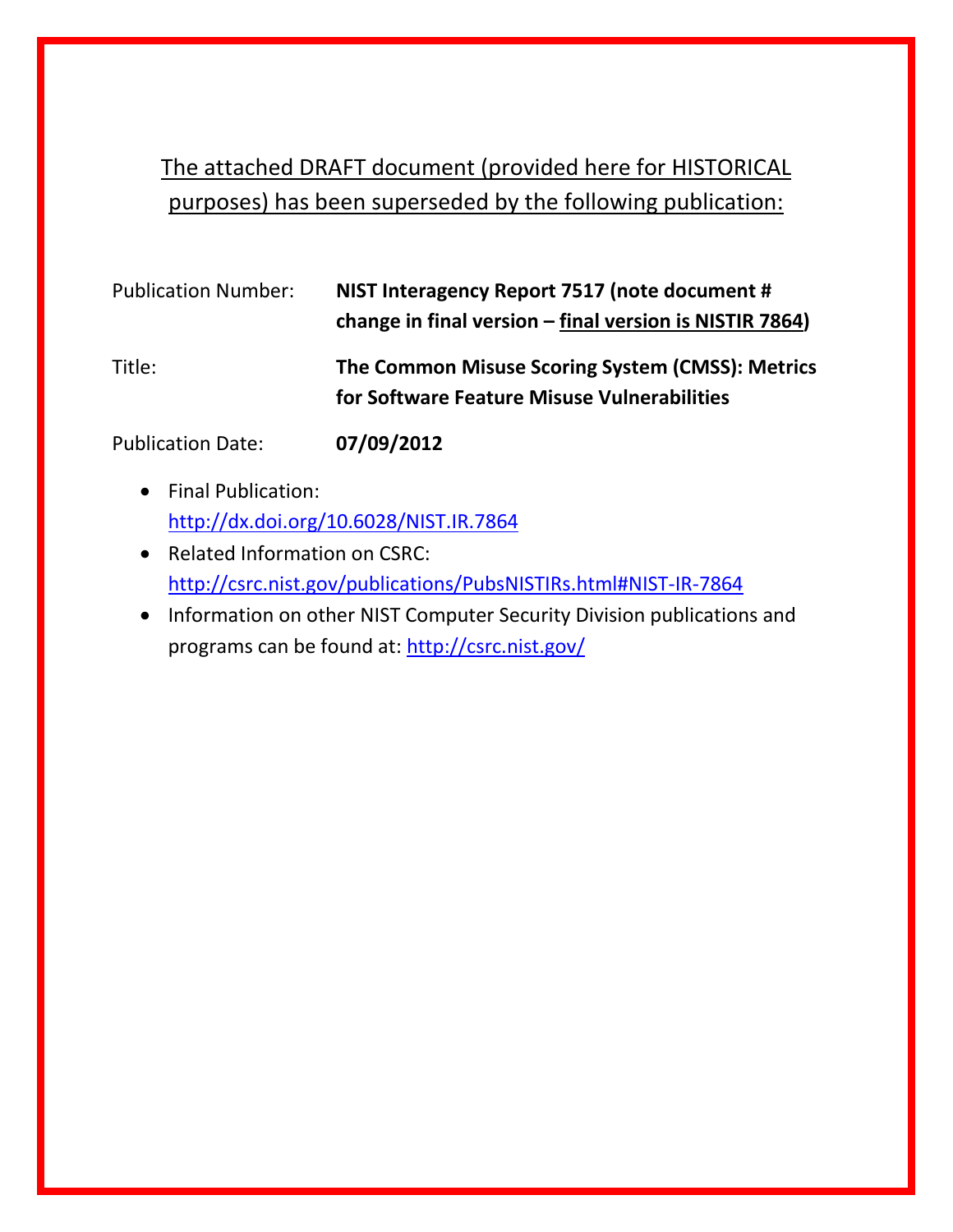The following information was posted with the attached DRAFT document:

# **NIST Interagency Report (IR) 7864, The Common Misuse Scoring System (CMSS): Metrics for Software Feature Misuse Vulnerabilities, has been released as final.** July 9, 2012

NIST Interagency Report (IR) 7864, The Common Misuse Scoring System (CMSS): Metrics for Software Feature Misuse Vulnerabilities, has been released as final. This report proposes a specification for CMSS, a set of standardized measures for the severity of software feature misuse vulnerabilities. Software feature misuse vulnerabilities are vulnerabilities in which software features also provide an avenue to compromise the security of a system. NISTIR 7864 also provides examples of how CMSS measures and scores would be determined. CMSS data can assist organizations in making security decisions based on standardized, quantitative vulnerability data.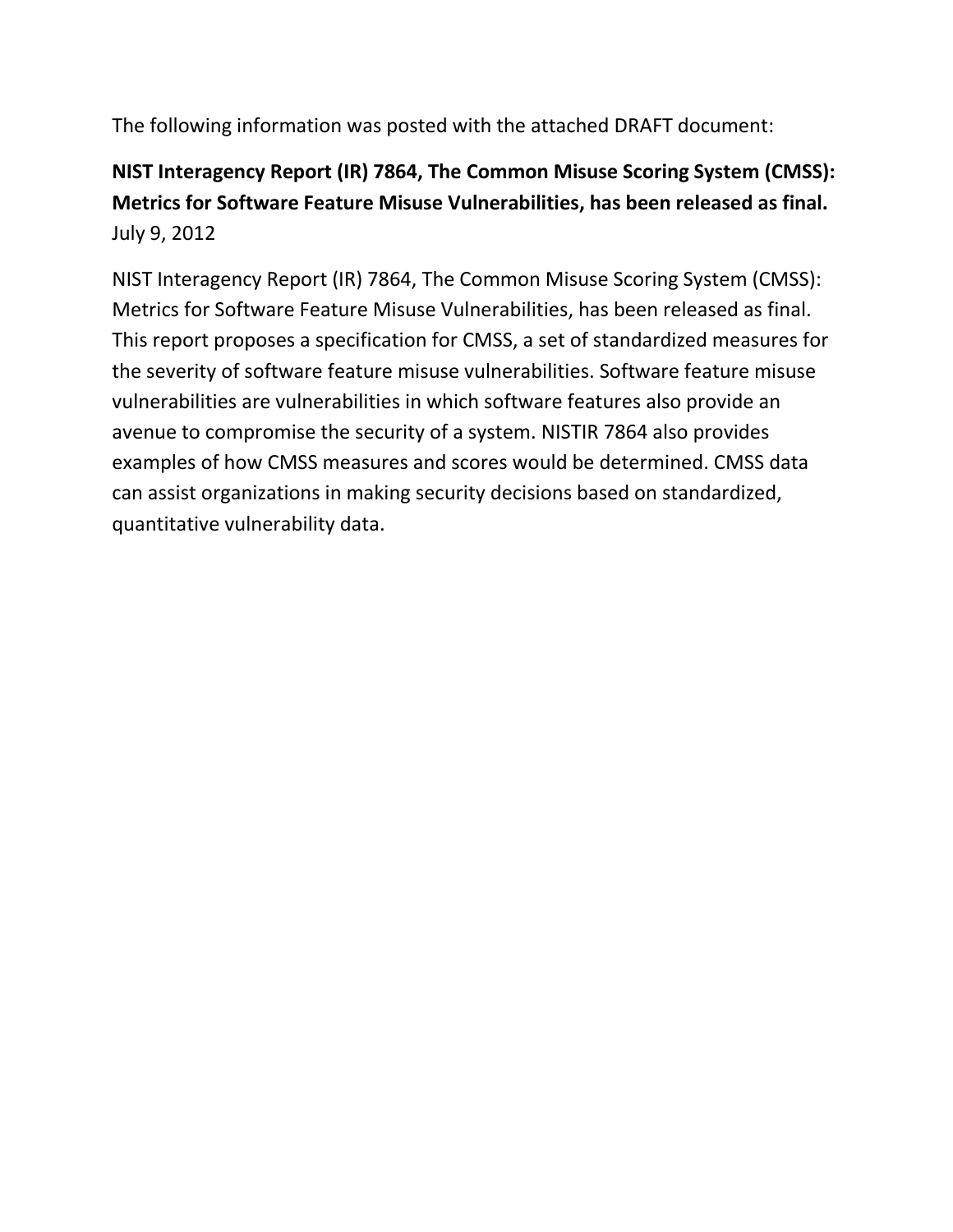

NIST Interagency Report 7517 (Draft)

# The Common Misuse Scoring System (CMSS): Metrics for Software Feature Misuse Vulnerabilities (DRAFT)

Elizabeth Van Ruitenbeek Karen Scarfone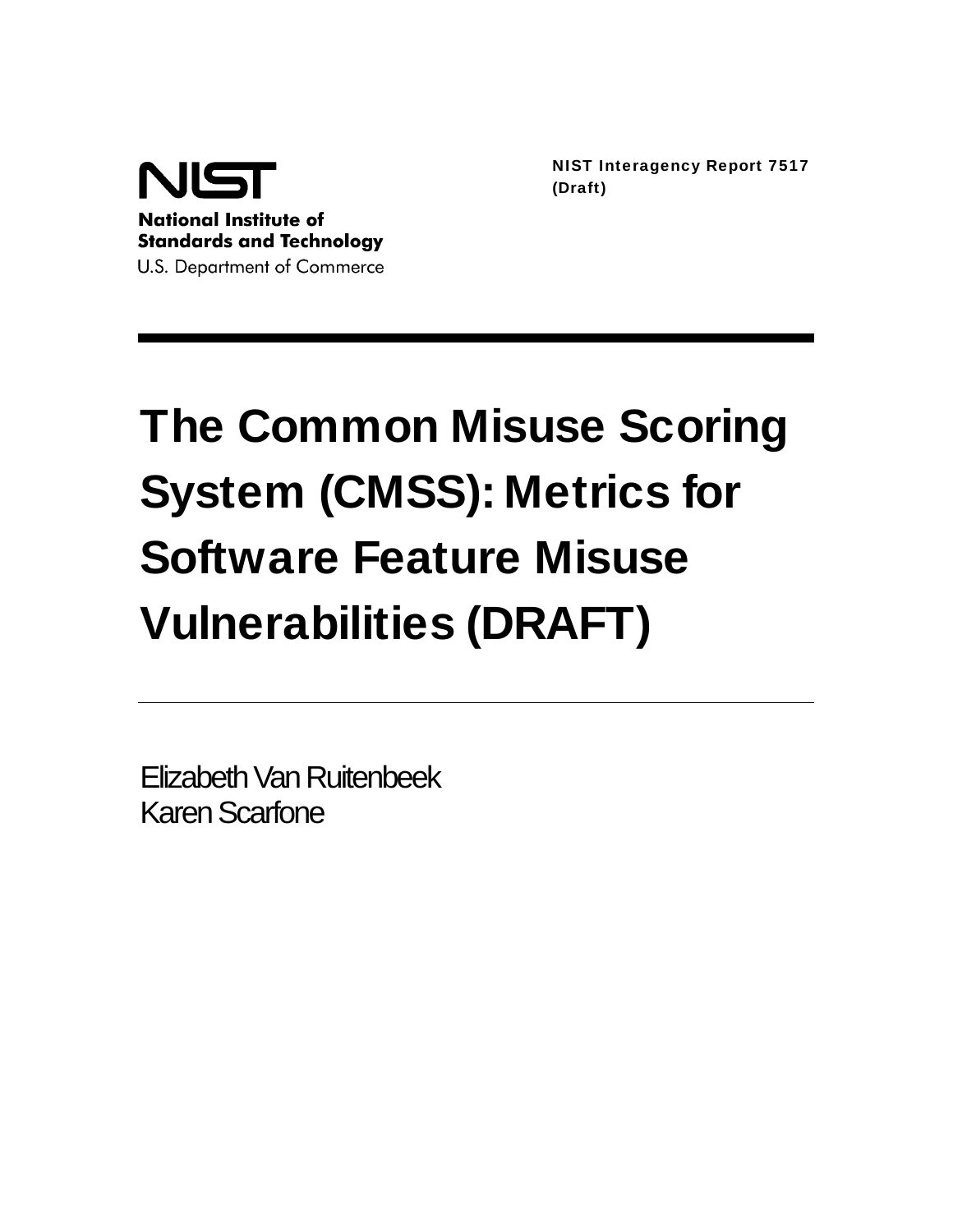**NIST Interagency Report 7517 (Draft)** 

The Common Misuse Scoring System (CMSS): Metrics for Software Feature Misuse Vulnerabilities

Elizabeth Van Ruitenbeek Karen Scarfone

# **C O M P U T E R S E C U R I T Y**

Computer Security Division Information Technology Laboratory National Institute of Standards and Technology Gaithersburg, MD 20899-8930

February 2009



**U.S. Department of Commerce** 

Carlos M. Gutierrez, Secretary

**National Institute of Standards and Technology**

Dr. Patrick D. Gallagher, Deputy Director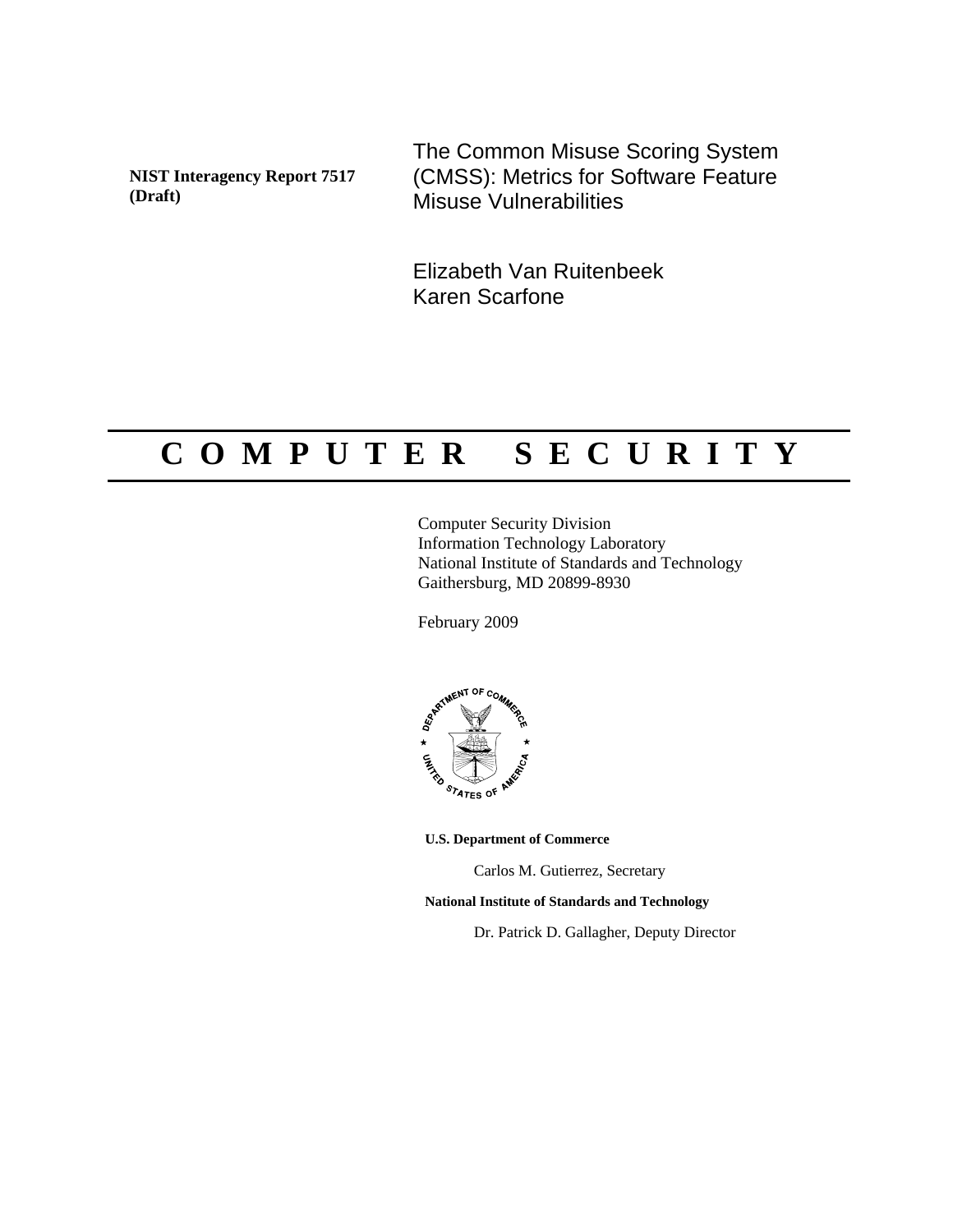#### **Reports on Computer Systems Technology**

The Information Technology Laboratory (ITL) at the National Institute of Standards and Technology (NIST) promotes the U.S. economy and public welfare by providing technical leadership for the nation's measurement and standards infrastructure. ITL develops tests, test methods, reference data, proof of concept implementations, and technical analysis to advance the development and productive use of information technology. ITL's responsibilities include the development of technical, physical, administrative, and management standards and guidelines for the cost-effective security and privacy of sensitive unclassified information in Federal computer systems. This Interagency Report discusses ITL's research, guidance, and outreach efforts in computer security and its collaborative activities with industry, government, and academic organizations.

#### **National Institute of Standards and Technology Interagency Report 7517 (Draft) 37 pages (Feb. 2009)**

Certain commercial entities, equipment, or materials may be identified in this document in order to describe an experimental procedure or concept adequately. Such identification is not intended to imply recommendation or endorsement by the National Institute of Standards and Technology, nor is it intended to imply that the entities, materials, or equipment are necessarily the best available for the purpose.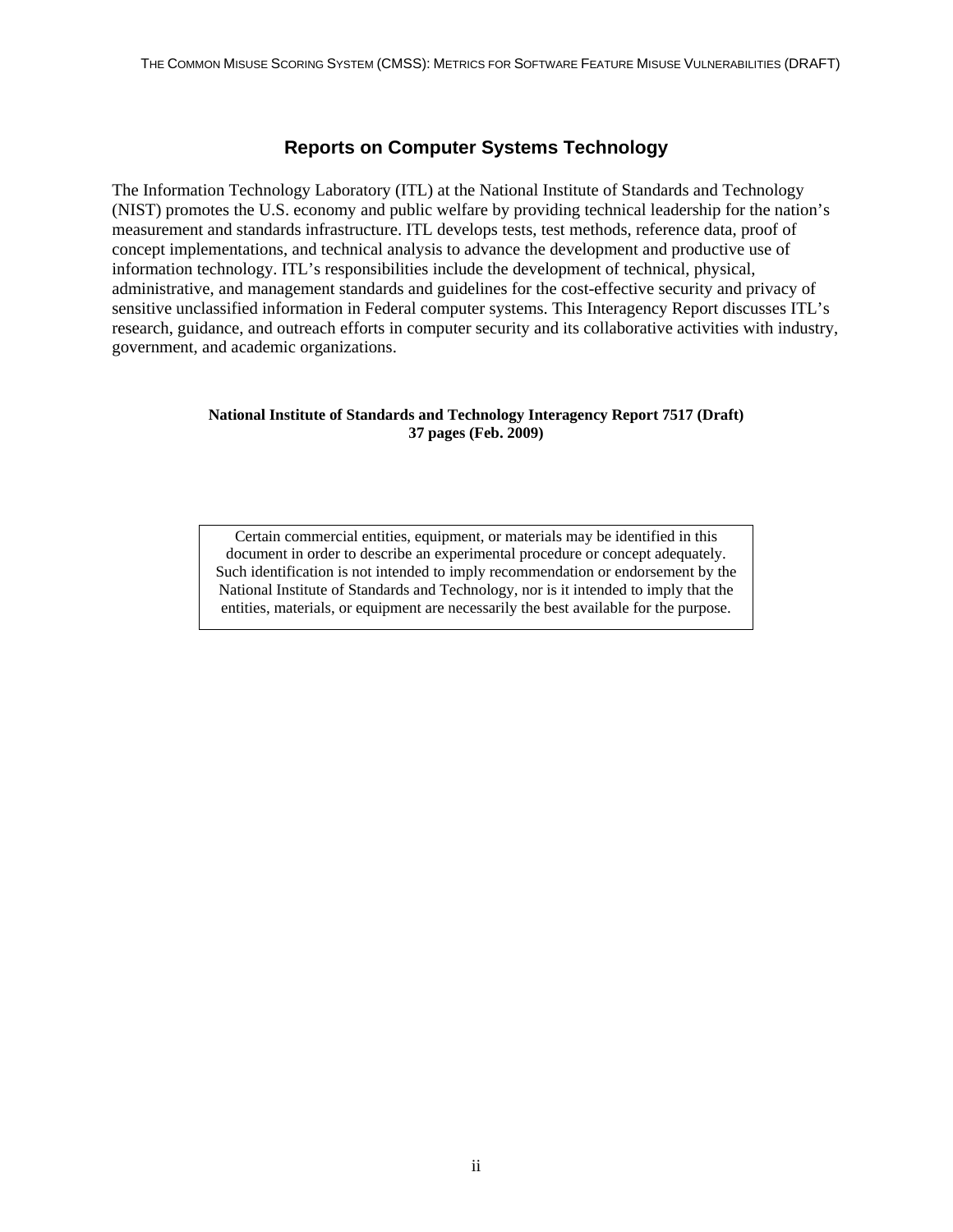# Acknowledgements

The authors, Elizabeth Van Ruitenbeek, of both the University of Illinois at Urbana-Champaign and the National Institute of Standards and Technology (NIST), and Karen Scarfone of NIST wish to thank their colleagues who reviewed drafts of this report and contributed to its technical content, particularly Peter Mell and Tim Grance of NIST.

Portions of this report are based on the official Common Vulnerability Scoring System (CVSS) standard<sup>[1](#page-5-0)</sup> from the Forum for Incident Response and Security Teams (FIRST) CVSS Special Interest Group; NIST Interagency Report (IR) 7435, *The Common Vulnerability Scoring System (CVSS) and Its Applicability to Federal Agency Systems[2](#page-5-1) ;* and draft NIST IR 7502, *The Common Configuration Scoring System (CCSS)[3](#page-5-2)* .

### Abstract

The Common Misuse Scoring System (CMSS) consists of a set of measures of the severity of software feature misuse vulnerabilities. A software feature misuse vulnerability is present when the trust assumptions made when designing software features can be abused in a way that violates security. Misuse vulnerabilities allow attackers to use for malicious purposes the functionality that was intended to be beneficial. CMSS is derived from the Common Vulnerability Scoring System (CVSS), which was developed to score the severity of vulnerabilities due to software flaws. The CMSS measures are divided into three categories: base, temporal, and environmental. Base metrics assess the intrinsic exploitability of the vulnerability and the impact on confidentiality, integrity, and availability. Temporal metrics measure the time-varying aspects of vulnerability severity, such as the prevalence of exploits. Environmental metrics measure the aspects of vulnerability severity specific to an organization's environment, such as the local implementation of remediation measures. CMSS also includes a formula that combines those measures to produce a severity score for each vulnerability. CMSS enables organizations to make security decisions based on a standardized quantitative assessment of their vulnerability to software feature misuse.

<span id="page-5-0"></span> $\frac{1}{1}$  $\frac{h_{\text{t}}}{2}$  <http://www.first.org/cvss/cvss-guide.html>

<span id="page-5-1"></span> $\frac{h_{\text{t}}}{2}$  <http://csrc.nist.gov/publications/PubsNISTIRs.html>  $\frac{3}{2}$  http://ccrc.nist.gov/publications/PubsNISTIRs.html

<span id="page-5-2"></span><http://csrc.nist.gov/publications/PubsNISTIRs.html>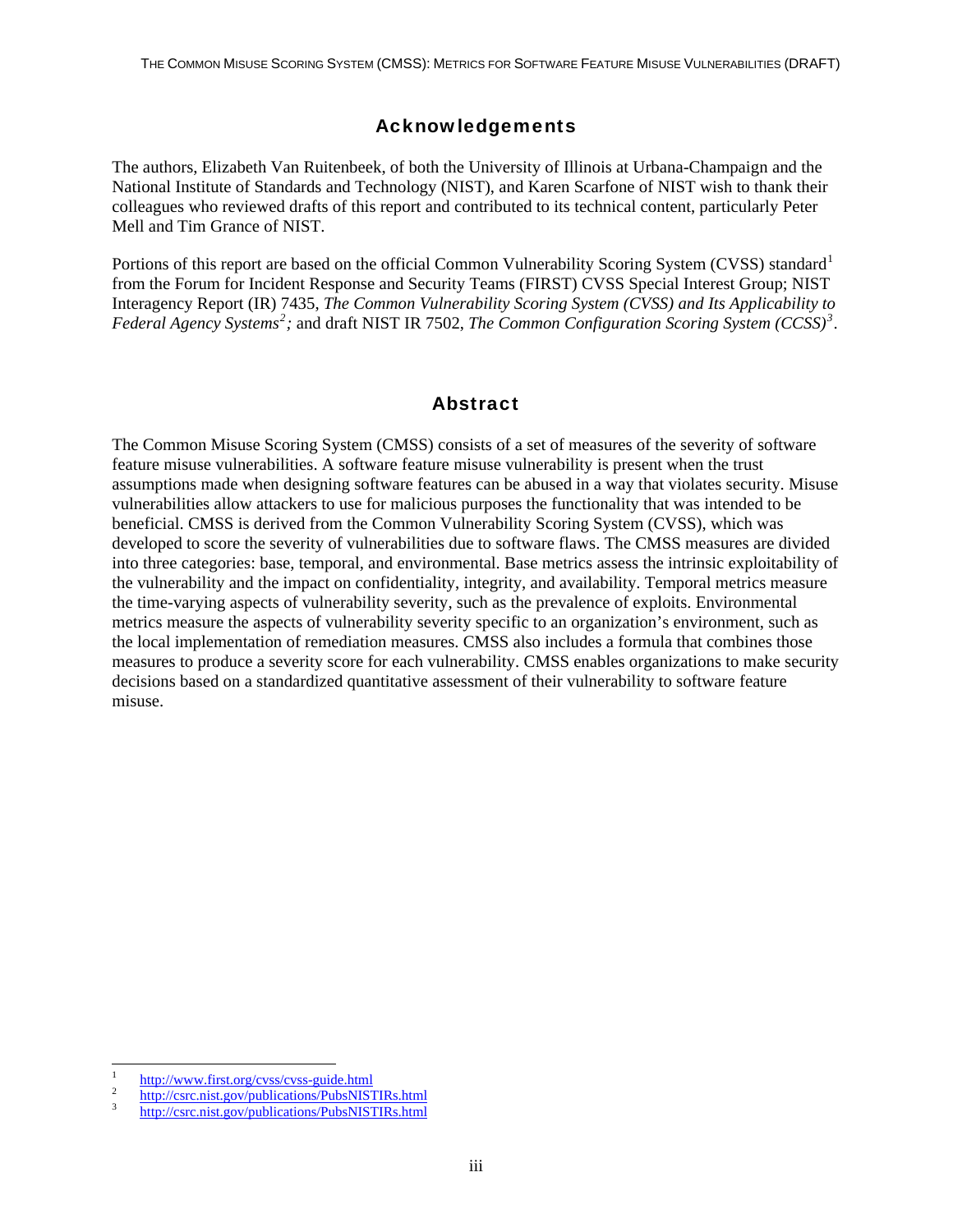# **Table of Contents**

| 1. |     |                |                                                                              |  |
|----|-----|----------------|------------------------------------------------------------------------------|--|
|    | 1.1 |                |                                                                              |  |
|    | 1.2 |                |                                                                              |  |
|    | 1.3 |                |                                                                              |  |
| 2. |     |                |                                                                              |  |
|    | 2.1 |                |                                                                              |  |
|    |     | 2.1.1          |                                                                              |  |
|    |     |                |                                                                              |  |
|    |     |                |                                                                              |  |
|    |     |                |                                                                              |  |
|    |     | 2.1.2          |                                                                              |  |
|    |     |                |                                                                              |  |
|    |     |                |                                                                              |  |
|    |     |                |                                                                              |  |
|    | 2.2 |                |                                                                              |  |
|    |     | 2.2.1          |                                                                              |  |
|    | 2.3 | 2.2.2          |                                                                              |  |
|    |     | 2.3.1          |                                                                              |  |
|    |     |                |                                                                              |  |
|    |     |                |                                                                              |  |
|    |     | 2.3.2          |                                                                              |  |
|    |     | 2.3.3          |                                                                              |  |
|    |     |                |                                                                              |  |
|    |     |                | 2.3.3.2 Confidentiality, Integrity, Availability Requirements (CR, IR, AR)15 |  |
|    | 2.4 |                |                                                                              |  |
| 3. |     |                |                                                                              |  |
|    | 3.1 |                |                                                                              |  |
|    |     | 3.1.1          |                                                                              |  |
|    |     | 3.1.2          |                                                                              |  |
|    |     |                |                                                                              |  |
|    |     |                |                                                                              |  |
|    |     |                |                                                                              |  |
|    | 3.2 |                |                                                                              |  |
|    |     | 3.2.1          |                                                                              |  |
|    |     | 3.2.2          |                                                                              |  |
|    |     | 3.2.3          |                                                                              |  |
|    | 3.3 |                |                                                                              |  |
|    |     | 3.3.1<br>3.3.2 | Example Two: Malicious File Transfer Via Instant Messaging Software 23       |  |
|    |     | 3.3.3          |                                                                              |  |
|    |     |                |                                                                              |  |
| 4. |     |                |                                                                              |  |
| 5. |     |                |                                                                              |  |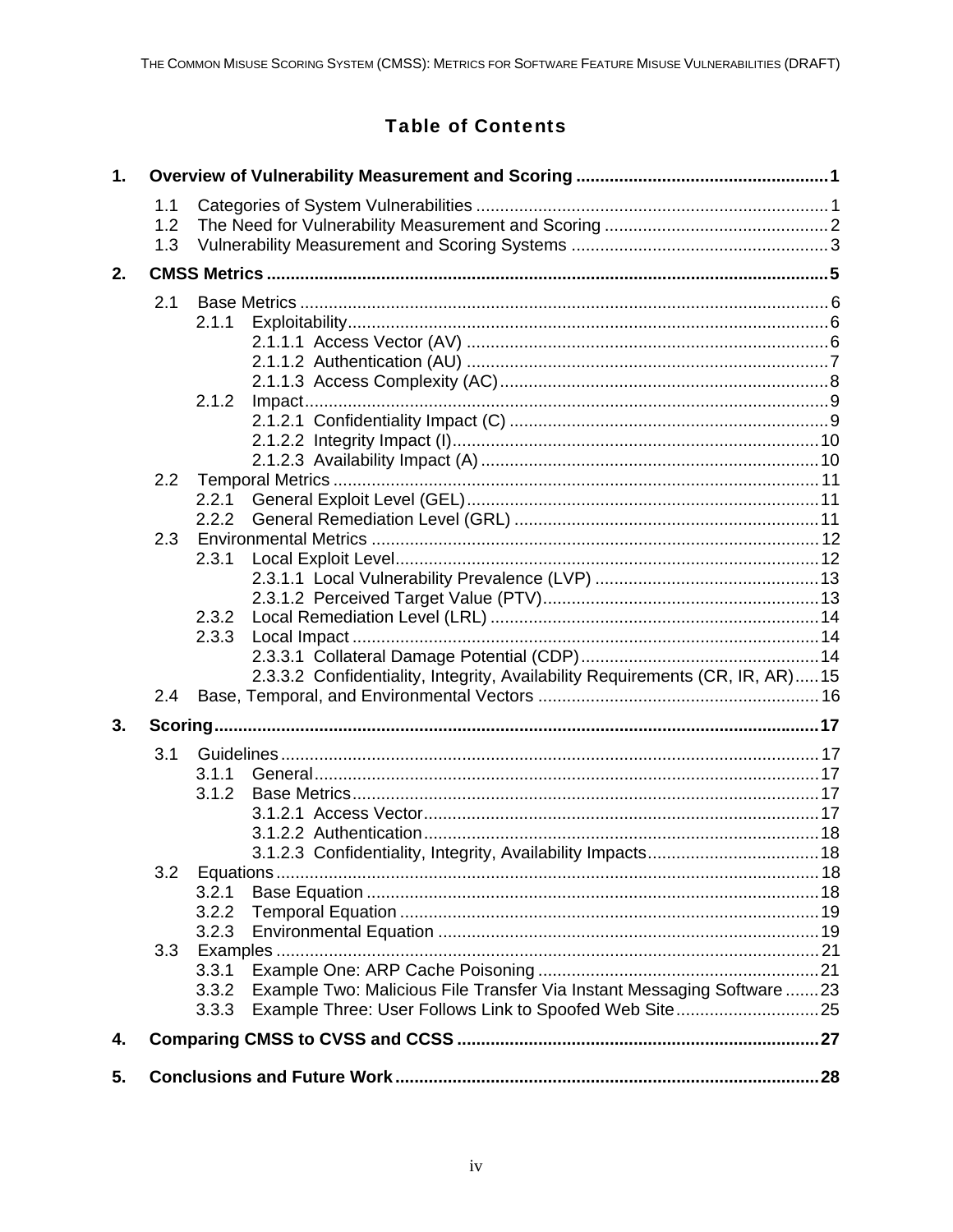# List of Tables

| Table 13. Confidentiality, Integrity, and Availability Requirements Scoring Evaluation  16 |  |
|--------------------------------------------------------------------------------------------|--|
|                                                                                            |  |

# List of Figures

|--|--|--|--|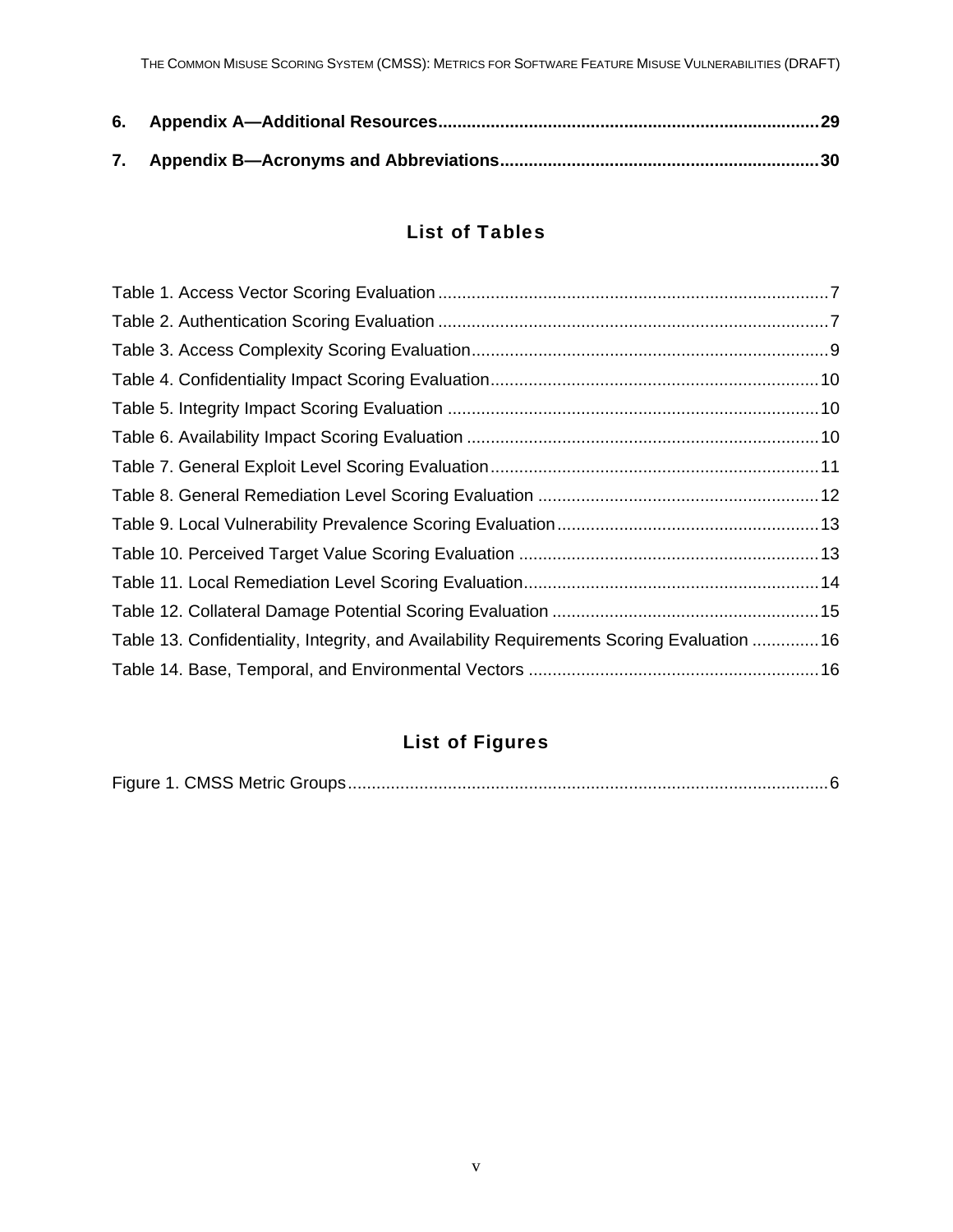#### <span id="page-8-0"></span>**1. Overview of Vulnerability Measurement and Scoring**

This section provides an overview of vulnerability measurement and scoring. It first defines the major categories of system vulnerabilities. Next, it discusses the need to measure the characteristics of vulnerabilities and generate scores based on those measurements. Finally, it introduces recent vulnerability and measurement scoring systems.

#### **1.1 Categories of System Vulnerabilities**

There are many ways in which the vulnerabilities of a system can be categorized. For the purposes of vulnerability scoring, this report uses three high-level vulnerability categories: software flaws, security configuration issues, and software feature misuse. These categories are described below.

A *software flaw vulnerability* is caused by an unintended error in the design or coding of software. An example is an input validation error, such as user-provided input not being properly evaluated for malicious character strings and overly long values associated with known attacks. Another example is a race condition error that allows the attacker to perform a specific action with elevated privileges.

A security configuration setting is an element of a software's security that can be altered through the software itself. Examples of settings are an operating system offering access control lists that set the privileges that users have for files, and an application offering a setting to enable or disable the encryption of sensitive data stored by the application.<sup>[4](#page-8-1)</sup> A *security configuration issue vulnerability* involves the use of security configuration settings that negatively affect the security of the software.

A *software feature misuse vulnerability* is caused by the software designer making trust assumptions that permit the software to provide a beneficial feature, while also introducing the possibility of someone violating the trust assumptions to compromise security. For example, email client software may contain a feature that renders HTML content in email messages. An attacker could craft a fraudulent email message that contains hyperlinks that, when rendered in HTML, appear to the recipient to be benign, but actually take the recipient to a malicious web site when they are clicked on. One of the trust assumptions in the design of the HTML content rendering feature was that users would not receive malicious hyperlinks and click on them.

Software feature misuse vulnerabilities are introduced during the design of the software or a component of the software (e.g., a protocol that the software implements). Trust assumptions may have been explicit—for example, a designer being aware of a security weakness and determining that a separate security control would compensate for it. However, trust assumptions are often implicit, such as creating a feature without first evaluating the risks it would introduce. Threats may also change over the lifetime of software or a protocol used in software. For example, the Address Resolution Protocol (ARP) trusts that ARP replies contain the correct mapping between Media Access Control (MAC) and Internet Protocol (IP) addresses. The ARP cache uses that information to provide a useful service—to enable sending data between devices within a local network. However, an attacker could generate incorrect ARP messages to poison a system's ARP table and thereby launch a denial-of-service or a man-in-the-middle attack. The ARP protocol was standardized over 2[5](#page-8-2) years ago<sup>5</sup>, and threats have changed a great deal since then, so the trust assumptions inherent in its design then are unlikely to still be reasonable today.

<span id="page-8-1"></span><sup>-</sup>4 This text was derived from draft NIST IR 7502, *The Common Configuration Scoring System (CCSS)*  ([http://csrc.nist.gov/publications/PubsNISTIRs.html\)](http://csrc.nist.gov/publications/PubsNISTIRs.html).

<span id="page-8-2"></span>David Plummer, Request for Comments (RFC) 826, *An Ethernet Resolution Protocol* [\(http://www.ietf.org/rfc/rfc826.txt](http://www.ietf.org/rfc/rfc826.txt))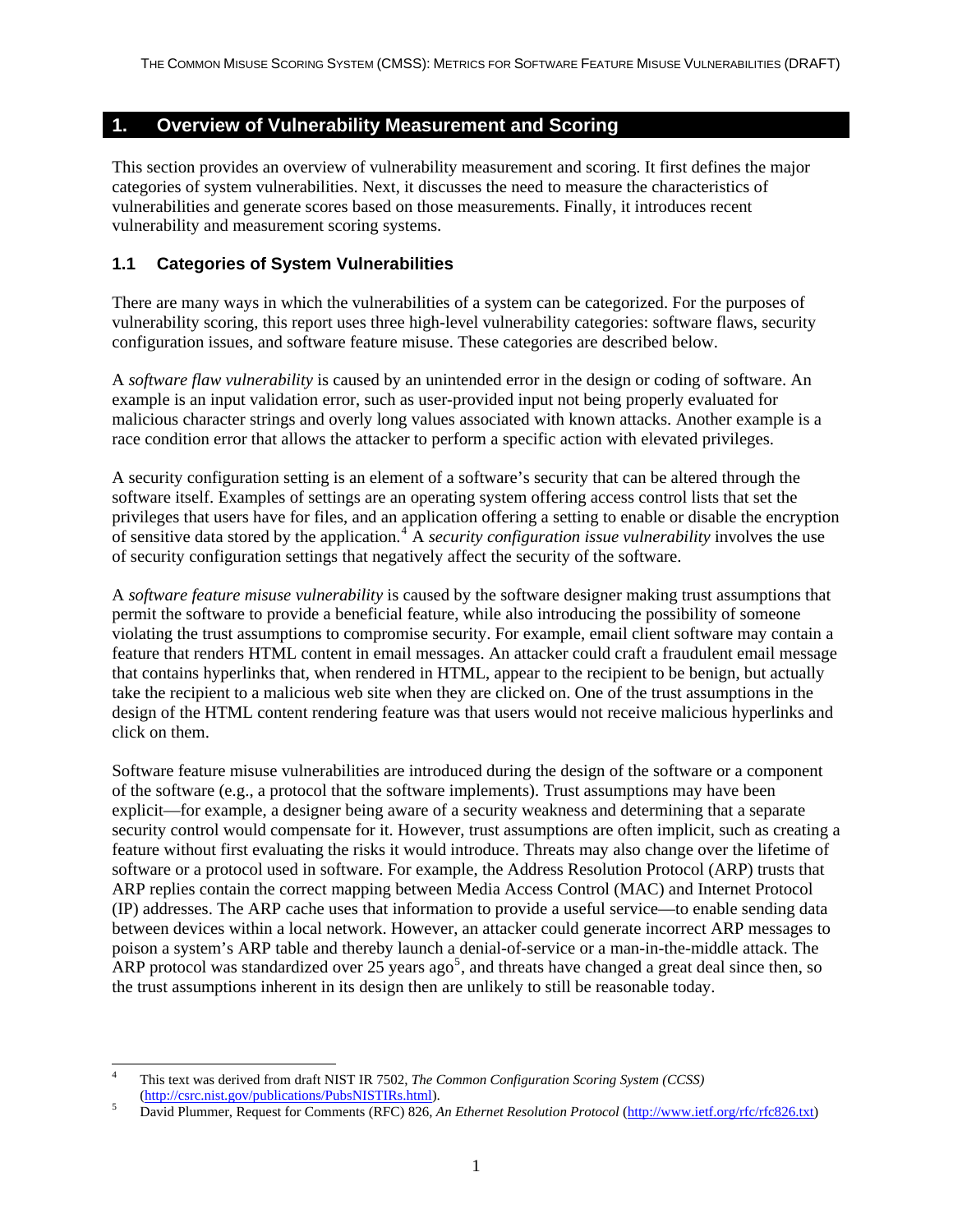<span id="page-9-0"></span>It may be hard to differentiate software feature misuse vulnerabilities from the other two categories. For example, software flaws may be caused by design errors, which also cause misuse vulnerabilities. However, software flaws are purely negative—they provide no positive benefit to security or functionality—while software feature misuse vulnerabilities occur as a result of providing additional features.

There may also be confusion regarding misuse vulnerabilities for features that can be enabled or disabled—configured—versus security configuration issues. The key difference is that for a misuse vulnerability, the configuration setting enables or disables the entire feature, and does not specifically alter just its security; for a security configuration issue vulnerability, the configuration setting alters only the software's security. For example, a setting that disables all use of HTML in emails has a significant impact on both security and functionality, so a vulnerability related to this setting would be a misuse vulnerability. A setting that disables the use of an anti-phishing feature in an email client has a significant impact on only security, so a vulnerability with that setting would be considered a security configuration issue vulnerability.

#### **1.2 The Need for Vulnerability Measurement and Scoring**

No system can ever be 100% secure: every system has vulnerabilities. At any given time, a system may not have any known software flaws, but security configuration issues and software feature misuse vulnerabilities are always present. Misuse vulnerabilities are inherent in software features because each feature must be based on trust assumptions—and those assumptions can be broken, albeit involving significant cost and effort in some cases. Security configuration issues are also unavoidable for two reasons. First, many configuration settings increase security at the expense of reducing functionality, so using the most secure settings could make the software useless or unusable. Second, many security settings have both positive and negative consequences for security. An example is the number of consecutive failed authentication attempts to permit before locking out a user account. Setting this to 1 would be the most secure setting against password guessing attacks, but it would also cause legitimate users to be locked out after mistyping a single password, and it would also permit attackers to perform denial-of-service attacks against users more easily by attempting to log in once to each user account.

Because of the number of vulnerabilities inherent in security configuration settings and software feature misuse possibilities, plus the number of software flaw vulnerabilities on a system at any given time, there may be dozens or hundreds on a single system. These vulnerabilities are likely to have a wide variety of characteristics. Some will be very easy to exploit, while others will only be exploitable under a combination of highly unlikely conditions. One vulnerability might provide administrator-level access to a system, while another vulnerability might only permit read access to an insignificant file. Ultimately, organizations need to know how difficult it is for an attacker to exploit each vulnerability and, if a vulnerability is exploited, what the possible impact would be.

If vulnerability characteristics related to these two concepts were measured and documented in a consistent, methodical way, the measurements could be analyzed to determine which vulnerabilities are most important for an organization to address using its limited resources. For example, an organization could measure the relative severity of software flaws to help determine which should be patched as quickly as possible and which should wait until the next regularly scheduled outage window. When planning the security configuration settings for a new system, an organization could use vulnerability measurements as part of determining the relative importance of particular settings and identifying the settings causing the greatest increase in risk. Vulnerability measurement is also useful when evaluating the security of software features, such as identifying the vulnerabilities in those features that should have compensating controls applied to reduce their risk (for example, antivirus software to scan email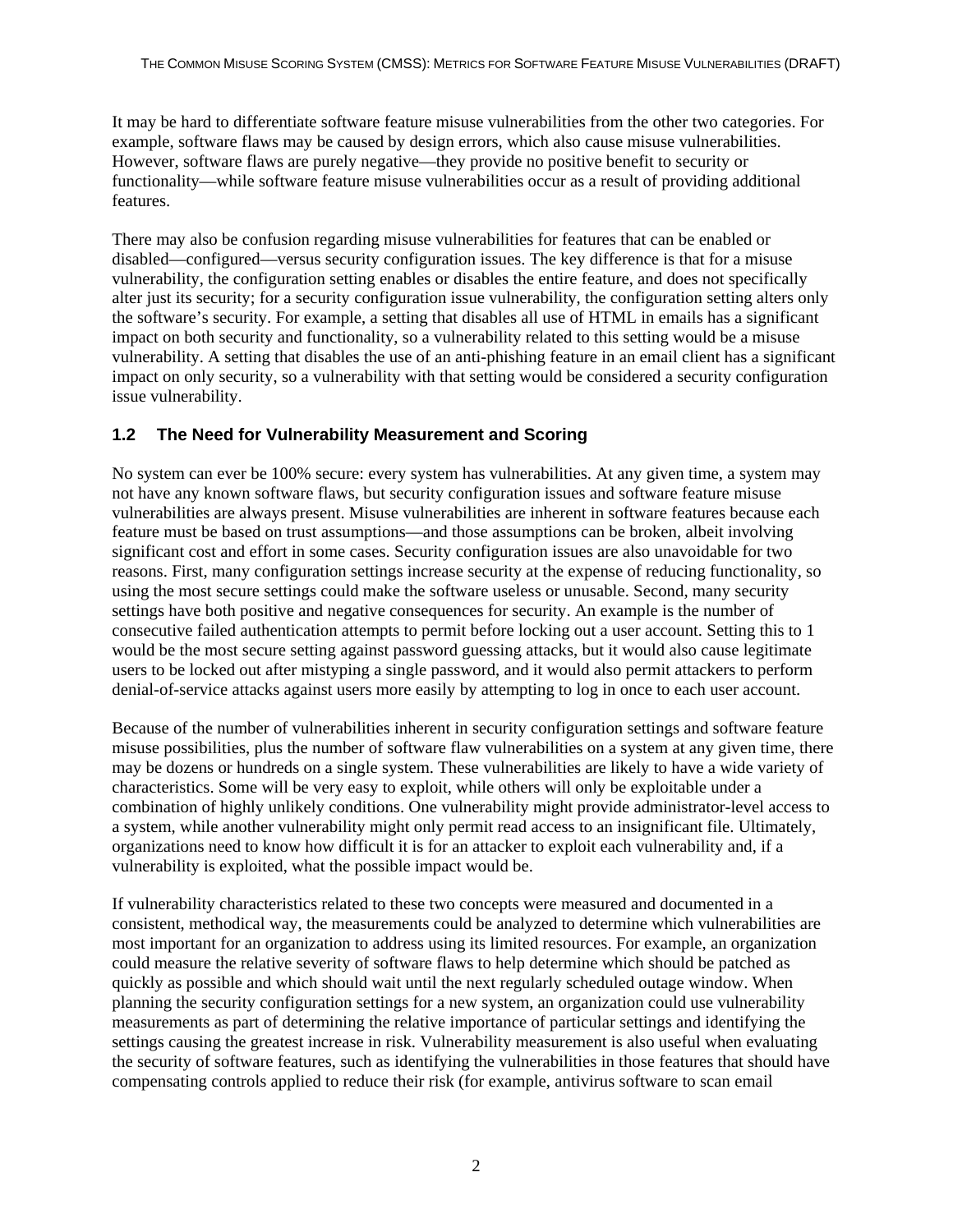<span id="page-10-0"></span>attachments and awareness training to alter user behavior) and determining which features should be disabled because their risk outweighs the benefit that they provide.

There are additional benefits to having consistent measures for all types of system vulnerabilities include the following. Organizations can compare the relative severity of different vulnerabilities from different software packages and on different systems. Software vendors can track the characteristics of a product's vulnerabilities over time to determine if its security is improving or declining. Software vendors can also use the measures to communicate to their customers the severity of the vulnerabilities in their products. Auditors and others performing security assessments can check systems to ensure that they do not have unmitigated vulnerabilities with certain characteristics, such as high impact measures or high overall severity scores.

Although having a set of measures for a vulnerability provides the level of detail necessary for in-depth analysis, it is often more convenient for people to have a single measure for each vulnerability. So quantitative measures can be combined into a score—a single number that provides an estimate of the overall severity of a vulnerability. Vulnerability scores are not as quantitative as the measures that they are based on, so they are most helpful for general comparisons, such as a vulnerability with a score of 10 (on a 0 to 10 scale) being considerably more severe than a vulnerability with a score of 2. Small scoring differences, such as vulnerabilities with scores of 4.8 and 5.1, do not necessarily indicate a significant difference in severity.

### **1.3 Vulnerability Measurement and Scoring Systems**

To provide standardized methods for vulnerability measurement and scoring, three specifications have been created, one for each of the categories of system vulnerabilities defined in Section 1.1. The first specification, the Common Vulnerability Scoring System (CVSS), addresses software flaw vulnerabilities. The first version of CVSS was introduced in 2004, and the second version became available in 2007.<sup>[6](#page-10-1)</sup> CVSS has been widely adopted by the Federal government, industry, and others. CVSS was originally intended for use in prioritizing the deployment of patches, but there has been considerable interest in the past few years in using it much more broadly, such as inputs to risk assessment methodologies.

The second vulnerability measurement and scoring specification is the Common Configuration Scoring System (CCSS). Derived from CVSS, CCSS was designed for measuring and scoring software configuration issue vulnerabilities. CCSS uses the basic components of CVSS and adjusts them to account for the differences between software flaws and security configuration issues. A draft of CCSS was released in 2008 and is undergoing revisions as of this writing.<sup>[7](#page-10-2)</sup>

The Common Misuse Scoring System (CMSS), the third of the vulnerability measurement and scoring specifications, is defined in this report. CMSS addresses software feature misuse vulnerabilities. CMSS is largely based on CVSS and CCSS, and it is intended to complement them.

The three vulnerability measurement and scoring systems are quite similar.<sup>[8](#page-10-3)</sup> They all use the same six core measures to capture the fundamental characteristics of vulnerabilities. They all generate vulnerability severity scores in the range of 0 (lowest severity) to 10 (highest severity). However, there are also some

<span id="page-10-1"></span><sup>-</sup>6 The official CVSS version 2 specification is available at <http://www.first.org/cvss/cvss-guide.html>. NIST has also published a Federal agency-specific version of the specification in NIST IR 7435, *The Common Vulnerability Scoring System (CVSS) and Its Applicability to Federal Agency Systems* [\(http://csrc.nist.gov/publications/PubsNISTIRs.html\)](http://csrc.nist.gov/publications/PubsNISTIRs.html).

<span id="page-10-2"></span>Draft NIST IR 7502, *The Common Configuration Scoring System (CCSS)* <sup>8</sup>

<span id="page-10-3"></span>There are some significant differences among the systems; these are discussed in Section 4 of this report.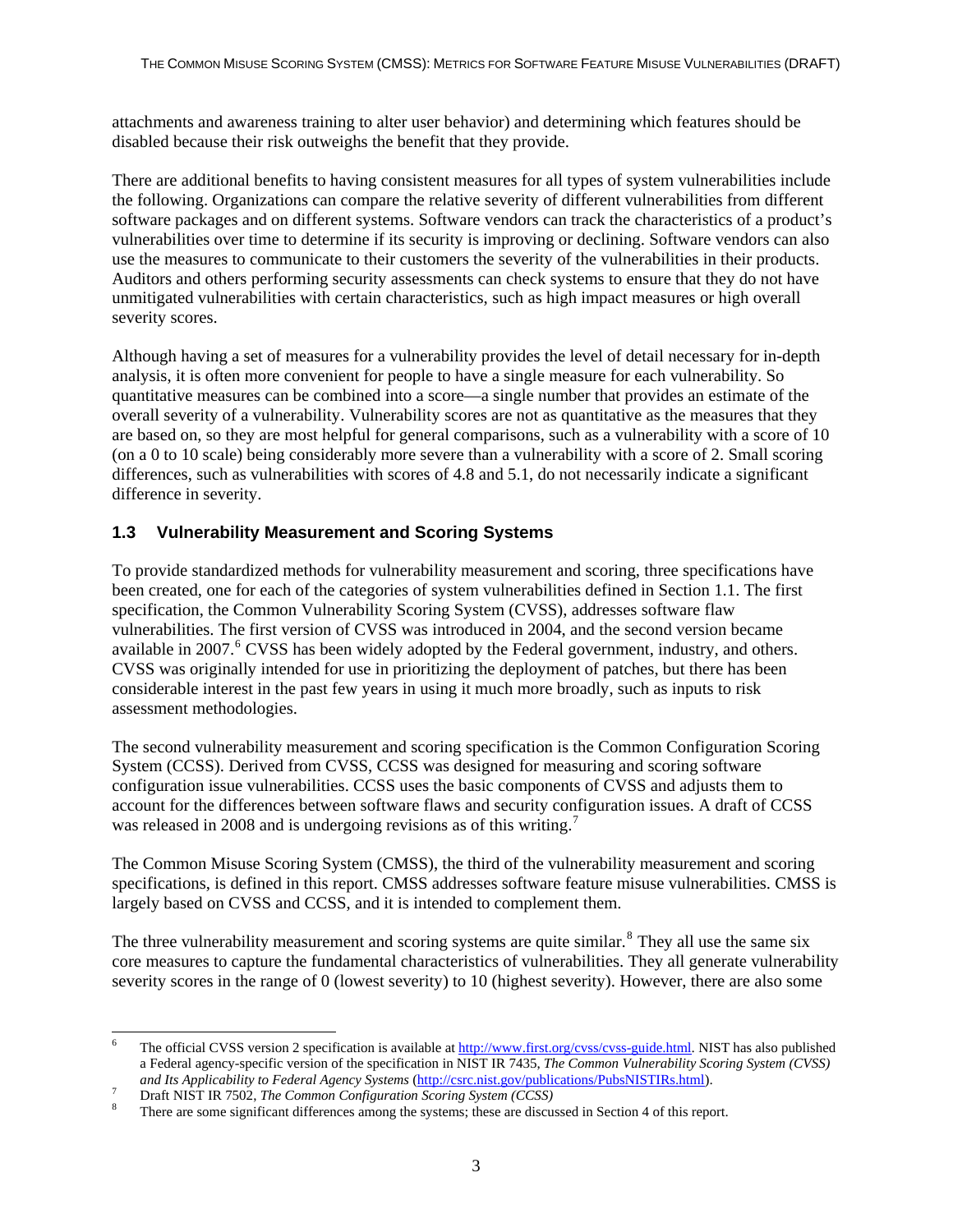significant differences in the three specifications. These differences are discussed in Section 4, after the CMSS specification has been defined and discussed in detail in Sections 2 and 3.

At a conceptual level, the CMSS specification can be more challenging to understand than the CVSS and CCSS specifications because of the open-endedness of misuse vulnerabilities. The vulnerabilities addressed by CVSS and CCSS are concrete: known software flaws and security configuration settings. They are defined in vulnerability dictionaries.<sup>[9](#page-11-0)</sup> However, as of this writing there is not yet a dictionary of software feature misuse vulnerabilities. Creating such a dictionary will require systematic identification of the types of the trust assumptions that, if violated, could permit the flow of malicious code into a system, the flow of confidential data out of the system, or other consequences such as denial of service conditions or destruction of data. Consider the analysis of instant messaging (IM) software that allows a user to send and receive text. The user may trustingly assume that when text appears to come from a friend, the text was sent by that friend and can be trusted. However, an attacker may violate that trust when, for example, he gains control of the friend's IM client and sends the user a message containing the URL of a malicious website. This is a misuse vulnerability: that an attacker can masquerade as the user's IM friend, exploit the user's trust, and lead the user to compromise the security of his computer.

While some misuse vulnerability exploits begin with the attacker initiating contact, other exploits rely on the victim to seek them out. For example, a user may trust that the files downloaded from a peer-to-peer network are safe, but a misuse vulnerability exists if an attacker is able, for example, to misrepresent an infected file to users who naively download the file and infect their computers. Also, when a misuse vulnerability involves abusing the trust assumptions of people, an attack may include social engineering tactics that prey on aspects of human nature such as curiosity, greed, fear, or trust of authority. Social engineering can play an important role in exploiting misuse vulnerabilities; however, the discussion of specific social engineering techniques is beyond the scope of this report.

Section 4 contains additional information on a possible dictionary for software feature misuse vulnerabilities.

<span id="page-11-0"></span><sup>1</sup> 9 The software flaw dictionary is Common Vulnerabilities and Exposures (CVE) [\(http://cve.mitre.org/](http://cve.mitre.org/)), and the security configuration issue dictionary is Common Configuration Enumeration (CCE) [\(http://cce.mitre.org/\)](http://cce.mitre.org/).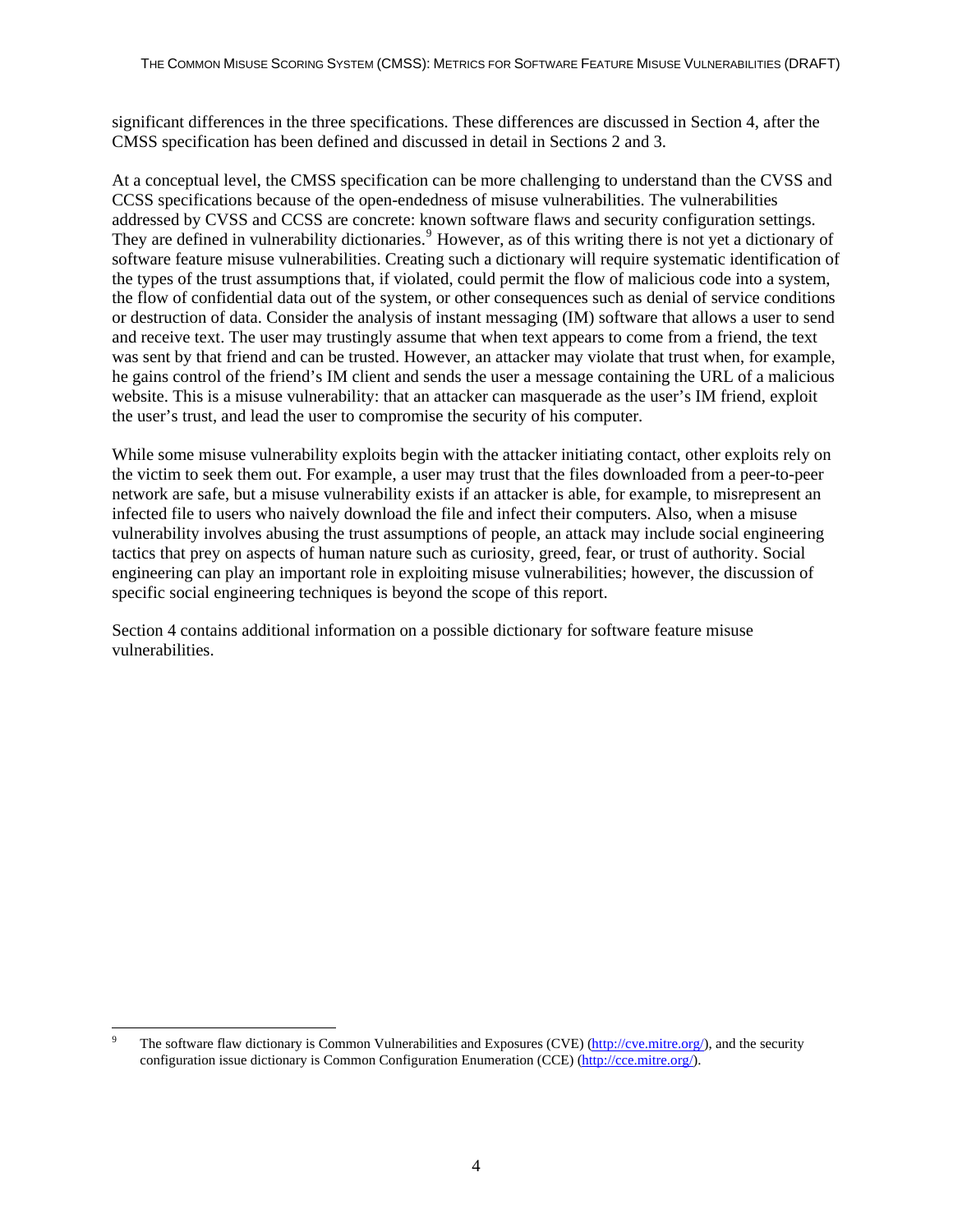# <span id="page-12-0"></span>**2. CMSS Metrics**

The CMSS metrics are organized into three groups: base metrics, temporal metrics, and environmental metrics. Base metrics describe the characteristics of a misuse vulnerability that are constant over time and across user environments. Temporal metrics describe the characteristics of misuse vulnerabilities that can change over time but remain constant across user environments. Environmental metrics are used to customize the base and temporal scores based on the characteristics of a specific user environment. Figure 1 shows how the base, temporal, and environmental scores are calculated from the three groups of metrics.

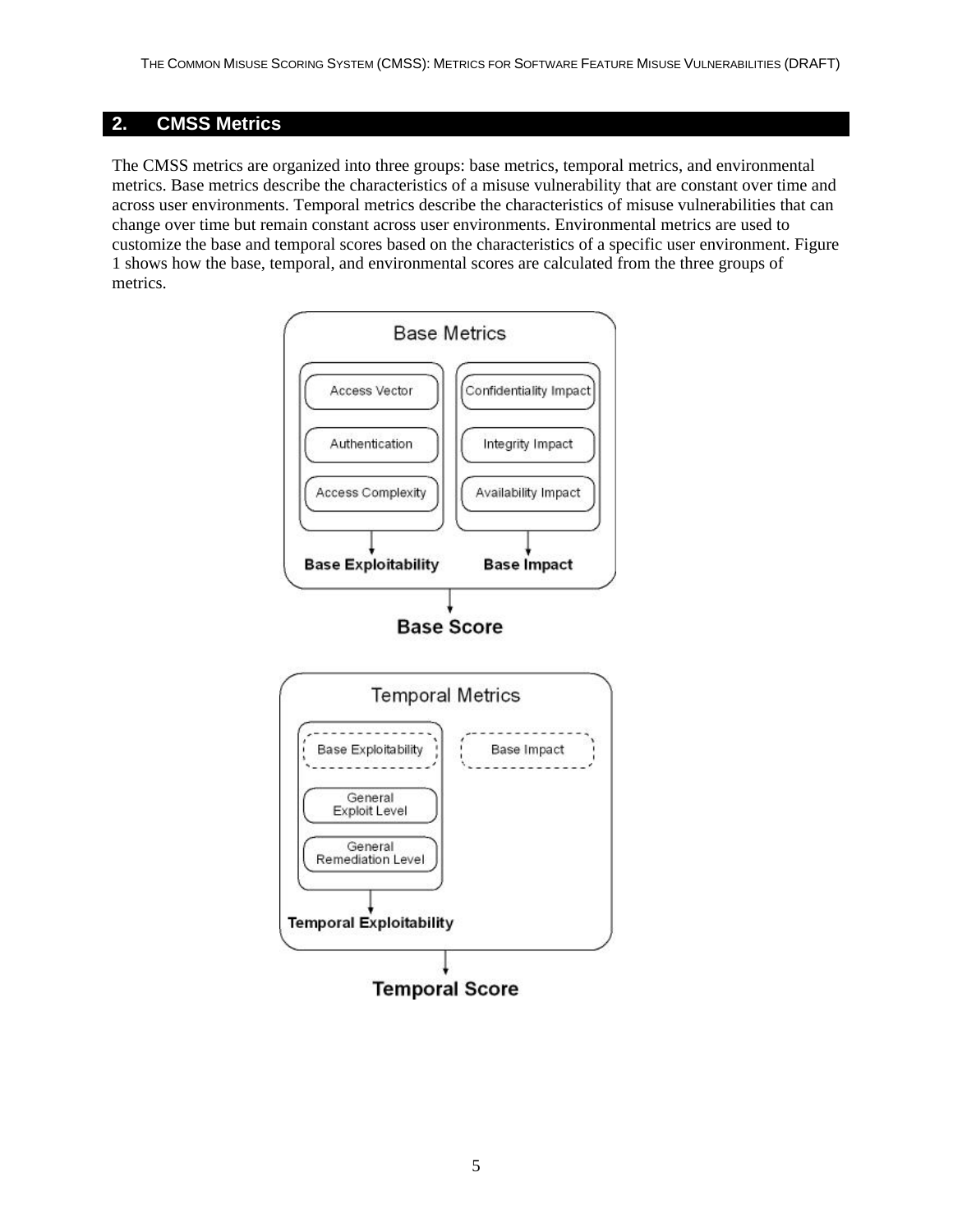<span id="page-13-0"></span>

**Figure 1. CMSS Metric Groups** 

# **2.1 Base Metrics**

This section describes the base metrics, which measure the characteristics of a software feature misuse vulnerability that are constant with time and across user environments. The base metrics measure two aspects of vulnerability severity: Exploitability and Impact.

### **2.1.1 Exploitability**

The Exploitability of a software feature misuse vulnerability can be captured using the Access Vector, Authentication, and Access Complexity metrics. These metrics are adapted from the CVSS specification and reinterpreted in the context of software feature misuse.

### **2.1.1.1 Access Vector (AV)**

The Access Vector metric reflects the access required to exploit the vulnerability. To produce an Access Vector score for a software feature misuse vulnerability, consider what access to the system the attacker must possess in order to exploit this software feature. The possible values for this metric are listed in Table 1. The more remote an attacker can be to attack a host, the greater the vulnerability score.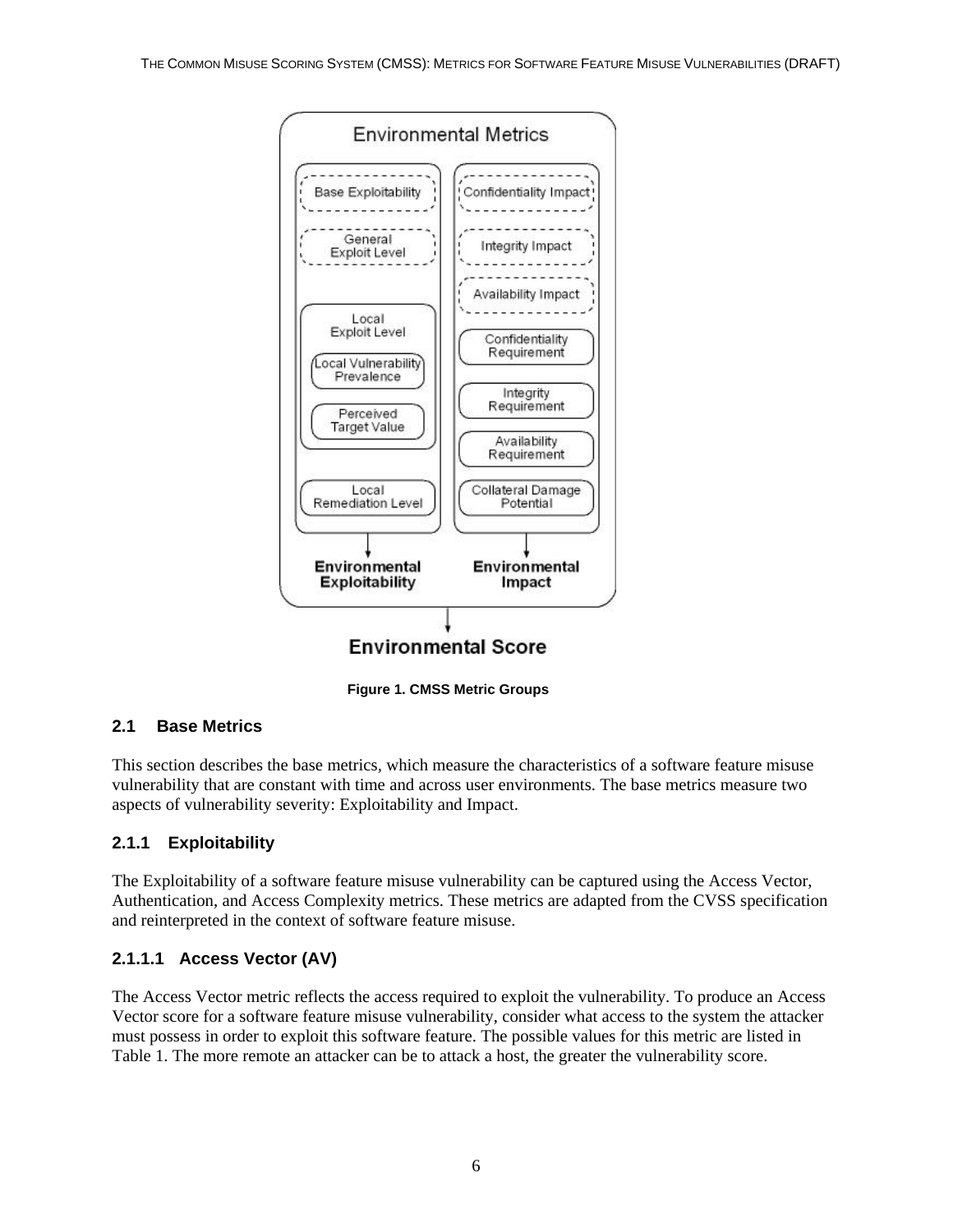#### **Table 1. Access Vector Scoring Evaluation**

<span id="page-14-0"></span>

| <b>Metric</b><br>Value  | <b>Description</b>                                                                                                                                                                                                                                                                                                                                                                                                                                                                                                                                                                                                                                                                                     |
|-------------------------|--------------------------------------------------------------------------------------------------------------------------------------------------------------------------------------------------------------------------------------------------------------------------------------------------------------------------------------------------------------------------------------------------------------------------------------------------------------------------------------------------------------------------------------------------------------------------------------------------------------------------------------------------------------------------------------------------------|
| Local $(L)$             | A vulnerability exploitable with only local access requires the attacker to have either physical<br>access to the vulnerable system or a local (shell) account. An example of a locally exploitable<br>misuse vulnerability is the use of synchronization software to transfer malicious code from a<br>docked mobile device to the system.                                                                                                                                                                                                                                                                                                                                                            |
| Adjacent<br>Network (A) | A vulnerability exploitable with adjacent network access requires the attacker to have access to<br>either the broadcast or collision domain of the vulnerable software. Examples of local networks<br>include local IP subnet, Bluetooth, IEEE 802.11, and local Ethernet segment. An example of a<br>misuse vulnerability exploitable using adjacent network access is a system with a Bluetooth<br>interface that offers no security features (the interface can only be enabled or disabled). An<br>attacker within range of the system's enabled Bluetooth interface could connect to the system<br>through that interface and perform actions such as maliciously accessing and modifying files. |
| Network (N)             | A vulnerability exploitable with network access means that the attacker does not require local<br>network access or local access. An example of a network attack is the distribution of an infected<br>email attachment that the recipients are tempted to open (which would be a misuse of the email file<br>attachment feature).                                                                                                                                                                                                                                                                                                                                                                     |

# **2.1.1.2 Authentication (AU)**

The Authentication metric measures the number of times an attacker must authenticate to a target in order to exploit a vulnerability. This metric does not gauge the strength or complexity of the authentication process, only that an attacker is required to provide credentials before an exploit may occur. The possible values for this metric are listed in Table 3. The fewer authentication instances that are required, the higher the vulnerability score.

It is important to note that the Authentication metric is different from Access Vector. Here, authentication requirements are considered *once the system has already been accessed*. Specifically, for locally exploitable vulnerabilities, this metric should only be set to "single" or "multiple" if authentication is needed beyond what is required to log into the system. An example of a locally exploitable vulnerability that requires authentication is one affecting a database engine listening on a UNIX domain socket (or some other non-network interface). If the user  $10$  must authenticate as a valid database user in order to exploit the vulnerability, then this metric should be set to "single."

| Metric          | <b>Description</b>                                                                                                                                                                                                                                                                                  |
|-----------------|-----------------------------------------------------------------------------------------------------------------------------------------------------------------------------------------------------------------------------------------------------------------------------------------------------|
| Value           |                                                                                                                                                                                                                                                                                                     |
| Multiple<br>(M) | Exploiting the vulnerability requires that the attacker authenticate two or more times, even if the same<br>credentials are used each time. An example is an attacker authenticating to an operating system in<br>addition to providing credentials to access an application hosted on that system. |
| Single (S)      | One instance of authentication is required to access and exploit the vulnerability.                                                                                                                                                                                                                 |
| None (N)        | Authentication is not required to access and exploit the vulnerability.                                                                                                                                                                                                                             |

#### **Table 2. Authentication Scoring Evaluation**

The metric should be applied based on the authentication the attacker requires before launching an attack. For example, if a network service is vulnerable to a command that can be issued before a user

<span id="page-14-1"></span><sup>10</sup> 10 For the purposes of this report, a user is a person or entity whose direct actions misuse the software feature. A user may be malicious or non-malicious. In contrast, an attacker is always malicious.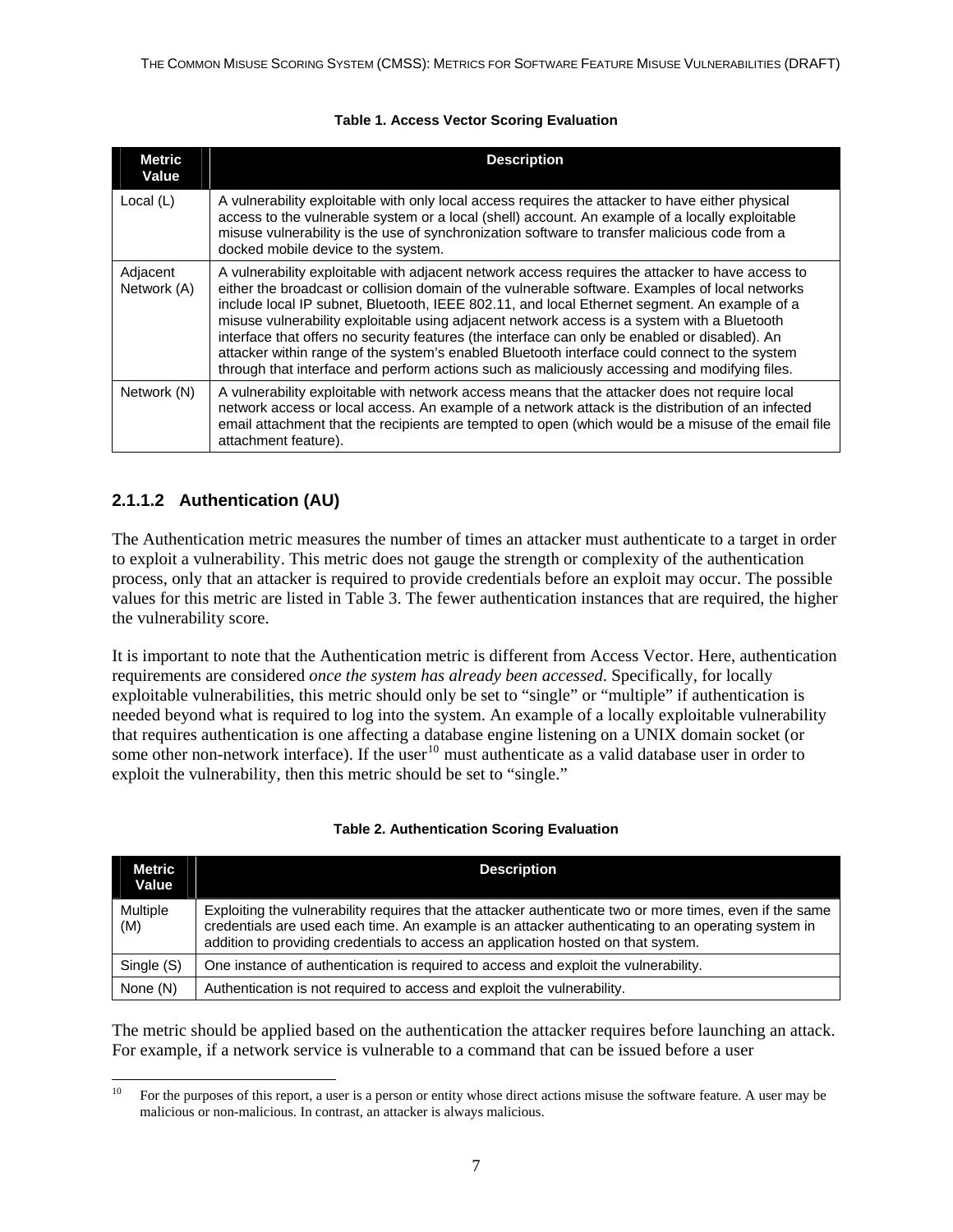<span id="page-15-0"></span>authenticates to the service, the metric should be scored as "None" because the attacker can launch the exploit before credentials are required. If the vulnerable command is only available after successful authentication, then the vulnerability should be scored as "Single" or "Multiple," depending on how many instances of authentication must occur before issuing the command.

## **2.1.1.3 Access Complexity (AC)**

The Access Complexity metric reflects the complexity of the attack required to exploit the software feature misuse vulnerability. When the misuse vulnerability is manifest by user action, the complexity of a software feature misuse attack depends both on the number of misuse actions the user must be persuaded to perform and the level of sophistication of the social engineering such persuasion requires. Otherwise, the complexity more generally depends on the level of sophistication required of the attacker to be able to exploit the misuse vulnerability. Access Complexity can be influenced by factors such as the ease of implementing and launching the attack and the likelihood of a user misusing the software feature in the manner desired by the attacker. Access Complexity increases when an attack depends on additional system requirements, such as using a particular type of web browser or a web browser with a particular type of active content enabled.

For example, first consider an enticing email containing malicious scripts that execute when the user views the email. The Access Complexity is medium because attack success requires a single user action that is relatively likely to occur. Other misuse vulnerabilities may require additional steps in order to be exploited. For example, an email may include a hyperlink to a website containing malicious code for the user to download and install. This indirect infection method would require the user to follow several steps to complete the exploit. To be successful, this attack would likely require sophisticated social engineering. Thus, the Access Complexity would be rated as high.

In contrast to the previous two examples, some vulnerability exploits require no direct user interaction, such as when an email client automatically displays emails (including rendering any malicious code they contain) without user consent and without the option to disable the feature. The Access Complexity of this vulnerability would be rated as low because the attacker can exploit the vulnerability essentially at will. Although the exploit requires that the victim run the email client, the user will presumably run the email client at some point in time.

The possible values for this metric are listed in Table 2. The lower the required complexity, the higher the vulnerability score.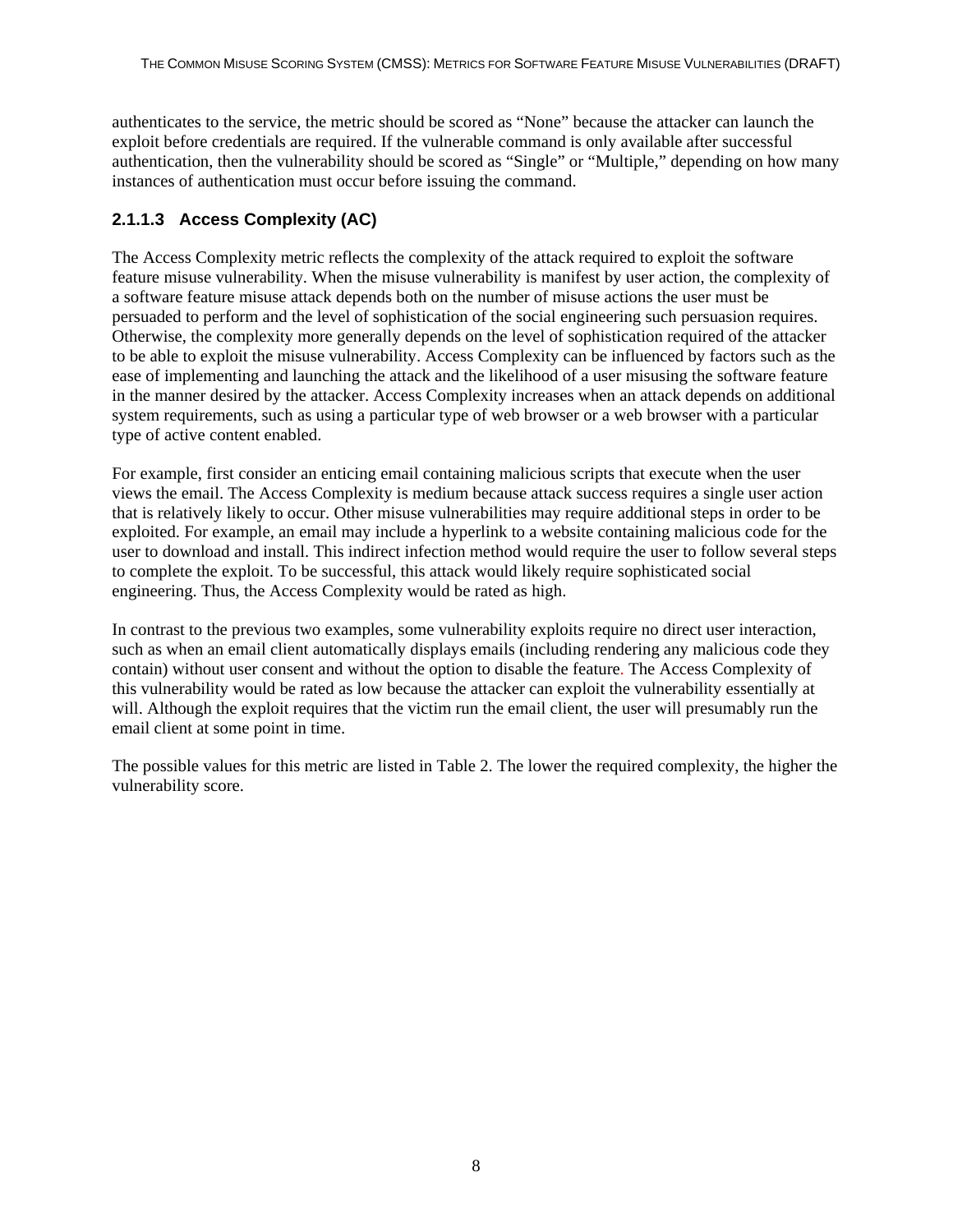<span id="page-16-0"></span>

| <b>Metric</b><br>Value | <b>Description</b>                                                                                                                                                                                                                                                                                   |  |
|------------------------|------------------------------------------------------------------------------------------------------------------------------------------------------------------------------------------------------------------------------------------------------------------------------------------------------|--|
| High(H)                | Specialized access conditions exist. For example:                                                                                                                                                                                                                                                    |  |
|                        | For misuse vulnerabilities dependent on user actions, the misuse actions required of the user<br>$\bullet$<br>are unlikely to be performed.                                                                                                                                                          |  |
|                        | To enable the exploit, the user must perform complex or unusual steps, possibly within<br>$\circ$<br>a sequence of steps (e.g., the user receives an instant message with a link to a<br>website that contains a Trojan horse program that the user would have to select,<br>download, and install). |  |
|                        | The attack depends on elaborate social engineering techniques that would be easily<br>$\circ$<br>detected by knowledgeable people. For example, the user must be persuaded to<br>perform suspicious or atypical actions.                                                                             |  |
|                        | The attacker must perform a complex sequence of steps to exploit the trust assumptions of<br>$\bullet$<br>programs running on the target host (e.g., the attacker must first compromise another program<br>that the vulnerable program trusts).                                                      |  |
| Medium                 | The access conditions are somewhat specialized. For example:                                                                                                                                                                                                                                         |  |
| (M)                    | For misuse vulnerabilities dependent on user actions, the misuse actions required of the user<br>$\bullet$<br>are at least somewhat likely to be performed.                                                                                                                                          |  |
|                        | The user must perform easy or seemingly ordinary steps to enable the exploit (e.g.,<br>$\circ$<br>the user runs the executable file attached to an email).                                                                                                                                           |  |
|                        | The attack depends on a small amount of social engineering that might occasionally<br>$\circ$<br>fool cautious users (e.g., phishing attacks that modify a web browser's status bar to<br>show a false link, having to be on someone's "buddy" list before sending an IM<br>exploit).                |  |
|                        | The attacker must perform moderately difficult steps to exploit the trust assumptions of<br>$\bullet$<br>programs running on the target host (e.g., the attacker must create an email message<br>containing a malicious script).                                                                     |  |
| Low $(L)$              | Specialized access conditions or extenuating circumstances do not exist. For example:                                                                                                                                                                                                                |  |
|                        | The attack bypasses user consent mechanisms, if any exist; no user action is required.<br>$\bullet$                                                                                                                                                                                                  |  |
|                        | The attacker must perform simple steps to exploit the trust assumptions of programs running<br>$\bullet$<br>on the target host (e.g., the attacker crafts a malicious Address Resolution Protocol (ARP)<br>reply message to poison an ARP table with incorrect address mappings).                    |  |

#### **Table 3. Access Complexity Scoring Evaluation**

#### **2.1.2 Impact**

The Impact of a software feature misuse vulnerability can be captured using the Confidentiality Impact, Integrity Impact, and Availability Impact metrics. These metrics are adapted from the CVSS specification and reinterpreted in the context of software feature misuse. These three Impact metrics measure how a misuse vulnerability, if exploited, will directly affect a targeted host. The Impact metrics reflect the degree of loss of confidentiality, integrity, and availability. For example, a vulnerability could cause a partial loss of integrity and availability, but no loss of confidentiality.

### **2.1.2.1 Confidentiality Impact (C)**

The Confidentiality Impact metric measures the impact on confidentiality of a successfully exploited misuse vulnerability. Confidentiality refers to limiting information access and disclosure to only authorized users, as well as preventing access by, or disclosure to, unauthorized ones. The possible values for this metric are listed in Table 4. Increased Confidentiality Impact increases the vulnerability score.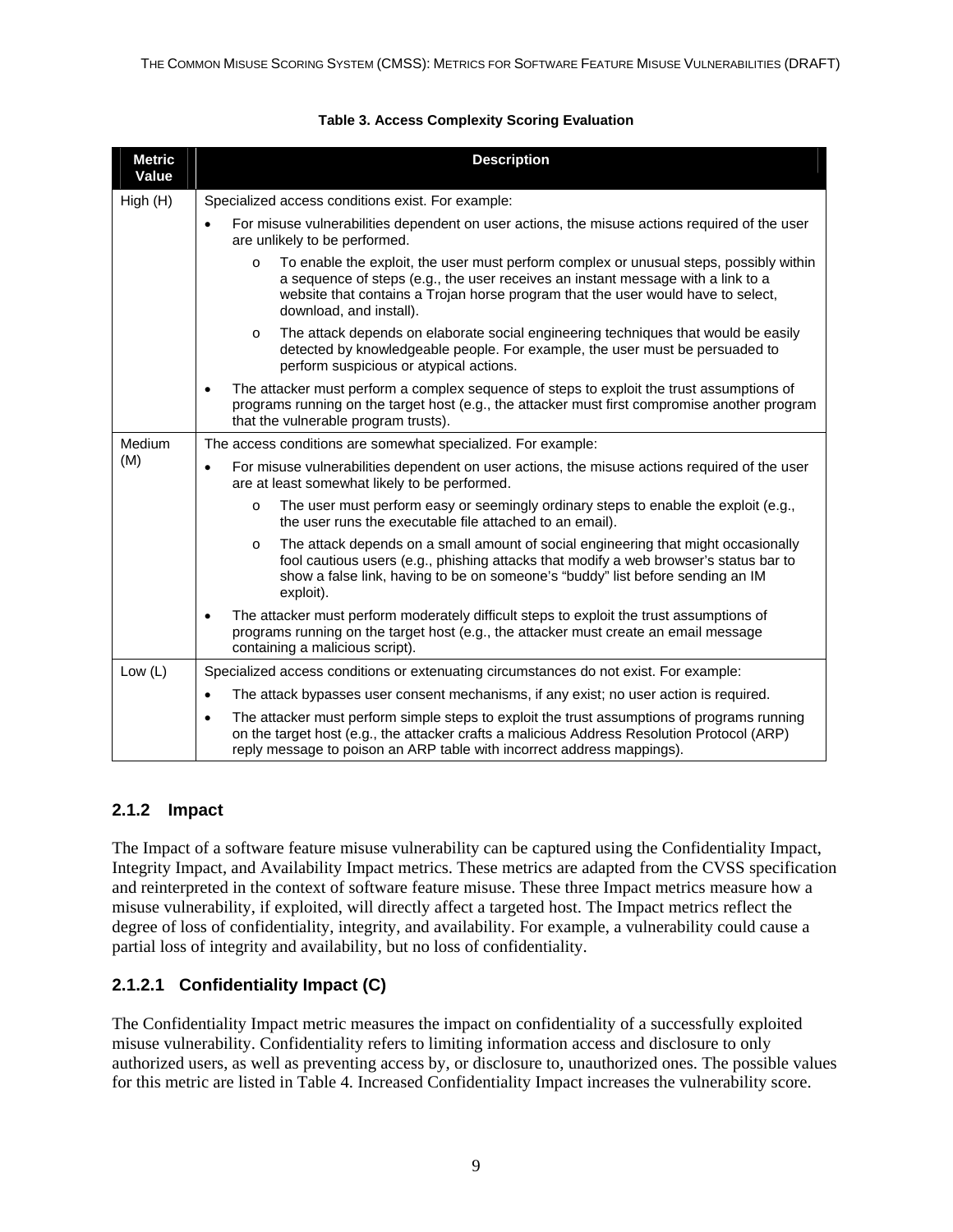#### **Table 4. Confidentiality Impact Scoring Evaluation**

<span id="page-17-0"></span>

| Metric<br>Value | <b>Description</b>                                                                                                                                                                                                                                                                   |
|-----------------|--------------------------------------------------------------------------------------------------------------------------------------------------------------------------------------------------------------------------------------------------------------------------------------|
| None (N)        | There is no impact to the confidentiality of the system.                                                                                                                                                                                                                             |
| Partial (P)     | There is considerable informational disclosure. Access to some system files is possible, but the<br>attacker does not have control over what is obtained, or the scope of the loss is constrained. An<br>example is a vulnerability that divulges only certain tables in a database. |
| Complete<br>(C) | There is total information disclosure, resulting in all system files being revealed. The attacker is able<br>to read all of the system's data (memory, files, etc.)                                                                                                                  |

# **2.1.2.2 Integrity Impact (I)**

The Integrity Impact metric measures the impact to integrity of a successfully exploited misuse vulnerability. Integrity refers to the trustworthiness and guaranteed veracity of information. The possible values for this metric are listed in Table 5. Increased Integrity Impact increases the vulnerability score.

#### **Table 5. Integrity Impact Scoring Evaluation**

| Metric<br>Value | <b>Description</b>                                                                                                                                                                                                                                                                                                                                                                                                       |
|-----------------|--------------------------------------------------------------------------------------------------------------------------------------------------------------------------------------------------------------------------------------------------------------------------------------------------------------------------------------------------------------------------------------------------------------------------|
| None (N)        | There is no impact to the integrity of the system.                                                                                                                                                                                                                                                                                                                                                                       |
| Partial (P)     | Modification of some system files or information is possible, but the attacker does not have control<br>over what can be modified, or the scope of what the attacker can affect is limited. For example,<br>system or application files may be overwritten or modified, but either the attacker has no control over<br>which files are affected or the attacker can modify files within only a limited context or scope. |
| Complete<br>(C) | There is a total compromise of system integrity. There is a complete loss of system protection,<br>resulting in the entire system being compromised. The attacker is able to modify any files on the<br>target system.                                                                                                                                                                                                   |

### **2.1.2.3 Availability Impact (A)**

The Availability Impact metric measures the impact to availability of an exploited misuse vulnerability. Availability refers to the accessibility of information resources. Attacks that consume network bandwidth, processor cycles, or disk space all impact the availability of a system. The possible values for this metric are listed in Table 6. Increased Availability Impact increases the vulnerability score.

#### **Table 6. Availability Impact Scoring Evaluation**

| <b>Metric</b><br>Value | <b>Description</b>                                                                                                                                                                                     |
|------------------------|--------------------------------------------------------------------------------------------------------------------------------------------------------------------------------------------------------|
| None (N)               | There is no impact to the availability of the system.                                                                                                                                                  |
| Partial (P)            | There is reduced performance or interruptions in resource availability. An example is a network-<br>based flood attack that permits a limited number of successful connections to an Internet service. |
| Complete<br>(C)        | There is a total shutdown of the affected resource. The attacker can render the resource completely<br>unavailable.                                                                                    |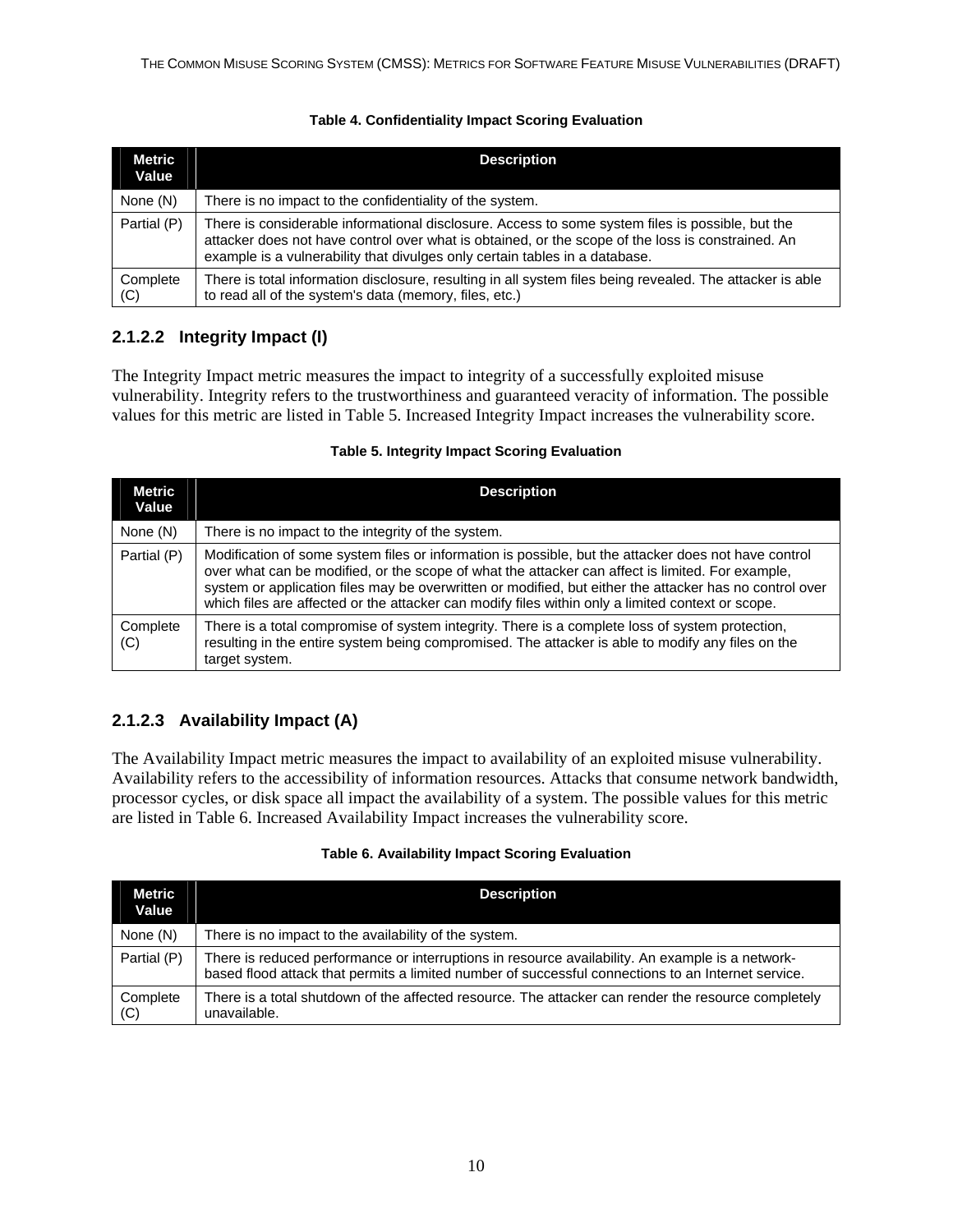## <span id="page-18-0"></span>**2.2 Temporal Metrics**

The threat posed by a misuse vulnerability may change over time. The base metrics are limited to the characteristics of a software feature misuse vulnerability that are constant over time and across user environments. To incorporate the time-variant aspect of misuse vulnerability threats, the temporal metrics produce a scaling factor that is applied to the exploitability components of the base metric. Temporal metrics describe the characteristics of misuse vulnerabilities that can change over time but remain constant across user environments.

The two components of CMSS temporal metrics are the General Exploit Level and the General Remediation Level. Since temporal metrics are optional, each includes a default metric value that has no effect on the score. This value is used when the scoring analyst wishes to ignore a particular metric because the particular metric does not apply or the analyst does not have sufficient data to determine the appropriate metric value.

### **2.2.1 General Exploit Level (GEL)**

The General Exploit Level metric measures the prevalence of attacks against a misuse vulnerability. The prevalence of attacks determines how often any vulnerable system is likely to come under attack. If a misuse vulnerability could be exploited more widely with the use of exploit code, the prevalence of attacks may be related to the current state of exploit techniques or exploit code availability. Public availability of easy-to-use exploit code increases the number of potential attackers by including those who are unskilled, thereby increasing the severity of the vulnerability. The availability of automated exploit code also increases the number of attacks each attacker can launch. However, note that attacks may not require exploit code. For example, consider a misuse vulnerability that can be attacked by sending a user an email with instructions to perform actions that result in an exploit. The prevalence of this type of attack would be measured by the frequency with which the exploit email is received by users on a typical vulnerable system.

The possible values for this metric are listed in Table 7. The more prevalent the exploitation of a vulnerability, the higher the vulnerability score.

| <b>Metric Value</b> | <b>Description</b>                                                                                                                                   |
|---------------------|------------------------------------------------------------------------------------------------------------------------------------------------------|
| None (N)            | Exploits have not yet been observed.                                                                                                                 |
| Low $(L)$           | Exploits are rarely observed. Expected time-between-exploits for a vulnerable system is<br>measured in months or years.                              |
| Medium (M)          | Exploits are occasionally observed. Expected time-between-exploits for a vulnerable system is<br>measured in days.                                   |
| High(H)             | Exploits are frequently observed. Expected time-between-exploits for a vulnerable system is<br>measured in hours, minutes, or seconds.               |
| Not Defined (ND)    | Assigning this value to the metric will not influence the score. It is a signal to the equation to<br>skip this metric. The default value is Medium. |

#### **Table 7. General Exploit Level Scoring Evaluation**

### **2.2.2 General Remediation Level (GRL)**

The General Remediation Level metric measures the availability of remediation measures that can prevent misuse and mitigate the vulnerability. Remediation measures may restrict the usage of the feature to minimize or prevent misuse. Although misuse vulnerabilities can be removed by uninstalling the vulnerable software, the General Remediation Level only measures the availability of remediation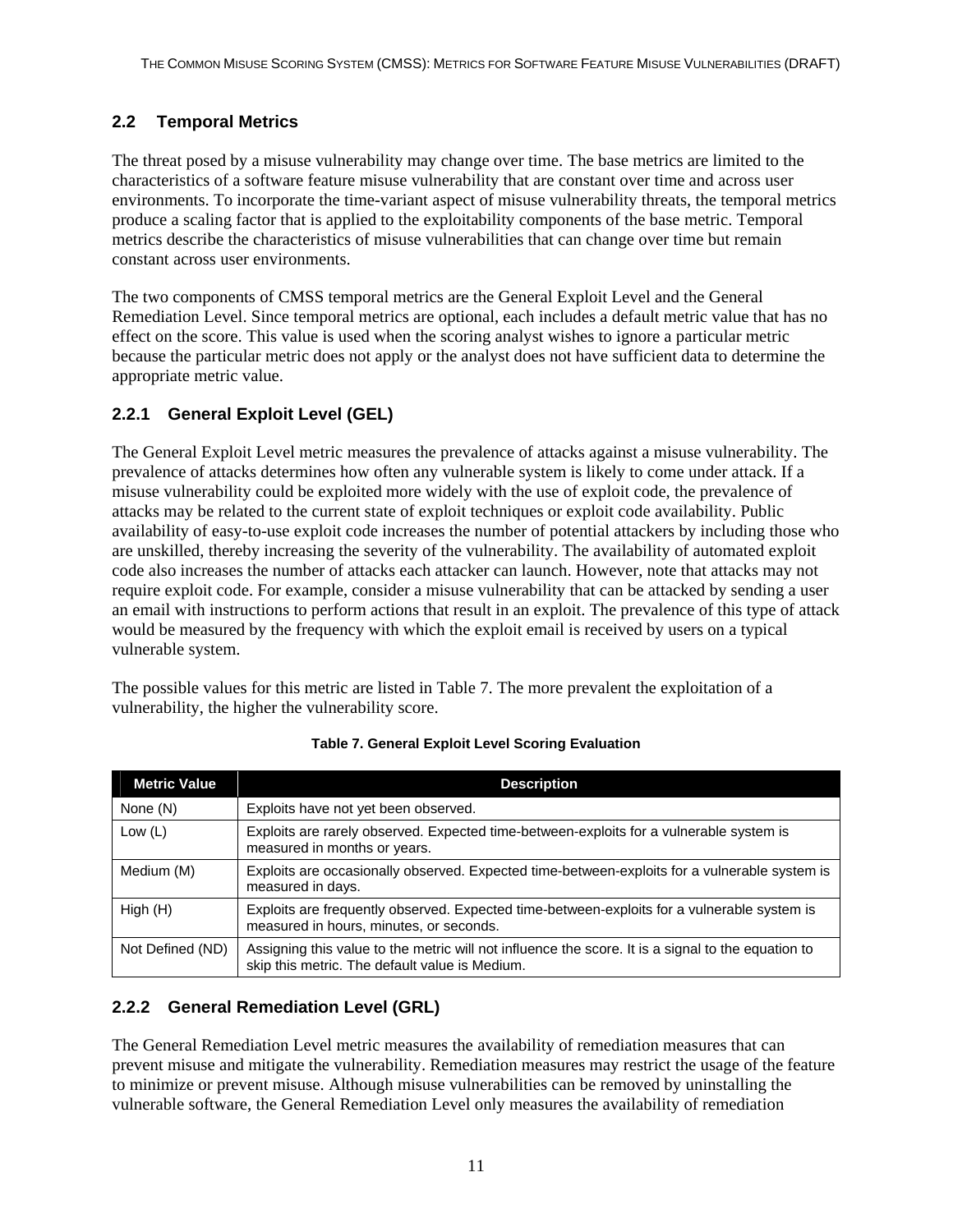<span id="page-19-0"></span>techniques that do not involve removal of the software. One example of a remediation measure available against users opening infected email attachments is the anti-virus check in an email client that restricts which attachments a user is able to open. Similarly, an anti-spam or anti-phishing filter in an email client can mitigate the effects of a phishing email by restricting which incoming email messages are placed in the inbox for the user to view and by alerting the user about suspected phishing sites. These measures restrict the usage of the email client in an attempt to prevent misuse of the capabilities to view emails and open attachments. The effectiveness of the available remediation measures determines the General Remediation Level score.

The possible values for this metric are listed in Table 8. The less effective the available remediation measures, the higher the vulnerability score is.

| <b>Metric Value</b> | <b>Description</b>                                                                                                                                                                                                                                                         |
|---------------------|----------------------------------------------------------------------------------------------------------------------------------------------------------------------------------------------------------------------------------------------------------------------------|
| High(H)             | Remediation measures are available to significantly restrict feature use in such a way to<br>decrease the incident of misuse by between 76% and 100%. (An incident decrease of 100%<br>means that the available remediation measures are able to entirely prevent misuse.) |
| Medium (M)          | Remediation measures are available to partially restrict feature use in such a way to decrease<br>the incident of misuse by between 26% and 75%.                                                                                                                           |
| Low $(L)$           | Remediation measures are available to slightly restrict feature use in such a way to decrease<br>the incident of misuse by between 1% and 25%.                                                                                                                             |
| None (N)            | Remediation measures are not available.                                                                                                                                                                                                                                    |
| Not Defined (ND)    | Assigning this value to the metric will not influence the score. It is a signal to the equation to<br>skip this metric. The default value is None.                                                                                                                         |

#### **Table 8. General Remediation Level Scoring Evaluation**

### **2.3 Environmental Metrics**

Differences between environments can have a large effect on the risk that a vulnerability poses to a particular organization and its stakeholders. The CMSS environmental metrics capture the characteristics of a vulnerability that are associated with an IT environment. Each organization computing CMSS metrics can determine an appropriate definition of IT environment. Since environmental metrics are optional, each includes a metric value that has no effect on the score. This value is used when the scoring analyst feels the particular metric does not apply and wishes to ignore it.

The environmental metrics customize the previously computed base and temporal metrics. The environmental metrics measure three aspects of vulnerability severity: Local Exploit Level, Local Remediation Level, and Local Impact. Similar to the General Exploit Level and General Remediation Level, the Local Exploit Level and the Local Remediation Level environmental metrics produce a scaling factor that is applied to the Exploitability components of the base metric. Local Impact environmental metrics produce both an additional impact component (Collateral Damage Potential) and scaling factors that are applied to the impact components of the base metric.

The environmental metrics are intended to measure deviations from the "typical" environment assumptions that were used to compute the base and temporal metrics. Therefore, environmental metrics should be scored relative to those "typical" assumptions.

### **2.3.1 Local Exploit Level**

The local exploit level can be captured using two environmental metrics: Local Vulnerability Prevalence and Perceived Target Value.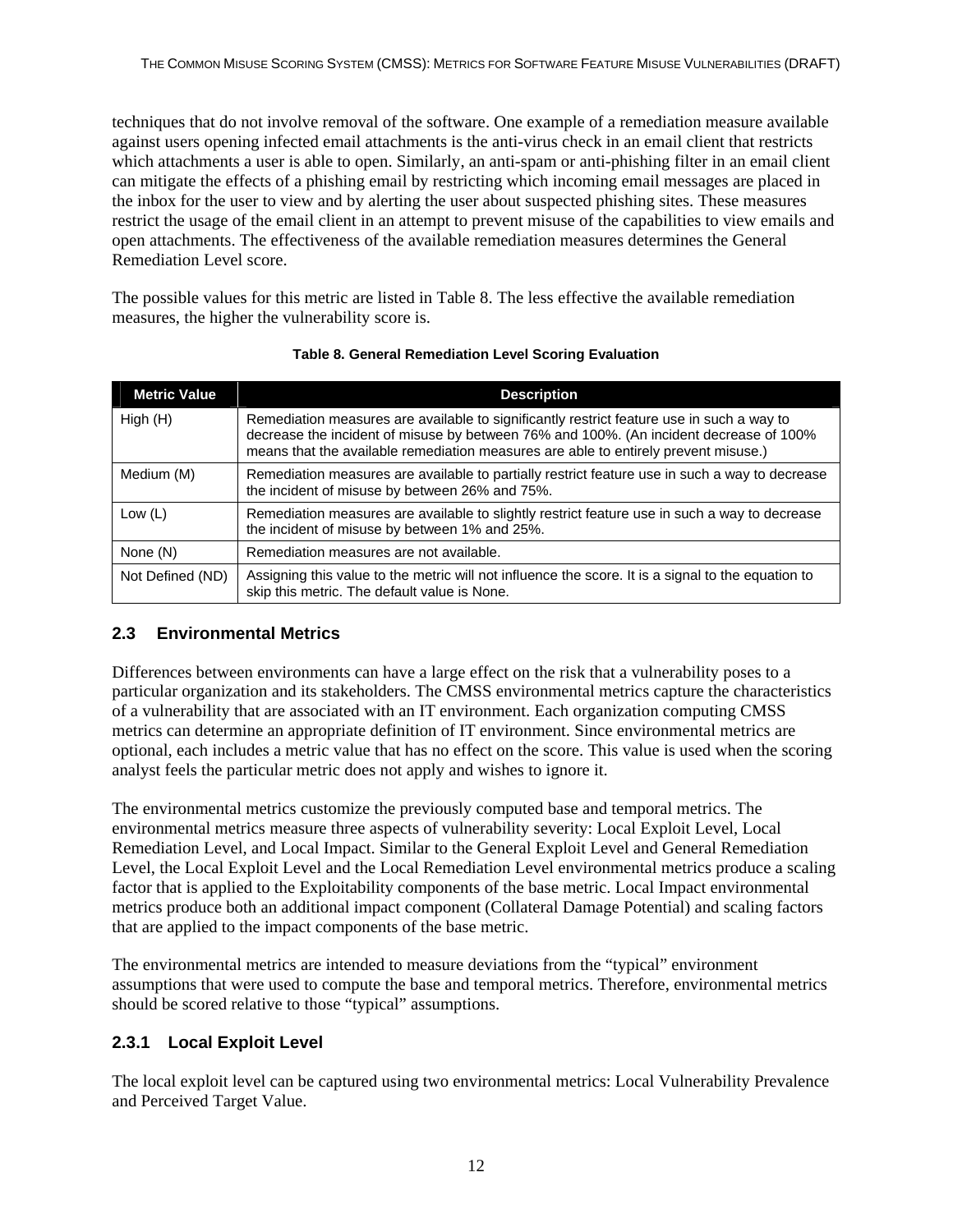# <span id="page-20-0"></span>**2.3.1.1 Local Vulnerability Prevalence (LVP)**

The Local Vulnerability Prevalence metric measures the prevalence of vulnerable systems in an environment. It is an environment-specific indicator intended to approximate the percentage of systems that could be affected by the vulnerability. The Local Vulnerability Prevalence depends both on the prevalence of the misused feature under scrutiny and the prevalence of its misuse. For misuse vulnerabilities dependent on user actions, the prevalence of misuse depends on the probability that users in this environment will perform the misuse actions required for vulnerability exploitation. For example, if 80% of the systems contain a particular potentially misused feature but only half of the user population of those systems are expected to engage in misuse behavior, then 40% of the total environment is at risk. Thus, the Local Vulnerability Prevalence would be rated as medium. The Local Vulnerability Prevalence also takes into account, when appropriate, how frequently the vulnerability is relevant for targets, such as how often the vulnerable software is run, how many hours per day the vulnerable software is running, and how much usage exposes the software to threats (for example, how many web sites or emails a user accesses). The possible values for this metric are listed in Table 9. The greater the proportion of vulnerable systems, the higher the vulnerability score.

| <b>Metric Value</b> | <b>Description</b>                                                                                                                                           |
|---------------------|--------------------------------------------------------------------------------------------------------------------------------------------------------------|
| None (N)            | No target systems exist, or targets are so highly specialized that they only exist in a laboratory<br>setting. Effectively 0% of the environment is at risk. |
| Low $(L)$           | Targets exist inside the environment, but on a small scale. Between 1% and 25% of the total<br>environment is at risk.                                       |
| Medium (M)          | Targets exist inside the environment, but on a medium scale. Between 26% and 75% of the<br>total environment is at risk.                                     |
| High (H)            | Targets exist inside the environment on a considerable scale. Between 76% and 100% of the<br>total environment is considered at risk.                        |
| Not Defined (ND)    | Assigning this value to the metric will not influence the score. It is a signal to the equation to<br>skip this metric. The default value is Medium.         |

#### **Table 9. Local Vulnerability Prevalence Scoring Evaluation**

### **2.3.1.2 Perceived Target Value (PTV)**

The Perceived Target Value metric measures the likelihood of attack using the misuse vulnerability in an environment relative to vulnerable systems in other environments. The metric indicates the level of motivation for an attacker to attempt to exploit the misuse vulnerability in the environment relative to other environments. The possible values for this metric are listed in Table 10. The higher the Perceived Target Value, the higher the vulnerability score.

| <b>Metric Value</b> | <b>Description</b>                                                                                                                                                                             |
|---------------------|------------------------------------------------------------------------------------------------------------------------------------------------------------------------------------------------|
| Low $(L)$           | The targets in this environment are perceived as low value by attackers. Attackers have low<br>motivation to attack the target system relative to other systems with the same vulnerability.   |
| Medium (M)          | The targets in this environment are perceived as medium value by attackers. Attackers are<br>equally motivated to attack the target system and other systems with the same vulnerability.      |
| High(H)             | The targets in this environment are perceived as high value by attackers. Attackers are highly<br>motivated to attack the target system relative to other systems with the same vulnerability. |
| Not Defined (ND)    | Assigning this value to the metric will not influence the score. It is a signal to the equation to<br>skip this metric. The default value is Medium.                                           |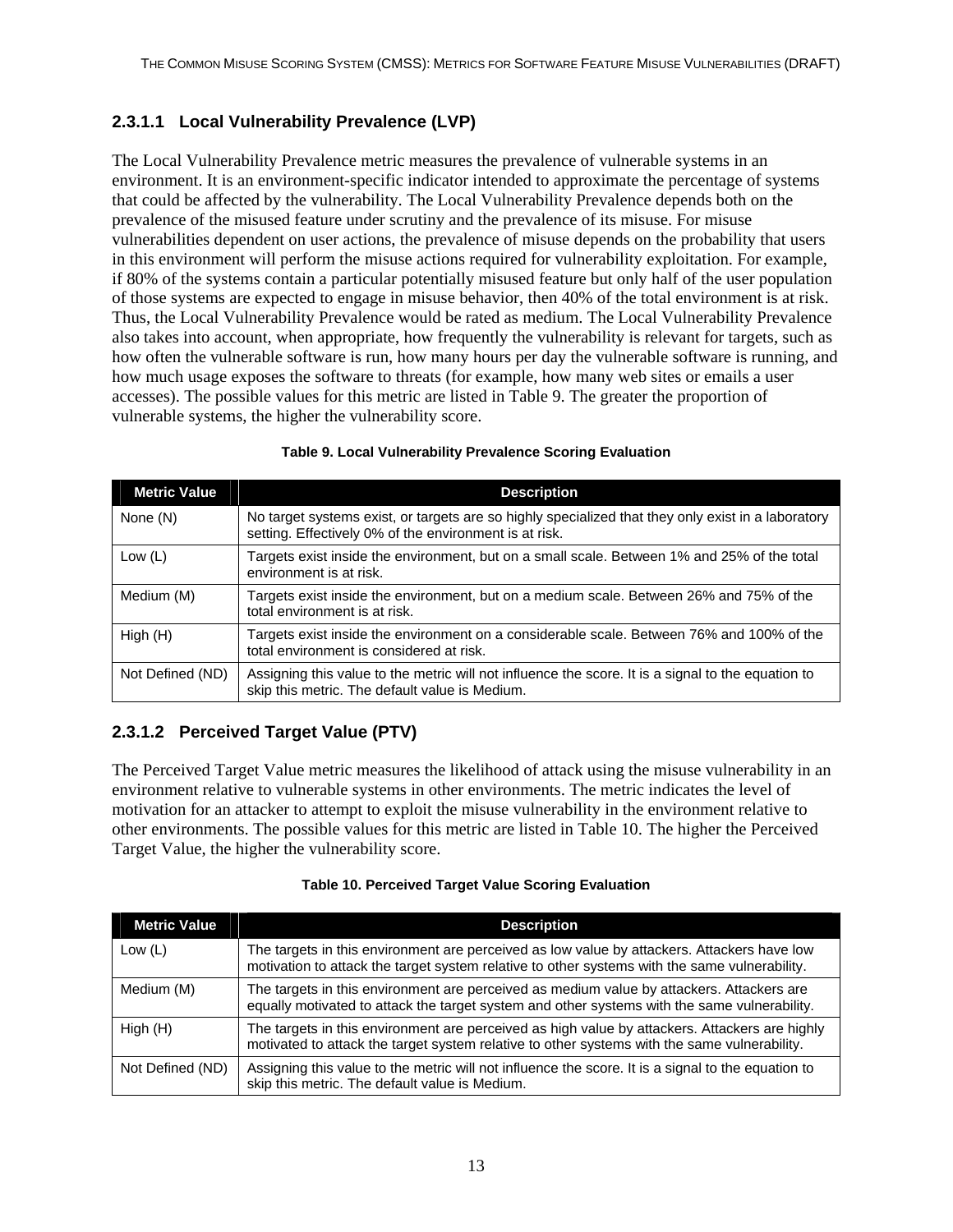## <span id="page-21-0"></span>**2.3.2 Local Remediation Level (LRL)**

The Local Remediation Level metric measures the level of protection against a misuse vulnerability within the local IT environment and captures both how widespread mitigation implementation is and how effective such mitigation is. To calculate the environmental score, the Local Remediation Level metric replaces the temporal General Remediation Level metric, which measures only the availability of remediation measures, not the implementation.

Remediation measures may restrict the usage of a feature to minimize or prevent misuse and thereby mitigate or remove the vulnerability. For example, to mitigate the misuse vulnerability present in web browsers displaying mobile code content (e.g., ActiveX or JavaScript), firewall rules may be used to block all such content (high local remediation), block content originating from sites not known to be secure (medium local remediation), block content known to be insecure (low local remediation), or block no mobile code content (local remediation level of none).

The possible values for this metric are listed in Table 11. The less thorough or effective the implementation of remediation measures, the higher the vulnerability score.

| <b>Metric Value</b> | <b>Description</b>                                                                                                                                                                                                                                   |
|---------------------|------------------------------------------------------------------------------------------------------------------------------------------------------------------------------------------------------------------------------------------------------|
| High (H)            | Remediation measures are implemented to restrict feature use in such a way to decrease the<br>incident of misuse by between 76% and 100%. (An incident decrease of 100% means that the<br>implemented remediation measures entirely prevent misuse.) |
| Medium (M)          | Remediation measures are implemented to partially restrict feature use in such a way to<br>decrease the incident of misuse by between 26% and 75%.                                                                                                   |
| Low $(L)$           | Remediation measures are implemented to slightly restrict feature use in such a way to<br>decrease the incident of misuse by between 1% and 25%.                                                                                                     |
| None (N)            | Remediation measures are not implemented.                                                                                                                                                                                                            |
| Not Defined (ND)    | Assigning this value to the metric will not influence the score. It is a signal to the equation to<br>skip this metric. The default value is None.                                                                                                   |

#### **Table 11. Local Remediation Level Scoring Evaluation**

#### **2.3.3 Local Impact**

The Local Impact can be captured using four environmental metrics: Collateral Damage Potential, Confidentiality Requirement, Integrity Requirement, and Availability Requirement. Collateral Damage Potential is an additional impact metric that augments the three base impact metrics (Confidentiality Impact, Integrity Impact, and Availability Impact). The remaining three environmental metrics (Confidentiality Requirement, Integrity Requirement, and Availability Requirement) are used to compute scaling factors that are applied to the three base impact metrics.

### **2.3.3.1 Collateral Damage Potential (CDP)**

The Collateral Damage Potential metric measures the potential for loss of life or physical assets through damage or theft of property or equipment. The metric may also measure economic loss of productivity or revenue. This metric can adjust the local impact score to account for application importance. For example, a vulnerability that permits an attacker to gain user-level access to an application (e.g., DNS server, database server) can be scored differently on a host that uses the application in a trivial way versus another host that uses the application in a critical way. The possible values for this metric are listed in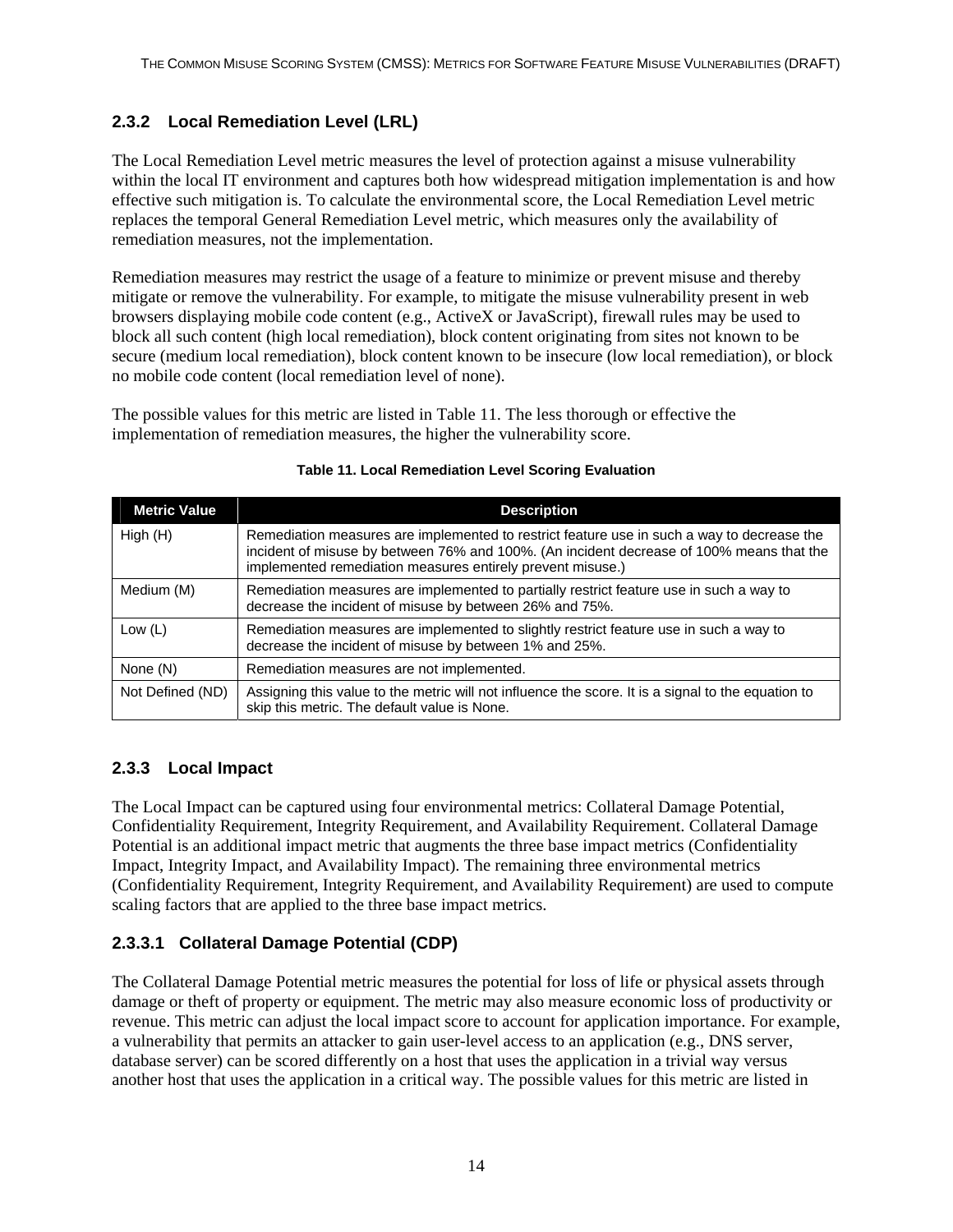<span id="page-22-0"></span>Table 12. The greater the damage potential, the higher the vulnerability score. Clearly, each organization must determine for itself the precise meaning of "slight, moderate, significant, and catastrophic."

| <b>Metric Value</b> | <b>Description</b>                                                                                                                                                                 |
|---------------------|------------------------------------------------------------------------------------------------------------------------------------------------------------------------------------|
| None (N)            | There is no potential for loss of life, physical assets, productivity or revenue.                                                                                                  |
| Low $(L)$           | A successful exploit of this vulnerability may result in slight physical or property damage. Or,<br>there may be a slight loss of revenue or productivity to the organization.     |
| Low-Medium<br>(LM)  | A successful exploit of this vulnerability may result in moderate physical or property damage.<br>Or, there may be a moderate loss of revenue or productivity to the organization. |
| Medium-High<br>(MH) | A successful exploit of this vulnerability may result in significant physical or property damage<br>or loss. Or, there may be a significant loss of revenue or productivity.       |
| High(H)             | A successful exploit of this vulnerability may result in catastrophic physical or property<br>damage and loss. Or, there may be a catastrophic loss of revenue or productivity.    |
| Not Defined (ND)    | Assigning this value to the metric will not influence the score. It is a signal to the equation to<br>skip this metric. The default value is None.                                 |

#### **Table 12. Collateral Damage Potential Scoring Evaluation**

### **2.3.3.2 Confidentiality, Integrity, Availability Requirements (CR, IR, AR)**

The Confidentiality Requirement, Integrity Requirement, and Availability Requirement metrics enable the analyst to customize the CMSS score depending on the importance of the affected IT asset to an organization, measured in terms of confidentiality, integrity, and availability. That is, if an IT asset supports a business function for which availability is most important, the analyst can assign a greater value to availability, relative to confidentiality and integrity. Each security requirement has three possible values: "low," "medium," or "high."

The full effect on the environmental score is determined by the corresponding base impact metrics. That is, these metrics modify the environmental score by reweighting the (base) Confidentiality, Integrity, and Availability Impact metrics.[11](#page-22-1) For example, the Confidentiality Impact (C) metric has *increased* weight if the Confidentiality Requirement (CR) is "high." Likewise, the Confidentiality Impact metric has *decreased* weight if the Confidentiality Requirement is "low." The Confidentiality Impact metric weighting is neutral if the Confidentiality Requirement is "medium." This same logic is applied to the Integrity and Availability Requirements.

Note that the Confidentiality Requirement will not affect the environmental score if the (base) Confidentiality Impact is set to "none." Also, increasing the Confidentiality Requirement from "medium" to "high" will not change the environmental score when the (base) impact metrics are set to "complete." This is because the Impact subscore (the part of the base score that calculates impact) is already at a maximum value of 10.

The possible values for the security requirements are listed in Table 13. For brevity, the same table is used for all three metrics. The greater the security requirement, the higher the vulnerability score. Remember that "medium" is considered the default.

In many organizations, IT resources are labeled with criticality ratings based on network location, business function, and potential for loss of revenue or life. For example, the U.S. government assigns every unclassified IT asset to a grouping of assets called a System. Every System must be assigned three

<span id="page-22-1"></span> $11$ 11 Please note that the base Confidentiality, Integrity and Availability Impact metrics, themselves, are not changed.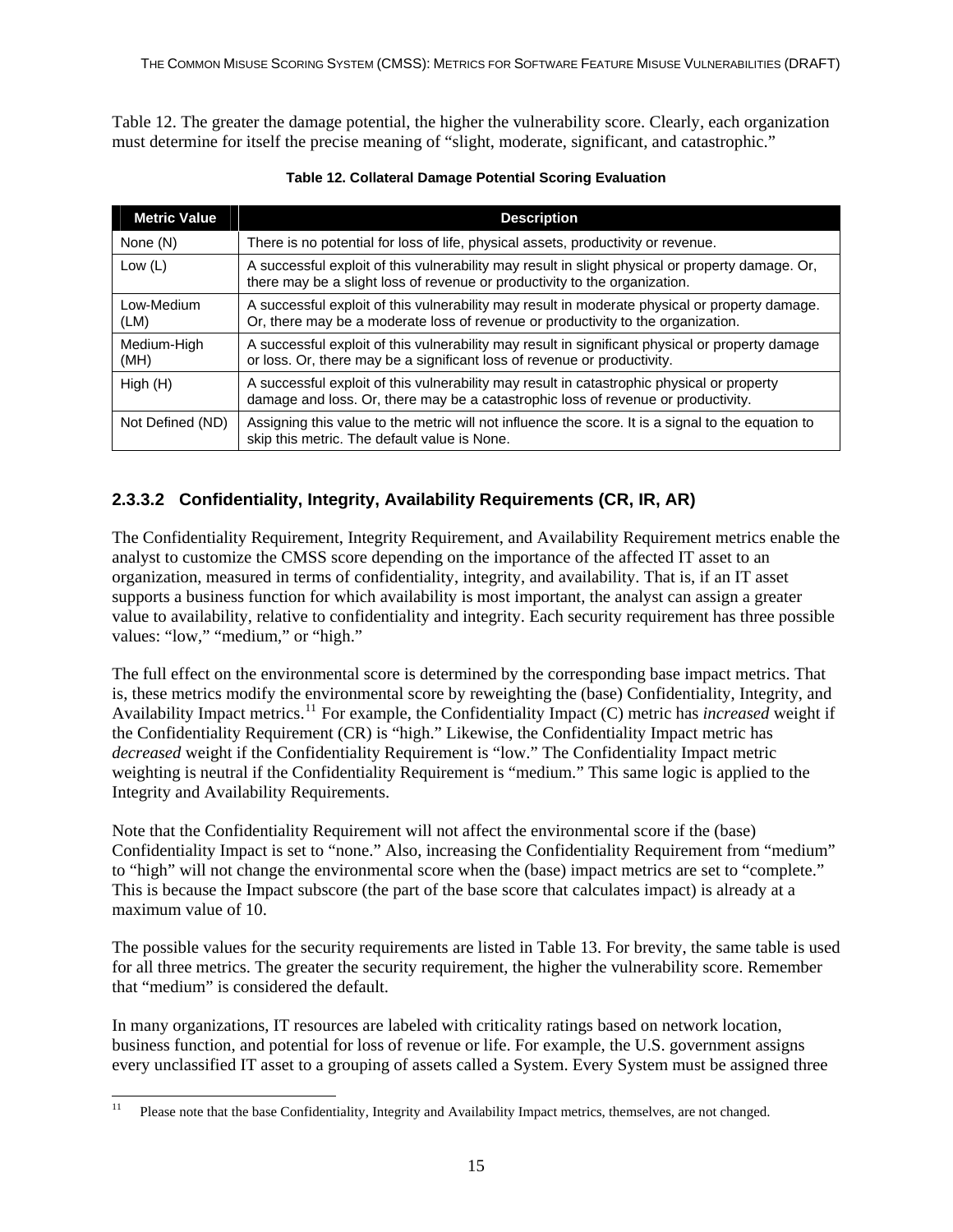<span id="page-23-0"></span>"potential impact" ratings to show the potential impact on the organization if the System is compromised according to three security objectives: confidentiality, integrity, and availability. Thus, every unclassified IT asset in the U.S. government has a potential impact rating of low, moderate, or high with respect to the security objectives of confidentiality, integrity, and availability. This rating system is described within Federal Information Processing Standards (FIPS) 199.<sup>[12](#page-23-1)</sup> CMSS follows this general model of FIPS 199. but does not require organizations to use any particular system for assigning the low, medium, and high impact ratings.

**Table 13. Confidentiality, Integrity, and Availability Requirements Scoring Evaluation** 

| <b>Metric Value</b> | <b>Description</b>                                                                                                                                                                                        |
|---------------------|-----------------------------------------------------------------------------------------------------------------------------------------------------------------------------------------------------------|
| Low $(L)$           | Loss of [confidentiality   integrity   availability] is likely to have only a limited adverse effect on<br>the organization or individuals associated with the organization (e.g., employees, customers). |
| Medium (M)          | Loss of [confidentiality   integrity   availability] is likely to have a serious adverse effect on the<br>organization or individuals associated with the organization (e.g., employees, customers).      |
| High(H)             | Loss of [confidentiality   integrity   availability] is likely to have a catastrophic adverse effect on<br>the organization or individuals associated with the organization (e.g., employees, customers). |
| Not Defined (ND)    | Assigning this value to the metric will not influence the score. It is a signal to the equation to<br>skip this metric. The default value is Medium.                                                      |

### **2.4 Base, Temporal, and Environmental Vectors**

Each metric in the vector consists of the abbreviated metric name, followed by a ":" (colon), then the abbreviated metric value. The vector lists these metrics in a predetermined order, using the "/" (slash) character to separate the metrics. If a temporal or environmental metric is not to be used, it is given a value of "ND" (not defined). The base, temporal, and environmental vectors are shown below in Table 14.

| Table 14. Base, Temporal, and Environmental Vectors |  |  |  |
|-----------------------------------------------------|--|--|--|
|-----------------------------------------------------|--|--|--|

| <b>Metric Group</b> | <b>Vector</b>                                                  |
|---------------------|----------------------------------------------------------------|
| Base                | AV:[L,A,N]/AC:[H,M,L]/Au:[M,S,N]/C:[N,P,C]/I:[N,P,C]/A:[N,P,C] |
| Temporal            | GEL:[N,L,M,H,ND]/GRL:[H,M,L,N,ND]                              |
| Environmental       | LVP:[N,L,M,H,ND]/PTV:[ L,M,H,ND]/LRL:[N,L,M,H,ND]/             |
|                     | CDP:[N,L,LM,MH,H,ND]/CR:[L,M,H,ND]/IR:[L,M,H,ND]/AR:[L,M,H,ND] |

For example, a vulnerability with base metric values of "Access Vector: Low, Access Complexity: Medium, Authentication: None, Confidentiality Impact: None, Integrity Impact: Partial, Availability Impact: Complete" would have the following base vector: "AV:L/AC:M/Au:N/C:N/I:P/A:C." Temporal metric values of "General Exploit Level: Medium, General Remediation Level: Medium" would produce the temporal vector: "GEL:M/GRL:M." Environmental metric values of "Local Vulnerability Prevalence: High, Perceived Target Value: Medium, Local Remediation Level: Low, Collateral Damage Potential: Not Defined, Confidentiality Requirement: Medium, Integrity Requirement: High, Availability Requirement: Low" would produce the following environmental vector: "LVP:H/PTV:M/LRL:L/CDP:ND/CR:M/IR:H/AR:L."

<span id="page-23-1"></span>l 12 See<http://csrc.nist.gov/publications/fips/fips199/FIPS-PUB-199-final.pdf>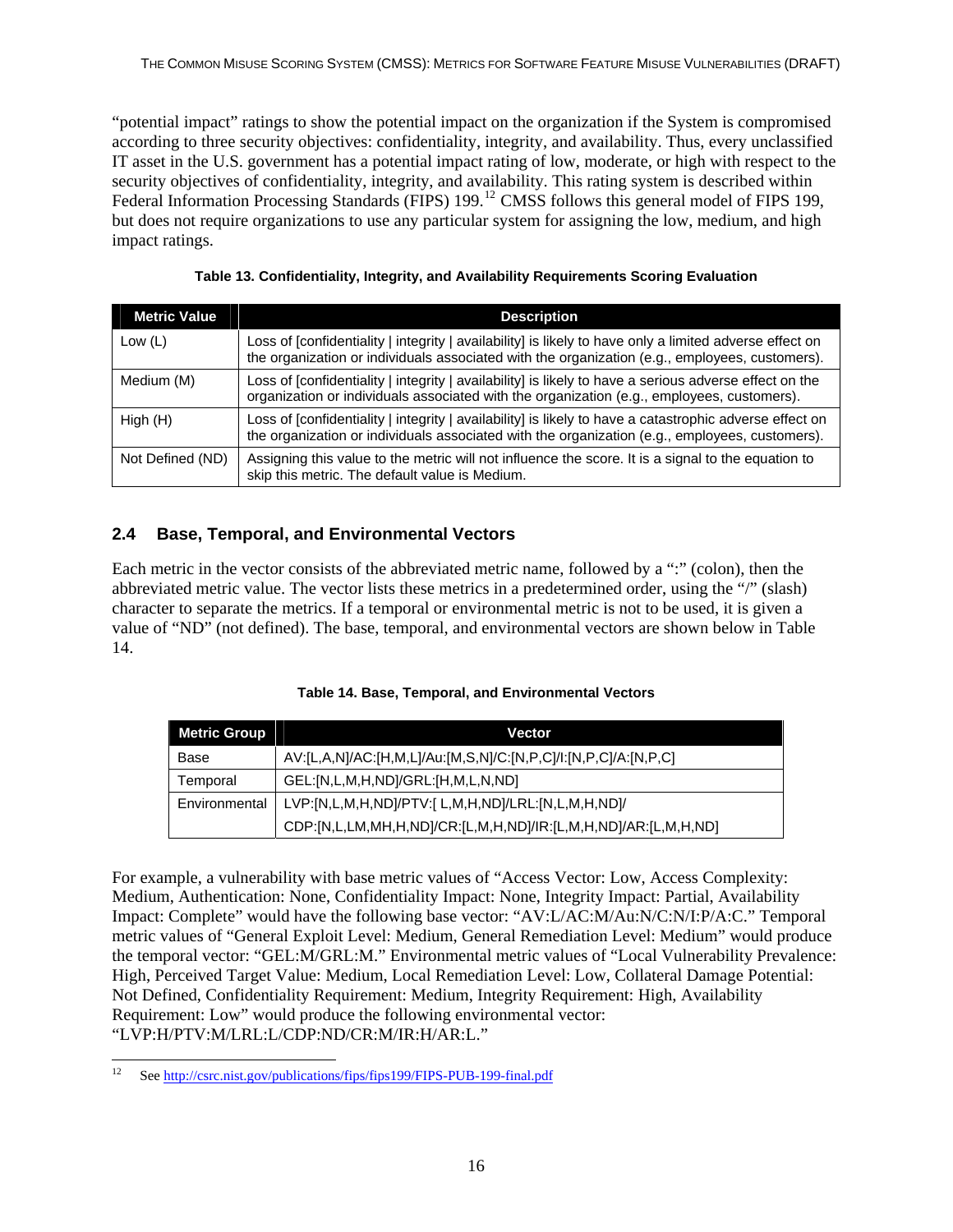#### <span id="page-24-0"></span>**3. Scoring**

This section explains how CMSS scoring is performed. It first provides guidelines on performing scoring. Next, it defines the equations used for base, temporal, and environmental score generation. Finally, it provides scoring examples to help illustrate the scoring process and the use of the equations.

#### **3.1 Guidelines**

Below are guidelines that should help analysts when scoring vulnerabilities. These guidelines are intended primarily for analysts that are creating base scores, although they may be of interest to many others because of the insights they provide into the significance of the base scores and the assumptions made when performing scoring.

#### **3.1.1 General**

SCORING TIP #1: Vulnerability scoring should not take into account any interaction with other vulnerabilities. That is, each vulnerability should be scored independently.

SCORING TIP #2: When scoring the base metrics for a vulnerability, consider the direct impact to the target host only.

SCORING TIP #3: Many applications, such as Web servers, can be run with different privileges, and scoring the impact involves making an assumption as to what privileges are used. Therefore, vulnerabilities should be scored according to the generally accepted best practice for the privileges. This may not necessarily reflect common practices, especially for client applications which are often run with root-level privileges.<sup>[13](#page-24-1)</sup> When uncertain as to which privileges are considered the best practice, scoring analysts should assume a default configuration.

SCORING TIP #4: When scoring the impact of a vulnerability that has multiple exploitation methods (attack vectors), the analyst should compute and report multiple scores.

### **3.1.2 Base Metrics**

#### **3.1.2.1 Access Vector**

SCORING TIP #5: When a vulnerability can be exploited both locally and from the network, the "Network" value should be chosen. When a vulnerability can be exploited both locally and from adjacent networks, but not from remote networks, the "Adjacent Network" value should be chosen. When a vulnerability can be exploited from the adjacent network and remote networks, the "Network" value should be chosen.

SCORING TIP #6: Many client applications and utilities have local vulnerabilities that can be exploited remotely either through user-complicit actions or via automated processing. For example, decompression utilities and virus scanners automatically scan incoming email messages. Also, helper applications (office

<span id="page-24-1"></span><sup>1</sup> 13 An option for addressing this is to add a base metric that measures the level of access that can be gained by exploiting the vulnerability, such as gaining access with the privileges of the user. Organizations with implementations that permit more privileges than the generally accepted best practice could then alter the values of the impact metrics for their temporal and environmental calculations. For example, gaining user-level access when the user account has limited privileges might have base impact metrics of Partial/Partial/Partial; if the user account has administrator-level privileges, then this could be changed to impact metrics of Complete/Complete/Complete. Readers are particularly encouraged to provide feedback on this CMSS design decision.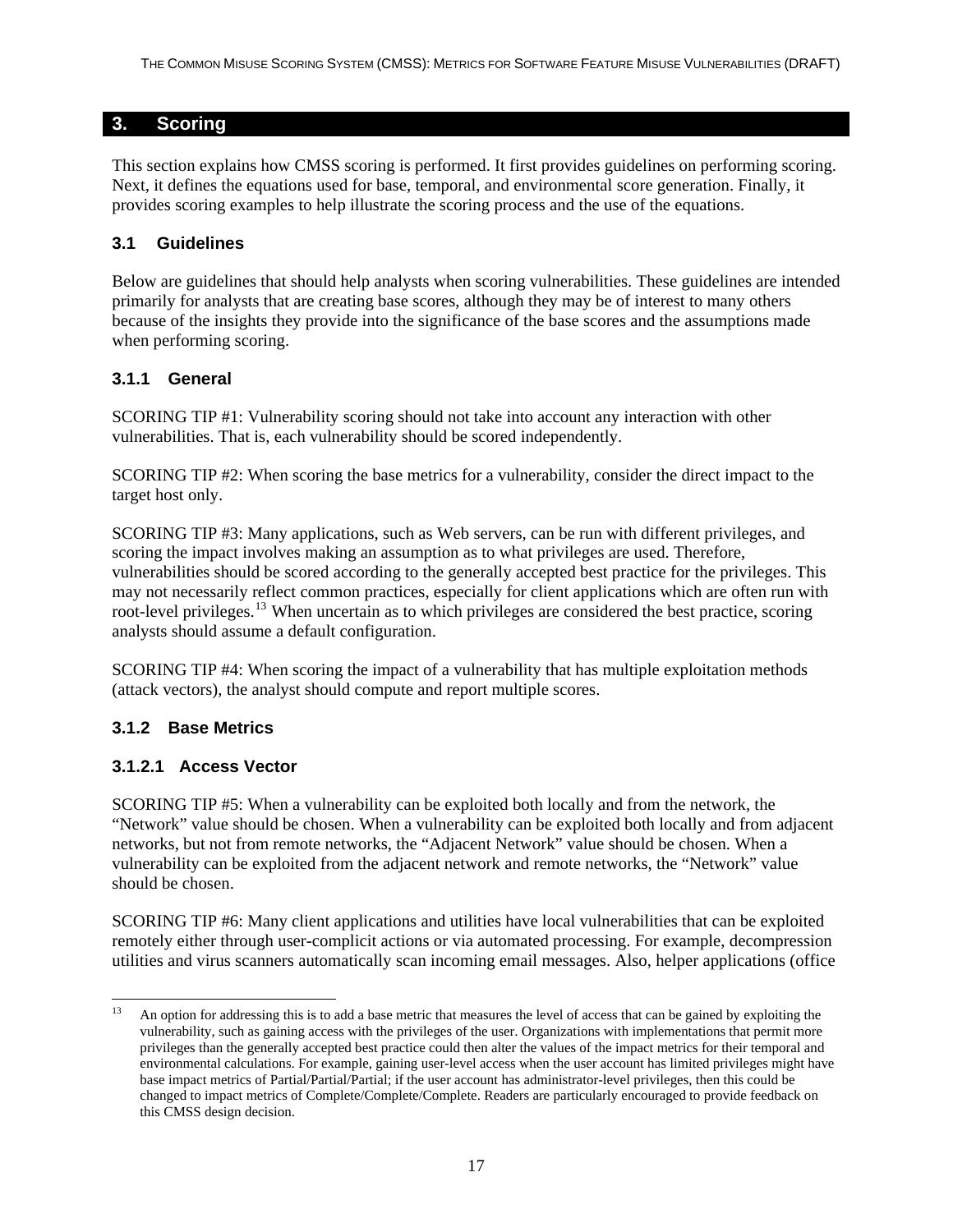<span id="page-25-0"></span>suites, image viewers, media players, etc.) are exploited when malicious files are exchanged via e-mail or downloaded from web sites. Therefore, analysts should score the Access Vector of these vulnerabilities as "Network".

#### **3.1.2.2 Authentication**

SCORING TIP #7: If the vulnerability exists in an authentication scheme itself (e.g., Pluggable Authentication Module [PAM], Kerberos) or an anonymous service (e.g., public FTP server), the metric should be scored as "None" because the attacker can exploit the vulnerability without supplying valid credentials. Presence of a default user account may be considered as "Single" or "Multiple" Authentication (as appropriate), but may have Exploitability of "High" if the credentials are publicized.

#### **3.1.2.3 Confidentiality, Integrity, Availability Impacts**

SCORING TIP #8: Vulnerabilities that give root-level access should be scored with complete loss of confidentiality, integrity, and availability, while vulnerabilities that give user-level access should be scored with only partial loss of confidentiality, integrity, and availability. For example, an integrity violation that allows an attacker to modify an operating system password file should be scored with complete impact of confidentiality, integrity, and availability.

SCORING TIP #9: Vulnerabilities with a partial or complete loss of integrity can also cause an impact to availability. For example, an attacker who is able to modify records can probably also delete them.

#### **3.2 Equations**

Scoring equations and algorithms for the CMSS base, temporal, and environmental metric groups are described below. Further information on the origin and testing of the original CVSS equations is available at [http://www.first.org/cvss/.](http://www.first.org/cvss/)

#### **3.2.1 Base Equation**

The base equation is the foundation of CMSS scoring. The base equation is identical to the CVSS base equation:

```
BaseScore = round_to_1_decimal(((0.6*Impact)+(0.4*Exploitability)–1.5)*f(Impact)) 
Import = 10.41*(1-(1-ConfImport)*(1-IntegImport)*(1-AvailImport))Exploitability = 20*AccessVector*Authentication*AccessComplexity 
f(Impack) = 0 if Impact=0, 1.176 otherwise
AccessVector = case AccessVector of
                         requires local access: 0.395 
                         adjacent network accessible: 0.646 
                         network accessible: 1.0 
Authentication = case Authentication of 
                         requires multiple instances of authentication: 0.45 
                         requires single instance of authentication: 0.56 
                         requires no authentication: 0.704
```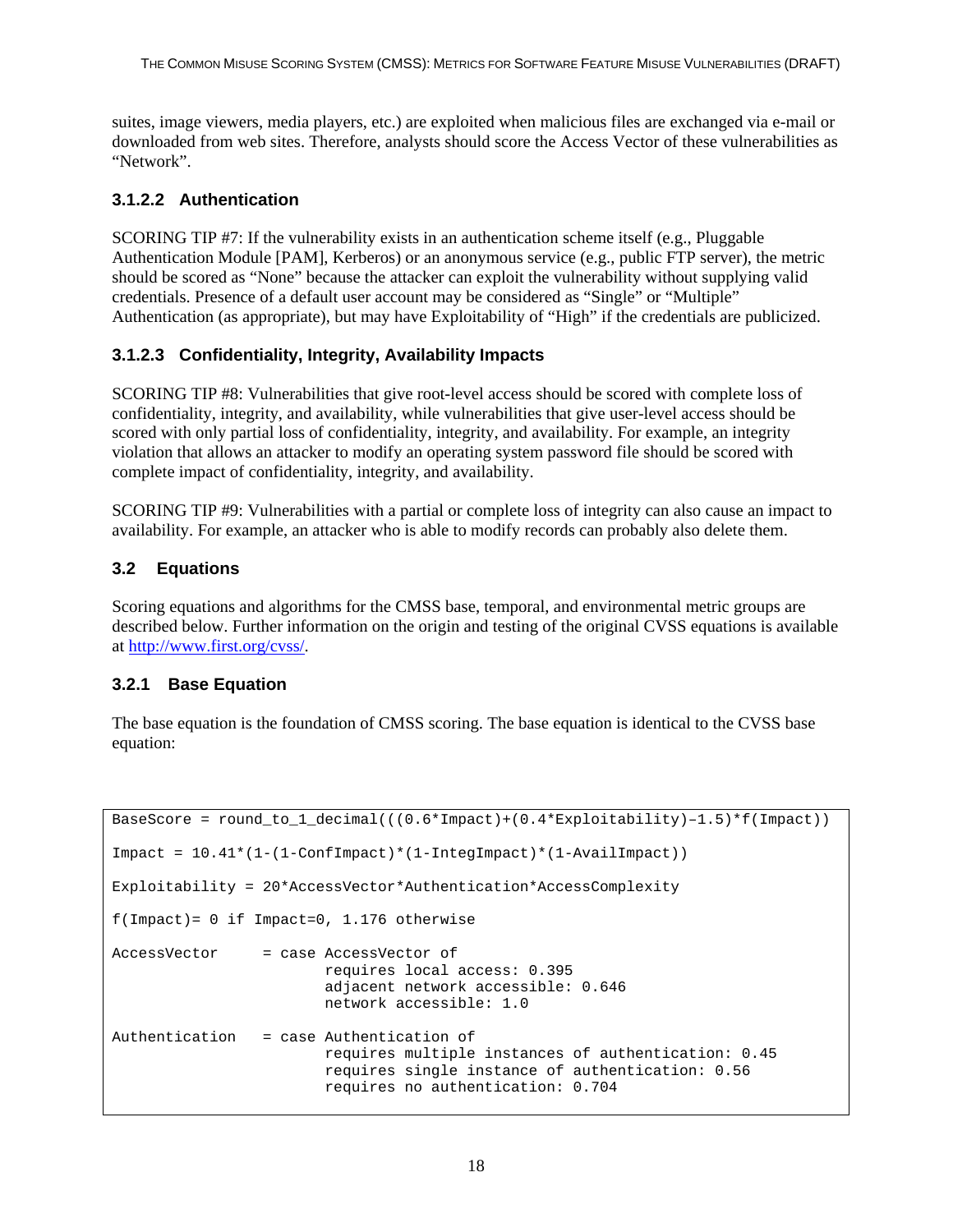```
AccessComplexity = case AccessComplexity of 
                   high: 0.35 
                   medium: 0.61 
                   low: 0.71 
ConfImpact = case ConfidentialityImpact of
none: 0.0
                  partial: 0.275<br>complete: 0.660
                  complete:
IntegImpact = case IntegrityImpact of
                   none: 0.0 
                   partial: 0.275 
                   complete: 0.660 
AvailImpact = case AvailabilityImpact of
none: 0.0
                   partial: 0.275 
                   complete: 0.660
```
#### **3.2.2 Temporal Equation**

If employed, the temporal equation will combine the temporal metrics with the base metrics to produce a temporal score ranging from 0 to 10. Note that the impact component is not changed from the base score. The temporal equation modifies the exploitability component of the base equation:

```
TemporalScore = round_to_1_decimal(((0.6*Impact)+(0.4*TemporalExploitability)– 
   1.5) *f(Impack))
TemporalExploitability = min(10, Exploitability*GeneralExploitLevel 
      *GeneralRemediationLevel) 
GeneralExploitLevel = case GeneralExploitLevel of 
none: 0.6 low: 0.8 
                     medium: 1.0 
 high: 1.2 
                     not defined: 1.0 
GeneralRemediationLevel = case GeneralRemediationLevel of 
none: 1.0 low: 0.8 
                     medium: 0.6 
 high: 0.4 
                     not defined: 1.0
```
#### **3.2.3 Environmental Equation**

If employed, the environmental equation will combine the environmental metrics with the temporal and base metrics to produce an environmental score ranging from 0 to 10. The temporal GeneralExploitLevel metric is included in the environmental equation; however, the temporal GeneralRemediationLevel metric is not. The temporal GeneralRemediationLevel metric is replaced by the environmental LocalRemediationLevel metric. The temporal remediation metric examines *availability* of remediation measures; the environmental remediation metric examines the *implementation* of remediation measures in the local environment. The environmental equation is computed using the following equation: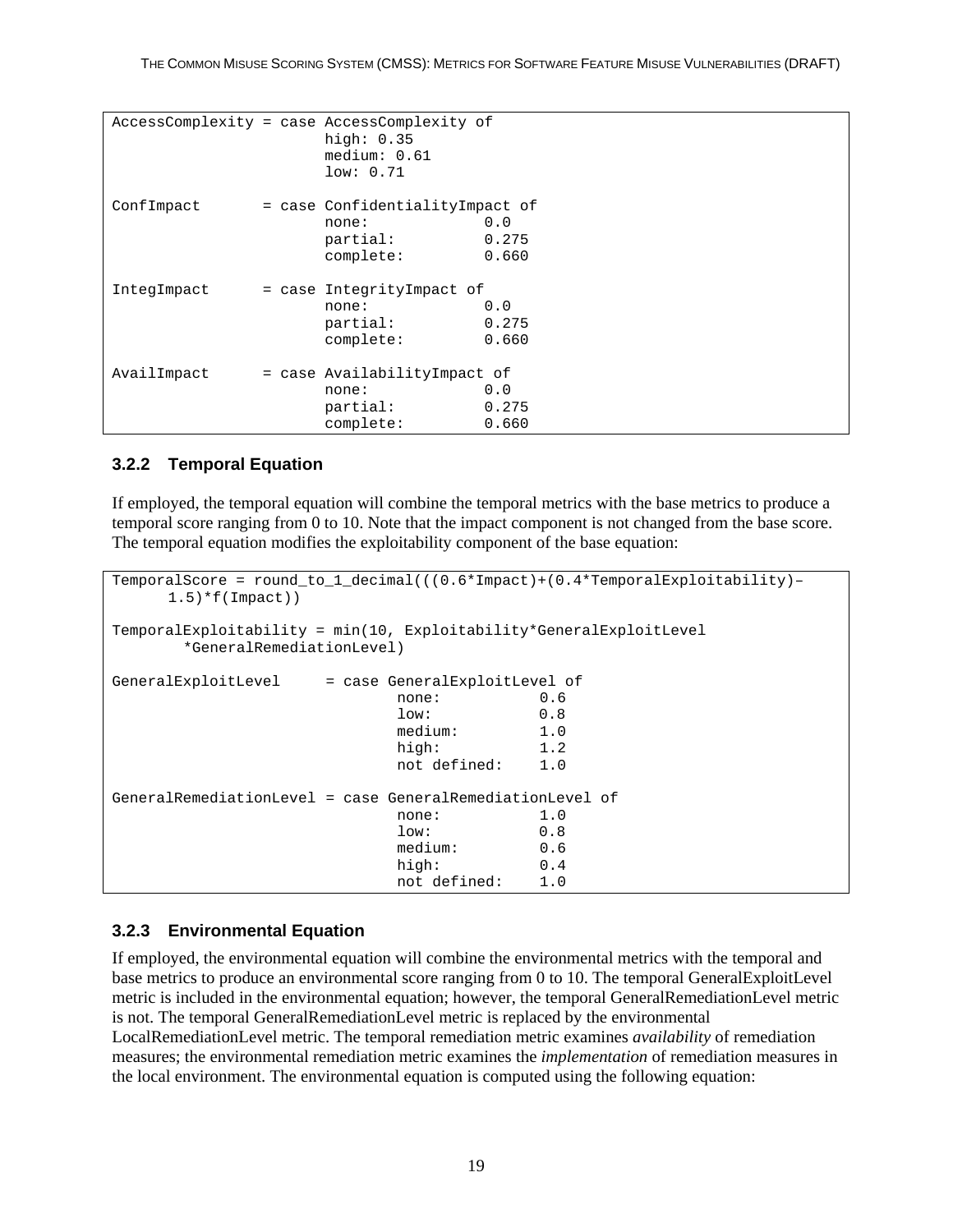```
EnvironmentalScore = round to 1 decimal(((0.6*EnvironmentalImpact)+
    (0.4*EnvironmentalExploitability)–1.5)*f(Impact)) 
EnvironmentalImpact = min(10, 10.41*(1-(1-ConfImpack*ConfReg)*(1-IntegImpact*IntegReq)*(1-AvailImpact*AvailReq)) 
    *(CollateralDamagePotential)) 
LocalExploitLevel = LocalVulnerablityPrevalence*PerceivedTargetValue 
EnvironmentalExploitability = min(10, Exploitability*GeneralExploitLevel 
    *LocalExploitLevel*LocalRemediationLevel) 
ConfReq = case ConfReq of<br>low:
 low: 0.5 
               medium: 1.0<br>high: 1.51
 high: 1.51 
                not defined: 1.0 
IntegReq = case IntegReq of
 low: 0.5 
                medium: 1.0 
                high: 1.51 
                not defined: 1.0 
AvailReq = case AvailReq of
 low: 0.5 
               medium: 1.0<br>high: 1.51
 high: 1.51 
                not defined: 1.0 
CollateralDamagePotential = case CollateralDamagePotential of 
                      none: 1.0 
 low: 1.25 
                      low-medium: 1.5 
                     medium-high: 1.75<br>high: 2.0
 high: 2.0 
                      not defined: 1.0 
LocalVulnerabilityPrevalence = case LocalVulnerabilityPrevalence of<br>0.6
none: 0.6 low: 0.8 
                      medium: 1.0 
 high: 1.2 
                      not defined: 1.0 
PerceivedTargetValue = case PerceivedTargetValue of
 low: 0.8 
                      medium: 1.0 
 high: 1.2 
                      not defined: 1.0 
LocalRemediationLevel = case LocalRemediationLevel of
none: 1.0 low: 0.8 
                      medium: 0.6 
 high: 0.4 
                      not defined: 1.0
```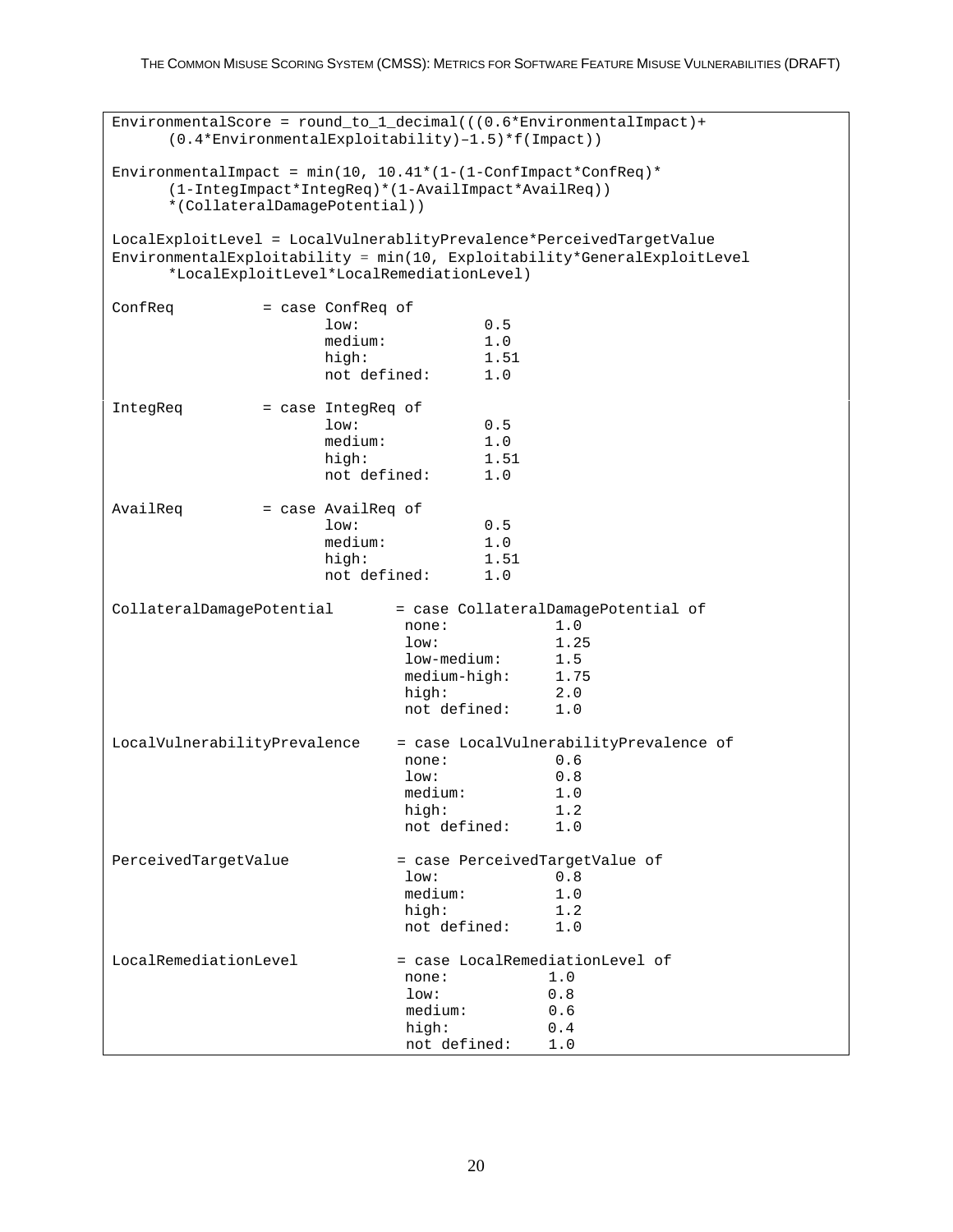### <span id="page-28-0"></span>**3.3 Examples**

The examples below show how CMSS is used to score software feature misuse vulnerabilities.

#### **3.3.1 Example One: ARP Cache Poisoning**

The Address Resolution Protocol (ARP) trusts that ARP replies contain the correct mapping between Media Access Control (MAC) and Internet Protocol (IP) addresses. The ARP cache uses that information to provide a useful service—to enable sending data between devices within a local network. However, a misuse vulnerability exists when an attacker can poison the ARP table with incorrect address mappings and thereby launch a denial-of-service or a man-in-the-middle attack.

Since the attacker must have access to the local subnetwork to send malicious ARP replies, the Access Vector is "Adjacent Network." No authentication is required to broadcast ARP replies, so the Authentication is scored as "None." The Access Complexity is "Low" because exploitation of the vulnerability requires little skill on the part of the attacker. The attacker must craft a message in valid ARP reply format; the ARP reply message may contain arbitrary IP and MAC addresses.

The impact metrics measure only the *direct* impact of exploitation of the vulnerability. The Confidentiality Impact of this misuse vulnerability is "None" because there is no direct impact on the confidentiality of the system. The Integrity Impact is "Partial" because the attacker can override valid ARP cache entries and can add false entries. The attacker can only modify data in this limited context. The Availability Impact is "Partial" because ARP cache poisoning can create a denial of service that impacts the availability of network functions, yet non-network functions remain available.

With the base metric scores described above, the base score for this misuse vulnerability is 4.8.

Temporal metrics describe the general prevalence of attacks against this vulnerability and the general availability of remediation measures. The General Remediation Level for the ARP cache poisoning vulnerability would be considered "Low" because there are limited mitigation techniques available. For very small networks, administrators can configure static IP addresses and static ARP tables, but this approach quickly becomes unmanageable as the network grows in size. For larger networks, switches can be configured to allow only one MAC address for each physical port. ARP cache poisoning attacks occur against typical systems rarely, so the General Exploit Level is scored as "Low". Since the General Remediation Level is also scored as "Low," the temporal score would be 3.7. In general, the temporal score can be lower than the base score when the General Exploit Level is lower than "Medium" or the General Remediation Level is higher than "None."

Environmental metrics describe the vulnerability severity with respect to a particular organization. Consider an organization in which the Local Vulnerability Prevalence is "High," the Perceived Target Value is "Medium", and the Local Remediation Level is rated "None." Because the Local Vulnerability Prevalence is higher than the default value and the Local Remediation Level is lower than the General Remediation Level, the exploitability subscore calculation for the environmental score is higher than the temporal exploitability subscore.

Now consider the impact subscore of the environmental score. When the Collateral Damage Potential is "None," this metric does not modify the impact subscore in the environmental score calculation. Scores of "Medium" for Confidentiality Requirement and Availability Requirement also do not modify the impact subscore. However, since this vulnerability impacts integrity (recall that the base Integrity Impact is "Partial"), a "High" score for Integrity Requirement increases the impact subscore. The final computation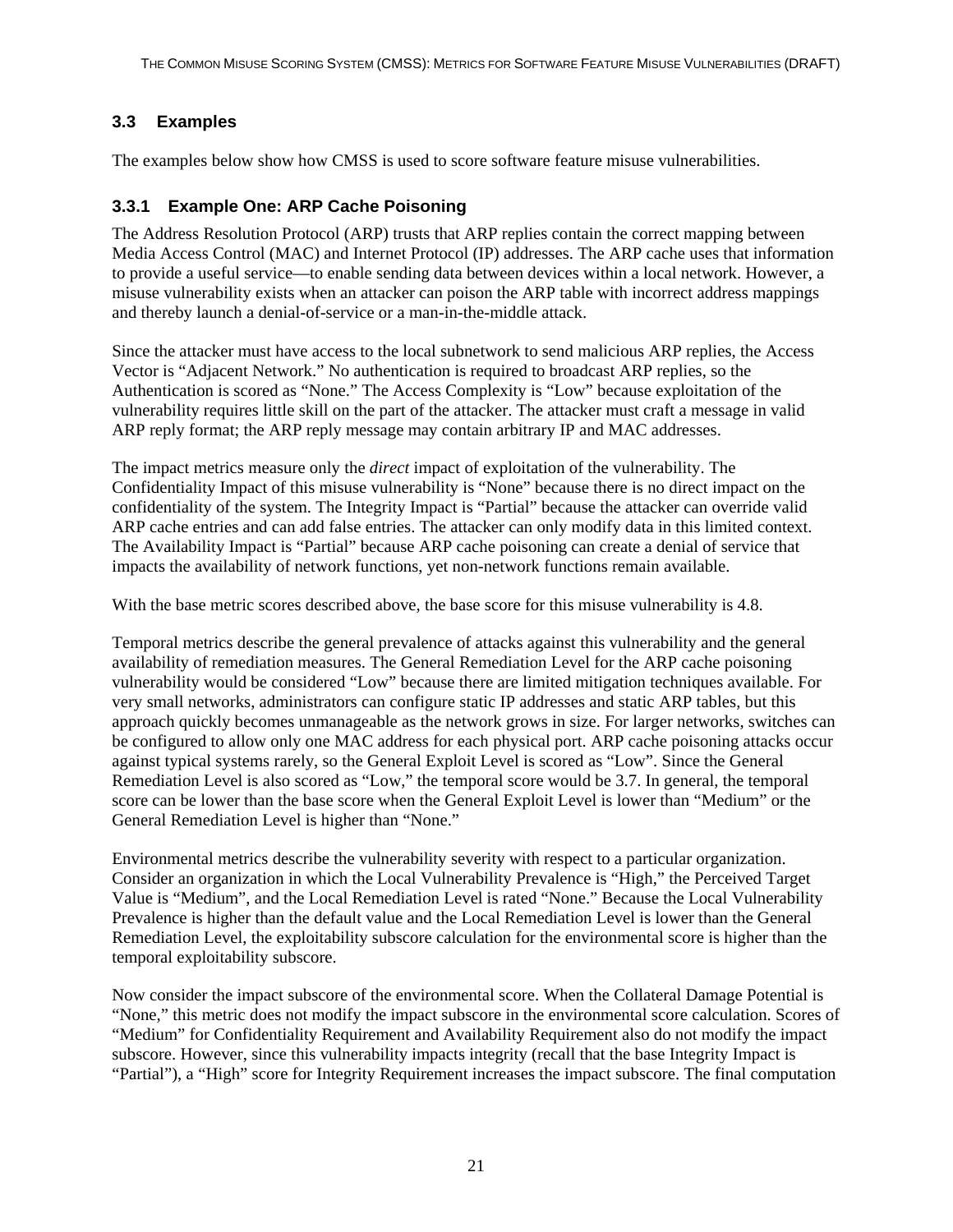combines the environmental subscores for exploitability and impact and produces an environmental score of 5.4.

| <b>BASE METRIC</b>                                                                                                                                                           | EVALUATION           | SCORE                                         |
|------------------------------------------------------------------------------------------------------------------------------------------------------------------------------|----------------------|-----------------------------------------------|
| Access Vector                                                                                                                                                                | [Adjacent]           | (0.646)                                       |
| Authentication                                                                                                                                                               | [None]               | (0.704)                                       |
| Access Complexity                                                                                                                                                            | [Low]                | (0.71)                                        |
| Confidentiality Impact                                                                                                                                                       | [None ]              | (0.0)                                         |
| Integrity Impact                                                                                                                                                             | [Partial]            |                                               |
|                                                                                                                                                                              |                      | (0.275)                                       |
| Availability Impact                                                                                                                                                          | [Partial]            | (0.275)                                       |
| <b>BASE FORMULA</b><br>-----------------------------                                                                                                                         |                      | BASE SCORE                                    |
| Impact = $10.41*(1-(1)*(0.725)*(0.725)) == 4.94$<br>Exploitability = $20*0.646*0.704*0.71 == 6.46$<br>$f(Impack) = 1.176$<br>BaseScore = $(0.6*4.94 + 0.4*6.46 - 1.5)*1.176$ |                      |                                               |
|                                                                                                                                                                              |                      | $= 4.8$                                       |
|                                                                                                                                                                              |                      |                                               |
| TEMPORAL METRIC<br>----------                                                                                                                                                | EVALUATION<br>$   -$ | SCORE                                         |
| General Exploit Level [Low]                                                                                                                                                  |                      | (0.8)                                         |
| General Remediation Level [Low]                                                                                                                                              |                      | (0.8)                                         |
|                                                                                                                                                                              |                      |                                               |
| TEMPORAL FORMULA<br>TemporalExploitability = $min(10, 6.46*0.8*0.8) == 4.13$                                                                                                 |                      |                                               |
| TemporalScore = $(0.6*4.94 + 0.4*4.13 - 1.5)*1.176$                                                                                                                          |                      |                                               |
| ENVIRONMENTAL METRIC                                                                                                                                                         | EVALUATION           |                                               |
| Local Vulnerability Prevalence [High]                                                                                                                                        |                      | TEMPORAL SCORE<br>$= (3.7)$<br>SCORE<br>(1.2) |
| Perceived Target Value                                                                                                                                                       | [Medium]             | (1.0)                                         |
| Local Remediation Level                                                                                                                                                      | [None]               | (1.0)                                         |
|                                                                                                                                                                              | [None]               |                                               |
| Collateral Damage Potential                                                                                                                                                  |                      | (1.0)                                         |
| Confidentiality Req.                                                                                                                                                         | [Medium]             | (1.0)                                         |
| Integrity Req.<br>Availability Req.                                                                                                                                          | [High]<br>[Medium]   | (1.51)<br>$(\,1\,, 0\,)$                      |
| ENVIRONMENTAL FORMULA                                                                                                                                                        | ENVIRONMENTAL SCORE  |                                               |
|                                                                                                                                                                              |                      |                                               |
| LocalExploitLevel = $1.2*1.0 == 1.2$                                                                                                                                         |                      |                                               |
| EnvironmentalExploitability =                                                                                                                                                |                      |                                               |
| $min(10, 6.46*0.8*1.2*1.0) == 6.20$                                                                                                                                          |                      |                                               |
| EnvironmentalImpact =<br>$min(10, 10.41*(1-((1)*(1-0.275*1.51)*(1-0.275*1.0)))$                                                                                              |                      |                                               |
| $*1.0$ ) == 6.00<br>EnvironmentalScore =                                                                                                                                     |                      |                                               |
| $(0.6 * 6.00 + 0.4 * 6.20 - 1.5) * 1.176$                                                                                                                                    |                      | $=$ (5.4)                                     |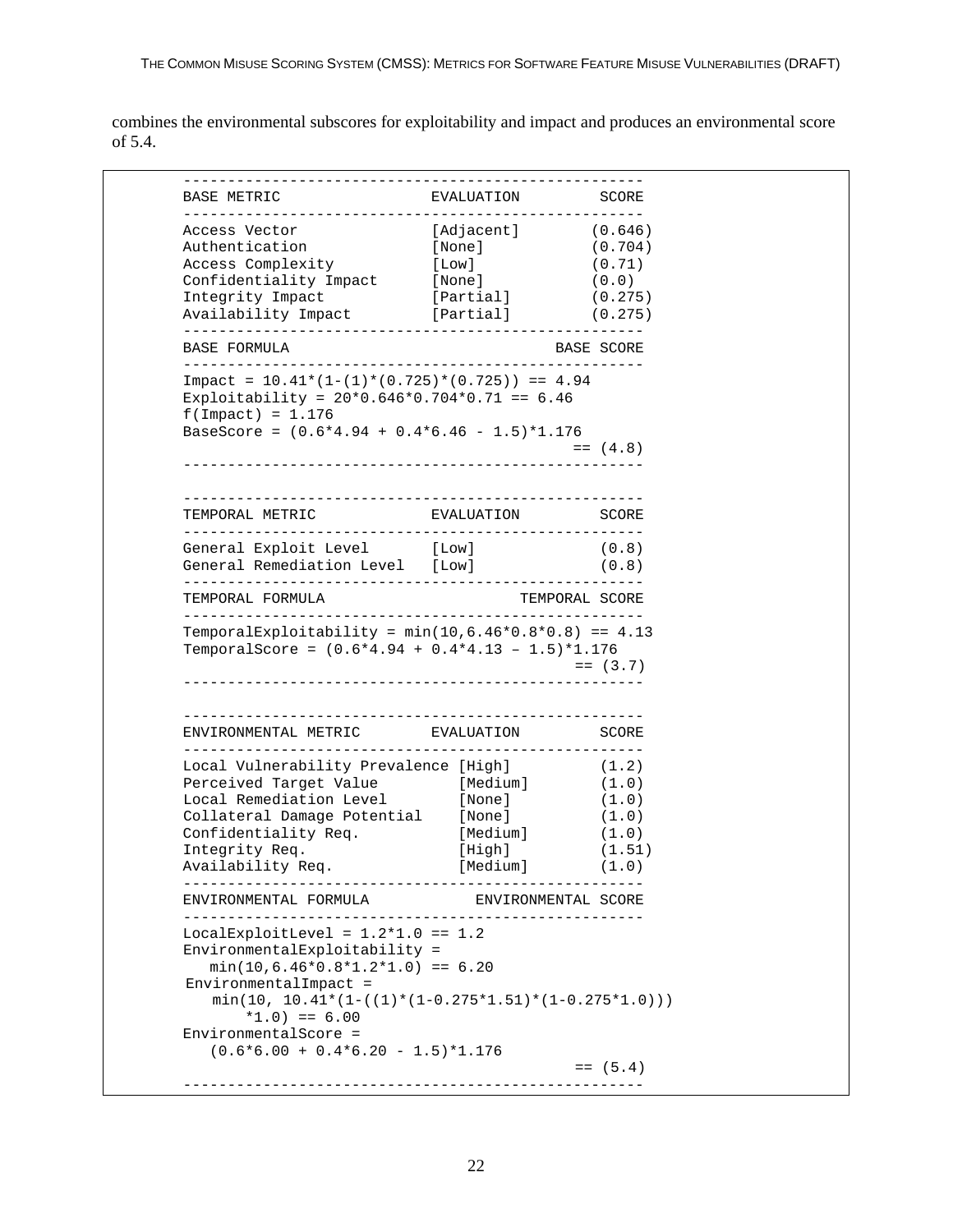#### <span id="page-30-0"></span>**3.3.2 Example Two: Malicious File Transfer Via Instant Messaging Software**

Instant messaging (IM) software allows a user to send and receive files. The user may trustingly assume that when a file appears to come from a friend, the file was sent by that friend and can be trusted. However, an attacker may violate that trust when he sends a malicious file that appears to come from the friend. (This could be accomplished in several ways, such as the attacker gaining control of the friend's IM client, the attacker spoofing the friend's IM user identity, or the attacker using social engineering to trick the friend into sending the file. The method used to accomplish this is irrelevant in terms of the user's vulnerability.) This is a misuse vulnerability: that an attacker can masquerade as the user's IM friend, exploit the user's trust, and lead the user to compromise the security of his computer.

Since an attacker can exploit this vulnerability remotely, the Access Vector is "Network." The Authentication is scored as "None" because the attacker does not need to authenticate to the target computer. To enable the exploitation of this vulnerability, the user must perform an easy, ordinary action (accepting and downloading a file appearing to come from a friend). The success of this attack depends on social engineering that could occasionally fool cautious users. Thus, the Access Complexity is rated "Medium."

The direct impact of this vulnerability affects the integrity of the target computer. By exploiting this vulnerability, the attacker can place a malicious file on the user's computer. Placing untrusted code on the target computer results in a "Partial" impact on the computer's integrity. There is no impact on confidentiality because the attacker is not accessing any information or resources from the computer. There is also no impact on availability because the transfer of untrusted code onto a machine does not directly impact availability<sup>[14](#page-30-1)</sup>.

With the base metric scores described above, the base score for this misuse vulnerability is 4.3.

Temporal metrics amend the base score to incorporate the general prevalence of attacks against this vulnerability and the general availability of remediation measures. Since attacks against this IM file transfer vulnerability are relatively infrequent, the General Exploit Level would be rated as "Low." The General Remediation Level would be "None" because there are no remediation measures available besides uninstalling the vulnerable IM software. Thus, the temporal score would be 3.5.

Environmental metrics describe the vulnerability severity with respect to a particular organization. Consider an organization in which the Local Vulnerability Prevalence is "Medium," the Perceived Target Value is "Low", and the Local Remediation Level is rated "None." Because the Perceived Target Value is less than the default value of "Medium" (and the other score components are at the default values), the exploitability subscore calculation for the environmental score is lower than the temporal exploitability subscore.

The environmental score also includes an impact subscore. The Confidentiality Requirement and Integrity Requirement are scored as "Medium," which does not modify the impact subscore. The Availability Requirement is rated "Low," but this value has no effect on the impact subscore because the IM file transfer vulnerability has no impact on availability (recall that the base Availability Impact is "None"). In general, when some component of the base impact (Confidentiality Impact, Integrity Impact, or Availability Impact) is scored as "None," the respective security requirement component (Confidentiality Requirement, Integrity Requirement, or Availability Requirement) has no effect on the environmental

<span id="page-30-1"></span> $14$ Executing the untrusted code could overwrite a system or application file and make a service or application unavailable on the user's computer, but this is an indirect impact of the IM file transfer misuse vulnerability, not a direct impact, so it is not included in the metrics for this vulnerability.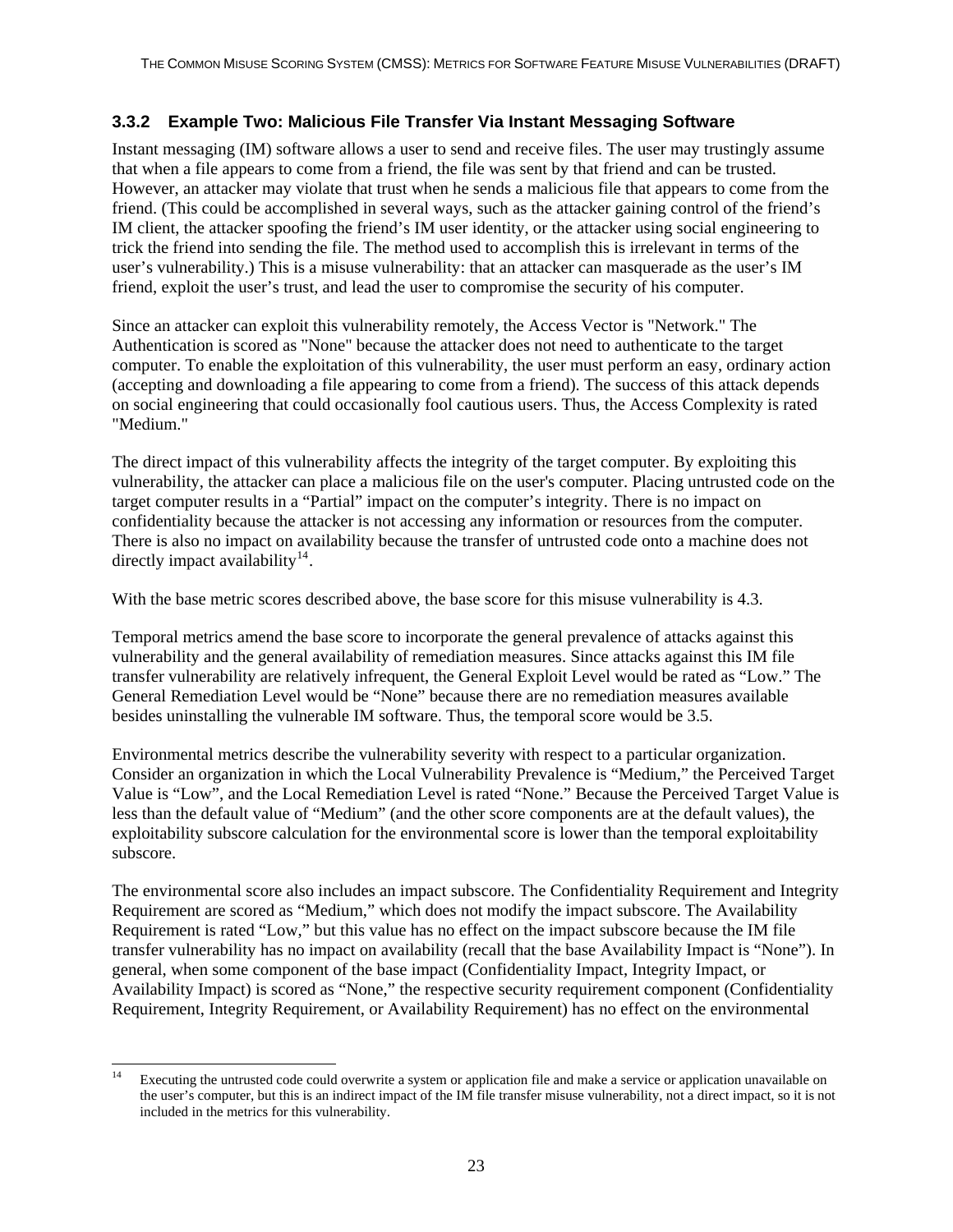score calculation. The final environmental impact component Collateral Damage Potential is "None" and does not modify the base impact subscore. Thus, the environmental score is 2.8.

| BASE METRIC                                                                                                                                                            | EVALUATION                                  | SCORE                                                           |
|------------------------------------------------------------------------------------------------------------------------------------------------------------------------|---------------------------------------------|-----------------------------------------------------------------|
| Access Vector                                                                                                                                                          | [Network]                                   | (1.0)                                                           |
| Authentication                                                                                                                                                         | [None]                                      | (0.704)                                                         |
| Access Complexity                                                                                                                                                      | [Medium]                                    | (0.61)                                                          |
| Confidentiality Impact [None]                                                                                                                                          |                                             | (0.0)                                                           |
| Integrity Impact                                                                                                                                                       | [Partial]                                   | (0.275)                                                         |
| Availability Impact<br>. _ _ _ _ _ _ _ _ _ _ _ _ _ _ _ _ _                                                                                                             | [None ]                                     | (0.0)                                                           |
| <b>BASE FORMULA</b>                                                                                                                                                    |                                             | BASE SCORE                                                      |
| Impact = $10.41*(1-(1)*(0.725)*(1)) == 2.86$<br>Exploitability = $20*1.0*0.704*0.61 == 8.59$<br>$f(Impack) = 1.176$<br>BaseScore = $(0.6*2.86 + 0.4*8.59 - 1.5)*1.176$ |                                             |                                                                 |
|                                                                                                                                                                        |                                             | $=$ (4.3)                                                       |
|                                                                                                                                                                        |                                             |                                                                 |
| TEMPORAL METRIC<br>____________________                                                                                                                                | EVALUATION<br>----------------------------- | SCORE                                                           |
| General Exploit Level [Low]                                                                                                                                            |                                             | (0.8)                                                           |
| General Remediation Level [None]<br>______________________________________                                                                                             |                                             | (1.0)                                                           |
|                                                                                                                                                                        |                                             |                                                                 |
| TEMPORAL FORMULA<br>TemporalExploitability = $min(10, 8.59*0.8*1.0) == 6.87$                                                                                           |                                             | ----------                                                      |
| TemporalScore = $(0.6*2.86 + 0.4*6.87 - 1.5)*1.176$                                                                                                                    |                                             |                                                                 |
| ENVIRONMENTAL METRIC EVALUATION                                                                                                                                        |                                             |                                                                 |
| Local Vulnerability Prevalence [Medium]                                                                                                                                |                                             |                                                                 |
| Perceived Target Value                                                                                                                                                 | [Low]                                       |                                                                 |
| Local Remediation Level                                                                                                                                                | [None]                                      | TEMPORAL SCORE<br>$= (3.5)$<br>SCORE<br>(1.0)<br>(0.8)<br>(1.0) |
|                                                                                                                                                                        | [None]                                      |                                                                 |
| Collateral Damage Potential<br>Confidentiality Req.                                                                                                                    | [Medium]                                    |                                                                 |
| Integrity Req.                                                                                                                                                         | [Medium]                                    | (1.0)<br>(1.0)<br>(1.0)                                         |
| Availability Req.<br>. _ _ _ _ _ _ _ _ _ _ _ _                                                                                                                         | $[$ Low $]$                                 |                                                                 |
| ENVIRONMENTAL FORMULA                                                                                                                                                  | ENVIRONMENTAL SCORE                         |                                                                 |
| LocalExploitLevel = $1.0*0.8 == 0.8$                                                                                                                                   |                                             |                                                                 |
| EnvironmentalExploitability =<br>$min(10, 8.59*0.8*0.8*1.0) == 5.50$                                                                                                   |                                             |                                                                 |
| EnvironmentalImpact =<br>$min(10, 10.41*(1-((1)*(1-0.275*1.0)*(1)))$                                                                                                   |                                             |                                                                 |
| $*1.0$ ) == 2.86<br>EnvironmentalScore =                                                                                                                               |                                             |                                                                 |
| $(0.6*2.86 + 0.4*5.50 - 1.5)*1.176$                                                                                                                                    |                                             | (0.5)                                                           |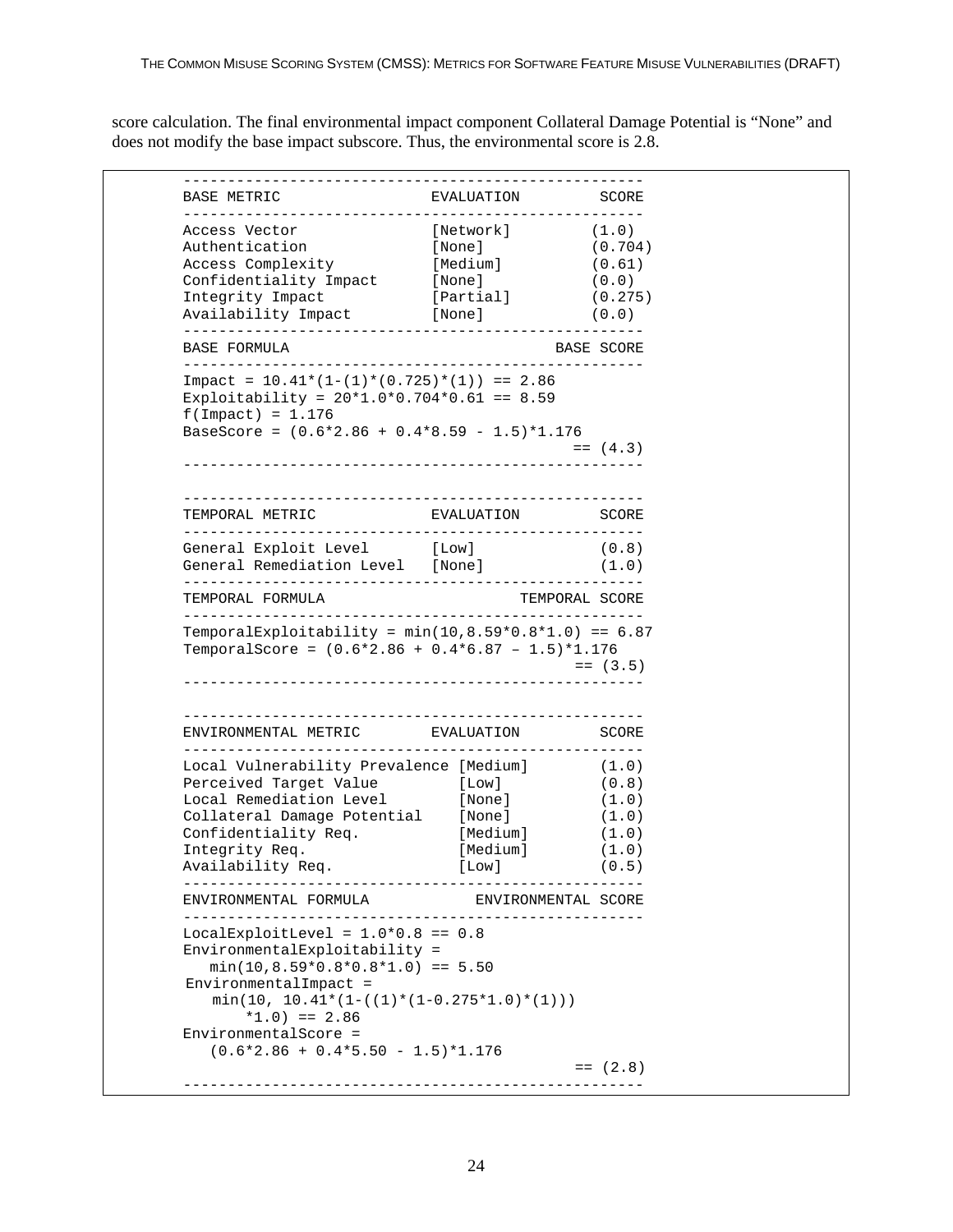#### <span id="page-32-0"></span>**3.3.3 Example Three: User Follows Link to Spoofed Web Site**

Emails, instant messages, and other forms of electronic communication frequently contain hyperlinks to Web sites. An attacker may distribute a malicious hyperlink that surreptitiously leads a user to a spoofed Web site. When the user clicks on the malicious link, the Web browser displays a look-alike imitation of a legitimate site (often a banking or e-commerce site). The vulnerability is that a hyperlink purporting to lead to a legitimate site instead takes the user to a malicious site. The hyperlink capability is misused.

The Access Vector for this misuse vulnerability is "Network" because the attacker providing the link and operating the phishing site does not require local network access or local access to the user's computer. The Authentication is "None" because the attacker is not required to authenticate to exploit this vulnerability. To enable the exploitation of this vulnerability, the user must perform an easy, ordinary step (clicking on a hyperlink). The attack depends on social engineering that could occasionally fool cautious users (when the link and the site look okay to the casual observer). Therefore, the Access Complexity is "Medium."

The impact subscore for this misuse vulnerability considers only the direct impact of a hyperlink exploit. The direct Confidentiality Impact is "None." Even though users may subsequently choose to enter personal information at a phishing site, this loss of confidentiality is only an indirect impact from clicking on a hyperlink to a spoofed site. The Integrity Impact is "Partial" because the link to the spoofed website is not trustworthy. From the viewpoint of the user, the integrity of the hyperlink is compromised because the link does not lead to the Web site to which it appears to lead. The Availability Impact is "None" because the existence of a malicious hyperlink to a spoofed site does not prevent access to the legitimate site using the correct URL. Thus, the base score for this misuse vulnerability is 4.3.

Temporal metrics describe the prevalence of attacks against a misuse vulnerability and the availability of remediation measures. The General Exploit Level would be "Medium" because exploits of this nature are frequently observed. The General Remediation Level would be "Medium" because several technical measures exist that can alert users about suspected spoofed Web sites or block emails containing links to known phishing sites. Some Web browsers include anti-phishing toolbars or maintain blacklists of known phishing sites. With these additional factors taken into consideration, the temporal score is 2.7.

Environmental metrics describe the vulnerability severity with respect to a particular organization. Consider an organization in which the Local Vulnerability Prevalence is "High," the Perceived Target Value is "High", and the Local Remediation Level is rated "Medium." Because the Local Vulnerability Prevalence and the Perceived Target Value are higher than the default value of "Medium" (and the Local Remediation Level is the same as the General Remediation Level), the exploitability subscore calculation for the environmental score is higher than the temporal exploitability subscore.

The environmental score also includes an impact subscore. Consider an organization in which the Collateral Damage Potential is "Low" (higher than the default value "None"), the Confidentiality Requirement and Integrity Requirement are "High", and the Availability Requirement is "Medium." Since this misuse vulnerability has a "Partial" score for Integrity Impact, the "High" Integrity Requirement will boost the severity rating of the vulnerability in the portion of the score related to integrity impact. For this vulnerability, the Collateral Damage Potential component will also increase the severity rating in the impact subscore. The overall environmental score is 5.5.

Note that the misuse vulnerabilities in examples two and three receive the same base score; however, differences in the temporal metric components and environmental metric components produce different temporal and environmental scores for the two vulnerabilities.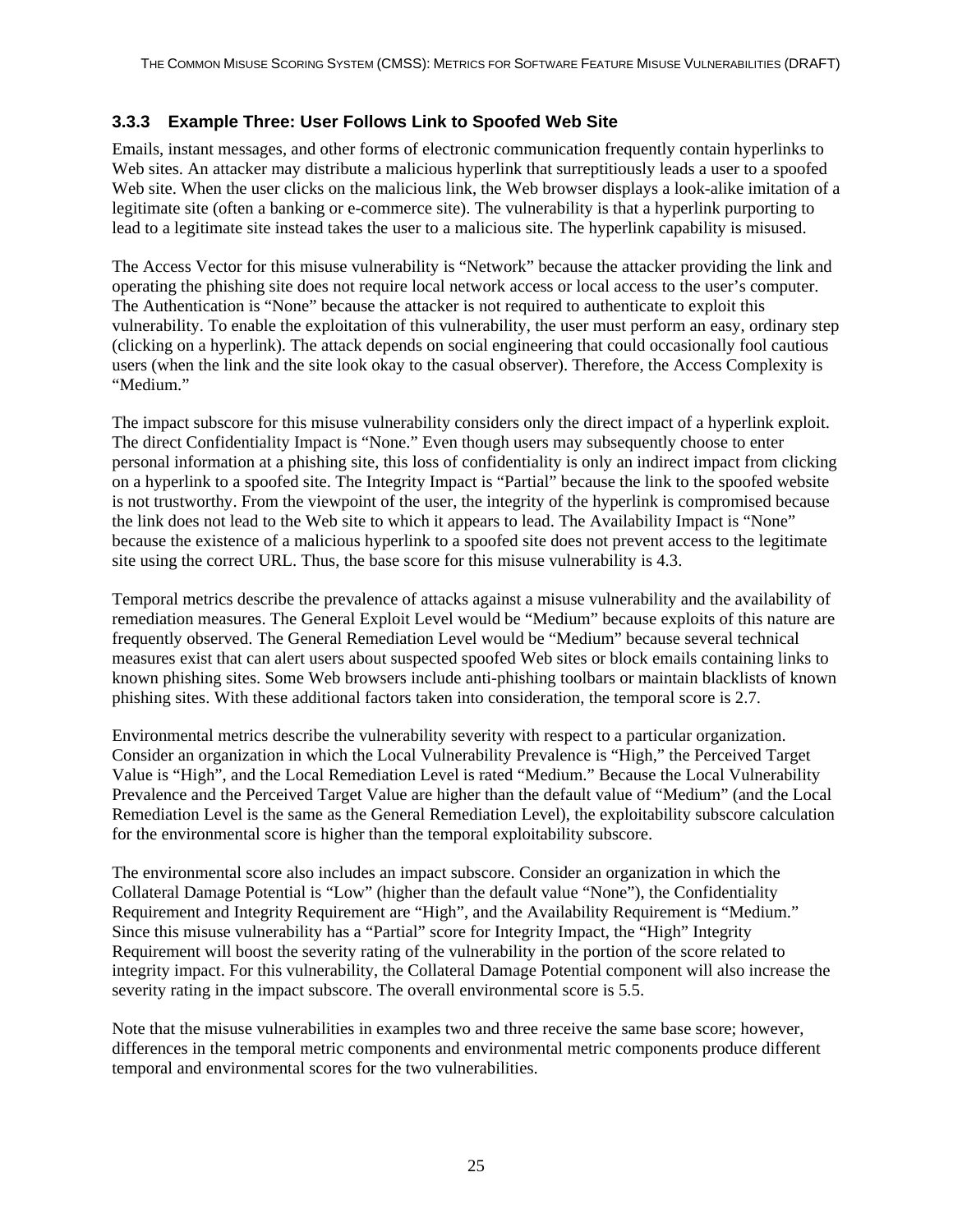| BASE METRIC                                                                                                         | EVALUATION<br>---------- | SCORE                      |
|---------------------------------------------------------------------------------------------------------------------|--------------------------|----------------------------|
| Access Vector                                                                                                       | [Network]                | (1.0)                      |
| Authentication                                                                                                      | [None]                   | (0.704)                    |
| Access Complexity                                                                                                   | [Medium]                 | (0.61)                     |
| Confidentiality Impact                                                                                              | [None]                   | (0.0)                      |
| Integrity Impact                                                                                                    | [Partial]                | (0.275)                    |
| Availability Impact<br>---------------                                                                              | [None]                   | (0.0)                      |
| BASE FORMULA<br>_____________________________                                                                       | -------------------      | BASE SCORE                 |
| Impact = $10.41*(1-(1)*(0.725)*(1)) == 2.86$<br>Exploitability = $20*1.0*0.704*0.61 == 8.59$<br>$f(Impack) = 1.176$ |                          |                            |
| BaseScore = $(0.6*2.86 + 0.4*8.59 - 1.5)*1.176$                                                                     |                          | $=$ (4.3)                  |
|                                                                                                                     |                          |                            |
| TEMPORAL METRIC                                                                                                     | EVALUATION               | SCORE                      |
| General Exploit Level [Medium]                                                                                      |                          | (1.0)                      |
| General Remediation Level [Medium]                                                                                  |                          | (0.6)                      |
| TEMPORAL FORMULA                                                                                                    |                          |                            |
| TemporalExploitability = $min(10, 8.59*1.0*0.6) == 5.15$                                                            |                          | TEMPORAL SCORE             |
| TemporalScore = $(0.6*2.86 + 0.4*5.15 - 1.5)*1.176$                                                                 |                          |                            |
| ENVIRONMENTAL METRIC EVALUATION                                                                                     | ------------             | $=$ (2.7)<br>SCORE         |
| Local Vulnerability Prevalence [High]                                                                               |                          | (1.2)                      |
| Perceived Target Value                                                                                              | [High]                   | (1.2)                      |
| Local Remediation Level                                                                                             | [Medium]                 | (0.6)                      |
| Collateral Damage Potential                                                                                         | [Low]                    |                            |
| Confidentiality Req.                                                                                                | [High]                   |                            |
| Integrity Req.                                                                                                      | [High]                   | (1.25)<br>(1.51)<br>(1.51) |
| Availability Req.                                                                                                   | [Medium]                 | (1.0)                      |
| ENVIRONMENTAL FORMULA                                                                                               | ENVIRONMENTAL SCORE      |                            |
| LocalExploitLevel = $1.2*1.2 == 1.44$                                                                               |                          |                            |
| EnvironmentalExploitability =<br>$min(10, 8.59 * 1.0 * 1.44 * 0.6) == 7.42$                                         |                          |                            |
| EnvironmentalImpact =<br>$\texttt{min(10, 10.41* (1-((1)*(1-0.275*1.51)*(1)))}$                                     |                          |                            |
| $*1.25$ = 5.40                                                                                                      |                          |                            |
| EnvironmentalScore =<br>$(0.6*5.40 + 0.4*7.42 - 1.5)*1.176$                                                         |                          |                            |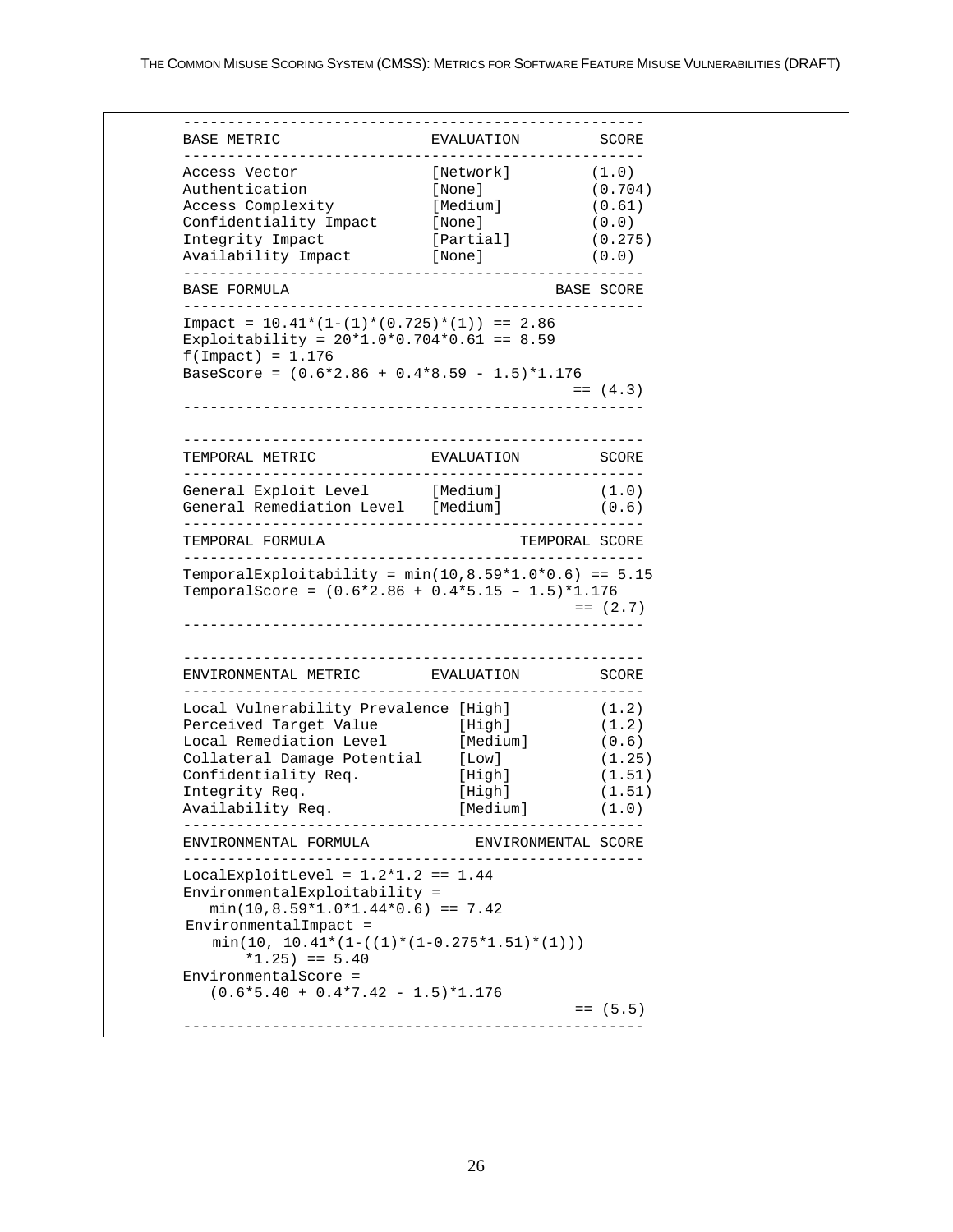# <span id="page-34-0"></span>**4. Comparing CMSS to CVSS and CCSS**

CMSS is based on CVSS and CCSS, so there are many similarities among the three specifications. However, there are some important differences as well. This section provides a brief discussion of the major differences between the specifications. Individuals interested in more details on the differences are invited to compare the specifications side-by-side. The specifications are all structured similarly, making such comparisons easy.<sup>[15](#page-34-1)</sup>

For the base metrics, all three specifications use the same six metrics and the same formulas for calculating scores. The descriptions for each metric have been adjusted to fit the characteristics of the category of vulnerabilities that they cover. The most notable difference is in the draft specification for CCSS, which defines two types of exploitation: active and passive. Active exploitation refers to an attacker performing actions to take advantage of a weakness, while passive exploitation refers to vulnerabilities that prevent authorized actions from occurring, such as a configuration setting that prevents audit log records from being generated for security events. The exploitability base metrics in CCSS are defined differently for active and passive exploitation because of the differences in the ease of exploitation.

The temporal and environmental components of the three specifications are quite different. The original draft specification for CCSS does not define any temporal or environmental metrics, although these will be developed in the future. The temporal and environmental components of CMSS are based on those from CVSS, but have major differences. The temporal metrics in CVSS measured the availability of exploit code, the level of available remediations for the software flaw (e.g., patches), and the confidence in the existence of the vulnerability. These are not relevant for the misuse vulnerabilities addressed by CMSS, because misuse vulnerabilities can be used without exploit code, do not have complete remediations such as patches, and are already known to exist. So CMSS has a different set of temporal metrics that address the general prevalence of attacks against the vulnerability and the general effectiveness of available remediation measures, such as using antivirus software or conducting awareness activities.

CMSS offers a more complex set of environmental metrics than CVSS. CVSS has three: Collateral Damage Potential, Target Distribution, and Security Requirements. These metrics are all part of CMSS as well, although Target Distribution has been renamed Local Vulnerability Prevalence. Two other metrics have been added to CMSS: Perceived Target Value, which measures how attackers value the targets in the environment as opposed to other environments, and Local Remediation Level, which measures the effectiveness of mitigation measures in the local environment. CMSS also divides its environmental metrics into two groups: exploit and impact. This allows exploitation and impact environmental subscores to be generated for CMSS; such subscores are not available in CVSS.

<span id="page-34-1"></span>l 15 The other specifications are NIST IR 7435 and draft NIST IR 7502 [\(http://csrc.nist.gov/publications/PubsNISTIRs.html\)](http://csrc.nist.gov/publications/PubsNISTIRs.html).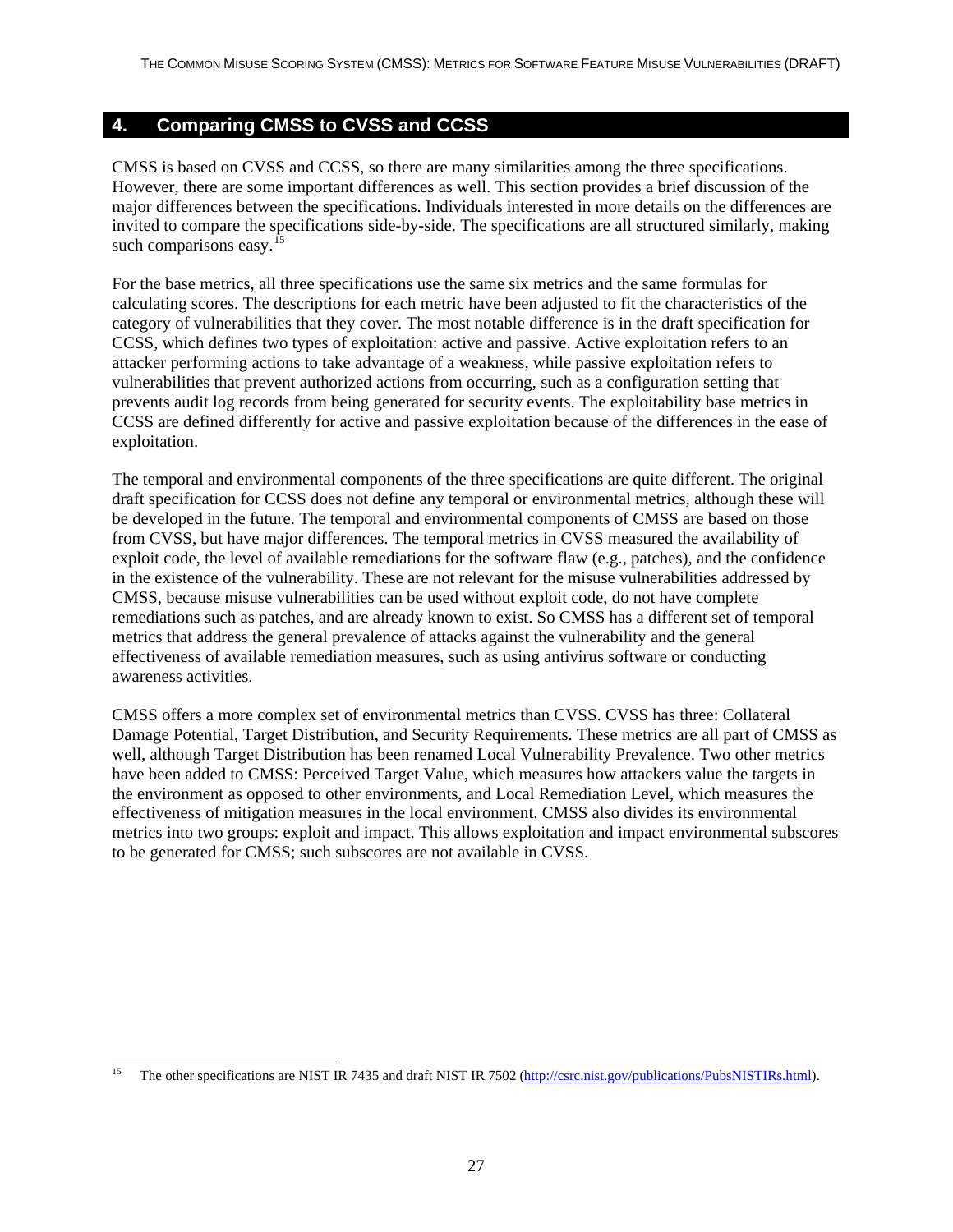#### <span id="page-35-0"></span>**5. Conclusions and Future Work**

The Common Misuse Scoring System (CMSS) is an open, standardized scoring scheme for software feature misuse vulnerabilities. CMSS is closely related to the Common Vulnerability Scoring System (CVSS) and the Common Configuration Scoring System (CCSS), methods to score software flaws and security configuration issues, respectively. These three standardized scoring systems enable the comparison of analyses performed by different people and different companies over time.

A software feature is a functional capability provided by software. Software feature misuse is a vulnerability in which the feature also provides an avenue to compromise the security of a system. By using CMSS, organizations can measure and manage their security risk due to misuse vulnerabilities. The scores produced from CMSS enable informed security decisions that consider the trade-off between functionality and exposure to misuse vulnerabilities.

As a standardized scoring system, CMSS allows analysts to track the security of software through multiple versions and to quantitatively determine whether the overall security related to misuse vulnerabilities is improving or declining over time. Software vendors can also use the standardized scoring system to communicate to their customers the severity of the vulnerabilities in their products.

There is still significant work to be done before CMSS is ready for organizations to adopt. The most important missing element is a dictionary of misuse vulnerabilities. Once such a dictionary has been developed and the CMSS specification finalized, then measures and scores can be assigned to each entry and shared with the security community. This data can be used in conjunction with the CVSS and CCSS measures and scores as a consistent set of measures for system vulnerabilities. In turn, this provides opportunities for using the data in threat models, risk assessments, and other security analysis activities. However, a way will need to be developed to relate data on various vulnerabilities to each other—there are many dependencies among vulnerabilities that affect their exploitability and impact. For example, one vulnerability might only be exploitable if a second vulnerability is also present or if a second vulnerability can grant user-level access. These dependencies need to be captured in a standardized way to facilitate the data's use for security modeling and analysis.

Organizations interested in assisting with the remaining CMSS work and related efforts should contact NIST so that efforts can be coordinated and duplication of efforts can be avoided.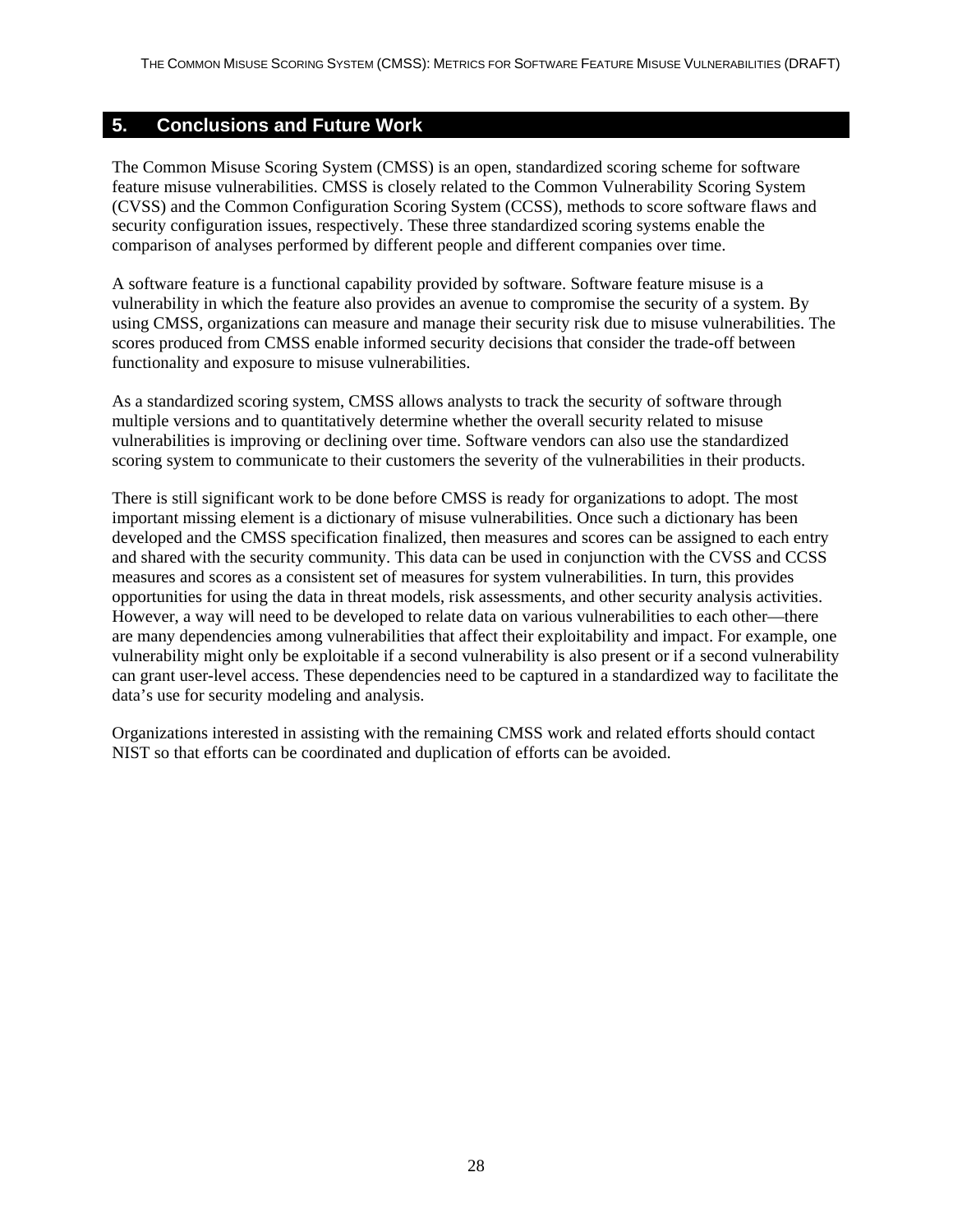#### <span id="page-36-0"></span>**6. Appendix A—Additional Resources**

The following are resources related to CMSS and the related CVSS and CCSS specifications.

- The CVSS version 2 specification is available at [http://www.first.org/cvss/cvss-guide.html.](http://www.first.org/cvss/cvss-guide.html) General information on CVSS's development is documented at<http://www.first.org/cvss/>.
- NISTIR 7435, *The Common Vulnerability Scoring System (CVSS) and Its Applicability to Federal Agency Systems*, describes the CVSS version 2 specification. The report is available at [http://csrc.nist.gov/publications/PubsNISTIRs.html.](http://csrc.nist.gov/publications/PubsNISTIRs.html)
- Draft NISTIR 7502, *The Common Configuration Scoring System (CCSS)*, describes the CCSS specification. The draft report is available at [http://csrc.nist.gov/publications/PubsNISTIRs.html.](http://csrc.nist.gov/publications/PubsNISTIRs.html)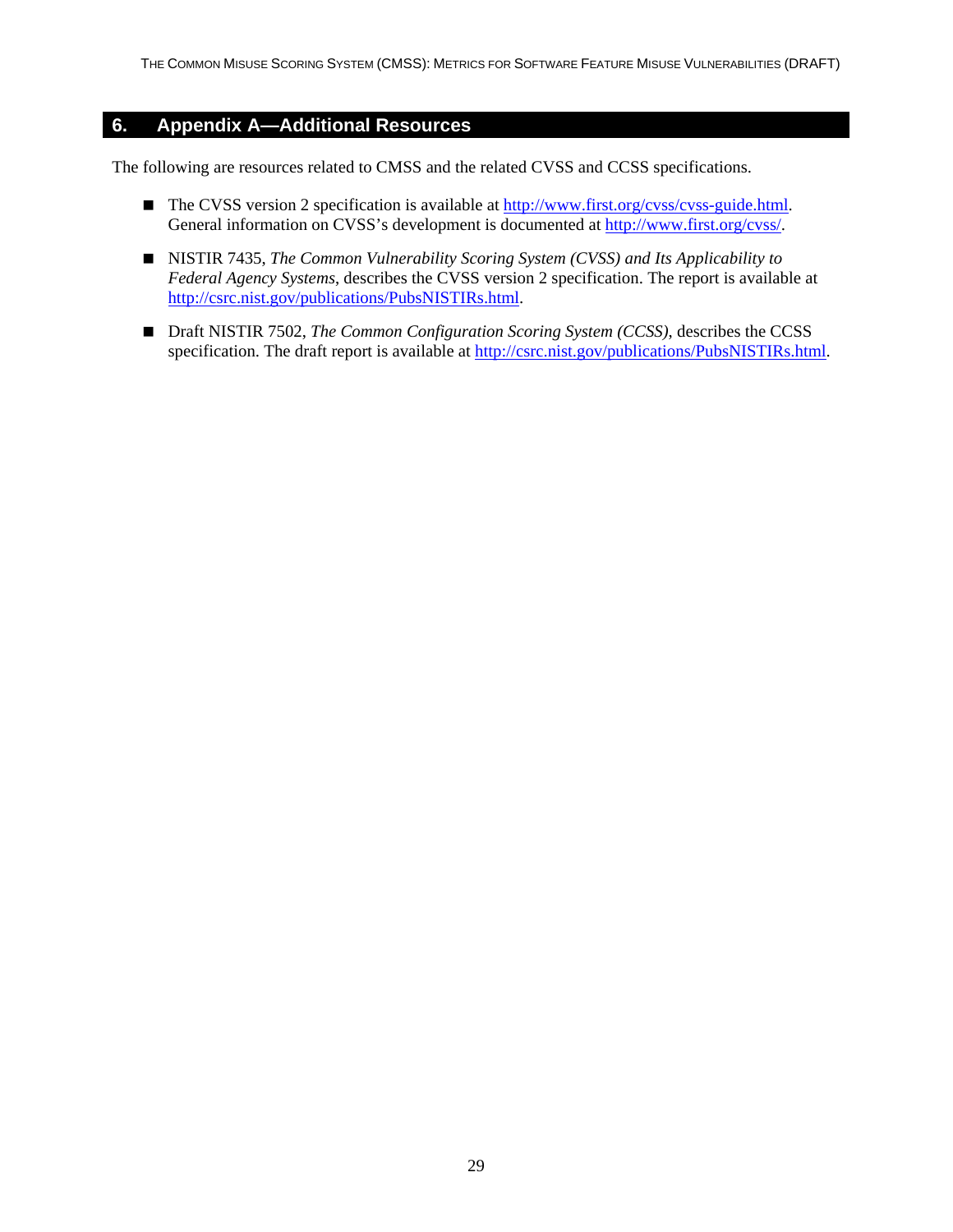# <span id="page-37-0"></span>**7. Appendix B—Acronyms and Abbreviations**

This appendix contains selected acronyms and abbreviations used in the publication.

| A                | <b>Adjacent Network</b>                         |
|------------------|-------------------------------------------------|
| $\mathbf{A}$     | Availability                                    |
| AC               | <b>Access Complexity</b>                        |
| <b>AR</b>        | <b>Availability Requirement</b>                 |
| ARP              | <b>Address Resolution Protocol</b>              |
| AU               | Authentication                                  |
| ${\bf A}{\bf V}$ | <b>Access Vector</b>                            |
| $\mathbf C$      | Complete                                        |
| $\overline{C}$   | Confidentiality                                 |
| <b>CDP</b>       | <b>Collateral Damage Potential</b>              |
| <b>CERT/CC</b>   | <b>CERT</b> Coordination Center                 |
| CR               | <b>Confidentiality Requirement</b>              |
| <b>CCSS</b>      | <b>Common Configuration Scoring System</b>      |
| <b>CMSS</b>      | Common Misuse Scoring System                    |
| <b>CVSS</b>      | Common Vulnerability Scoring System             |
| E                | Exploitability                                  |
| <b>FIPS</b>      | <b>Federal Information Processing Standards</b> |
| <b>FIRST</b>     | Forum of Incident Response and Security Teams   |
| <b>FISMA</b>     | Federal Information Security Management Act     |
| <b>FTP</b>       | <b>File Transfer Protocol</b>                   |
| GEL              | General Exploit Level                           |
| <b>GRL</b>       | <b>General Remediation Level</b>                |
| H                | High                                            |
| 1                | Integrity                                       |
| IM               | <b>Instant Messaging</b>                        |
| $_{\rm IP}$      | <b>Internet Protocol</b>                        |
| IR               | <b>Integrity Requirement</b>                    |
| IT               | <b>Information Technology</b>                   |
| <b>ITL</b>       | <b>Information Technology Laboratory</b>        |
| L                | Local                                           |
| L                | Low                                             |
| LM               | Low-Medium                                      |
| <b>LRL</b>       | <b>Local Remediation Level</b>                  |
| <b>LVP</b>       | <b>Local Vulnerability Prevalence</b>           |
| M                | Medium                                          |
| M                | Multiple                                        |
| <b>MAC</b>       | Media Access Control                            |
| MН               | Medium-High                                     |